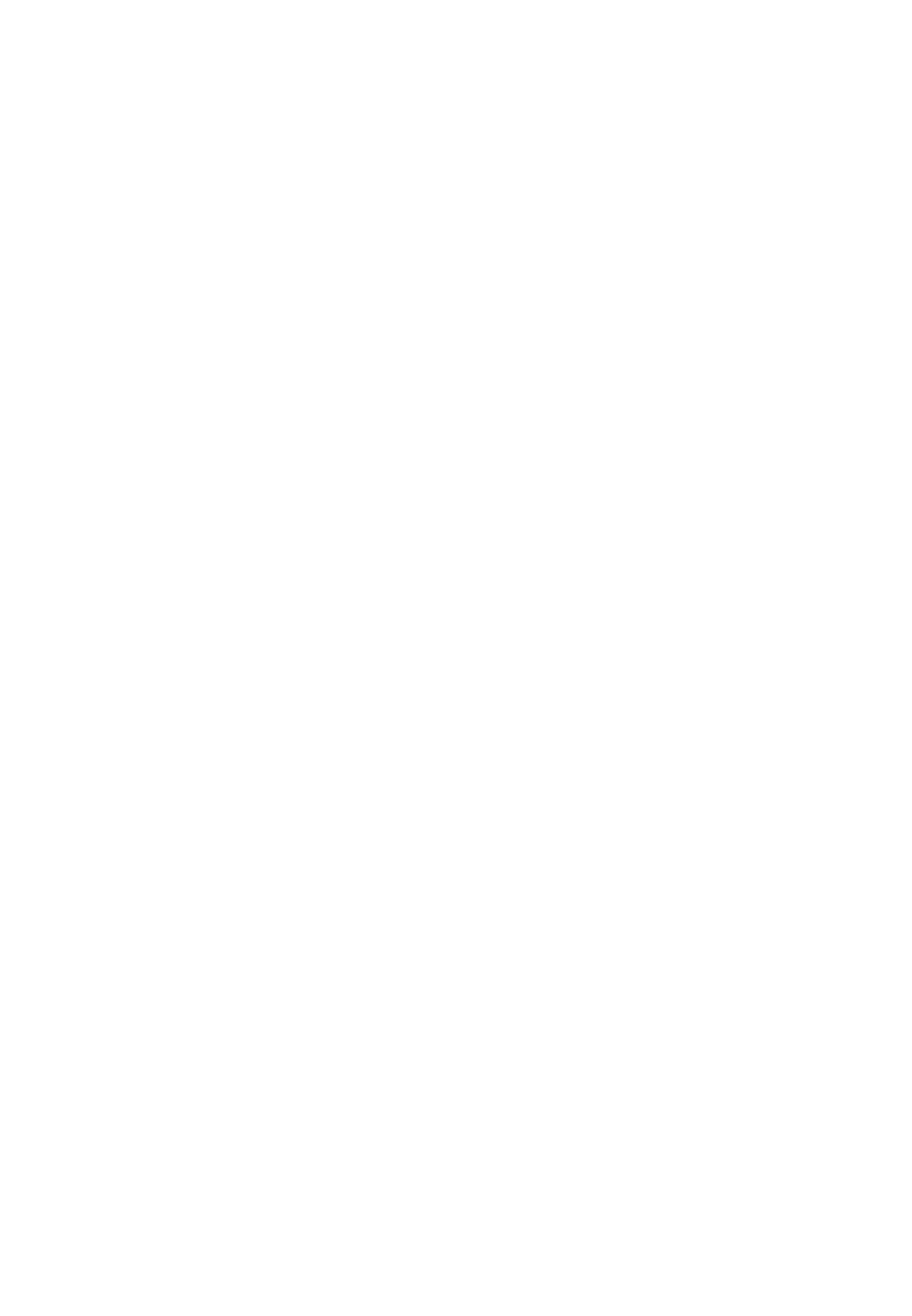# **Contents**

| <b>Members of the Commission</b>                                    | 2  |
|---------------------------------------------------------------------|----|
| <b>Foreword</b> by Mr Kofi A. Annan, Chair of the Global Commission | 3  |
| <b>Executive Summary and Recommendations</b>                        | 5  |
| Chapter 1: Why Elections with Integrity Matter                      | 10 |
| Chapter 2: Major Challenges to Elections with Integrity             | 18 |
| Chapter 3: National Action for Elections with Integrity             | 38 |
| Chapter 4: International Action for Elections with Integrity        | 48 |
| Chapter 5: Recommendations                                          | 60 |
| Endnotes                                                            | 65 |
| Abbreviations                                                       | 68 |
| Acknowledgements                                                    | 69 |
|                                                                     |    |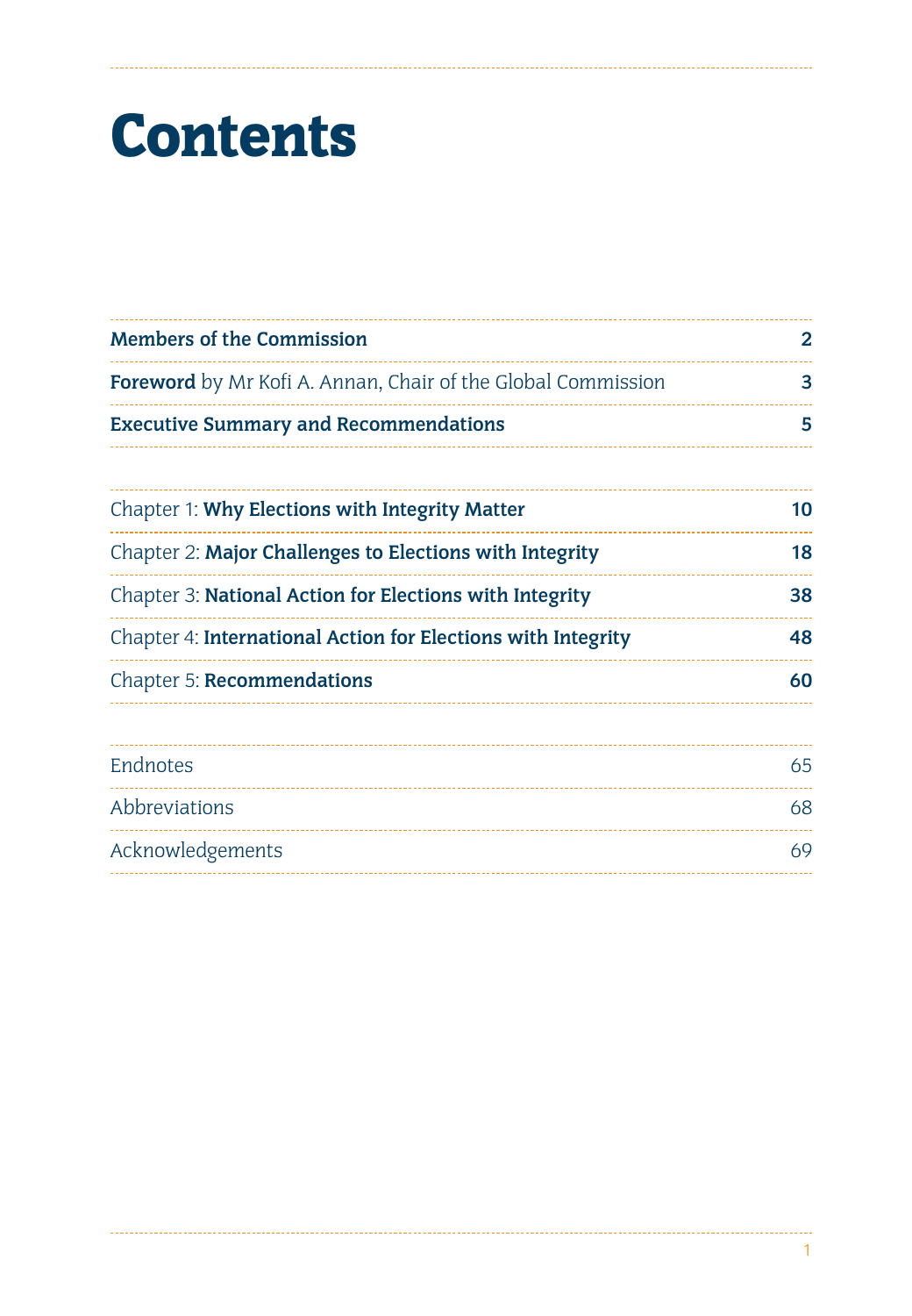# Members of the Commission



# Mr Kofi A. Annan

**Chair**  Former Secretary-General of the UN, and President of the Kofi Annan Foundation



# H.E. Dr Ernesto Zedillo Ponce de León

## **Vice Chair**

Former President of Mexico, Frederick Iseman '74 Director, the Yale Center for the Study of Globalization



## H.E. Mr Martti Ahtisaari

Former President of the Republic of Finland



# Dr Madeleine K. Albright

Former US Secretary of State and Chairman of the National Democratic Institute (NDI) Portrait by Timothy Greenfield-Sanders



#### President and Chief Executive Officer of the International Crisis Group



# Mr Vidar Helgesen

Ms Louise Arbour

Secretary-General of the International Institute for Democracy and Electoral Assistance (International IDEA)



#### Dr Rima Khalaf Hunaidi

Under-Secretary-General and Executive Secretary of the UN Economic and Social Commission for Western Asia (UN ESCWA)



#### H.E. Dr Festus Mogae Former President of Botswana



Professor Amartya Sen Professor of Economics,

Harvard University



#### Dr Javier Solana Former Secretary General of the Council of the European Union



# H.E. Prof Dr Vaira Vike-Freiberga

Former President of the Republic of Latvia



# H.E. Dr N. Hassan Wirajuda

Former Foreign Minister, and Member of the Council of Presidential Advisors of the Republic of Indonesia

# **Friends of the Global Commisson**

## **Ms Helen Clark**



Administrator of the United Nations Development Programme



#### **Mr B. Lynn Pascoe**

Former Under-Secretary-General for Political Affairs at the United Nations

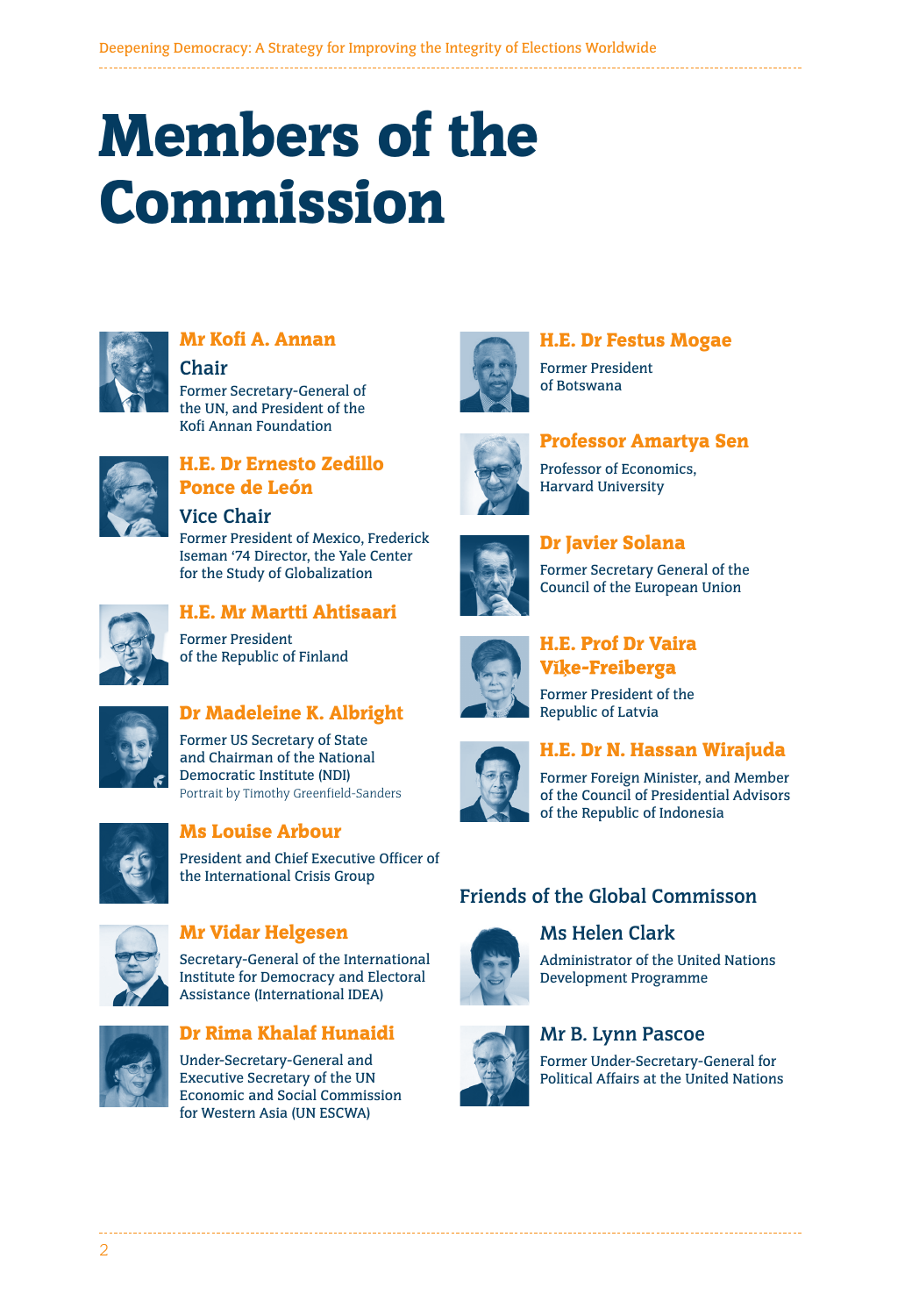# Foreword by Mr Kofi A. Annan

The spread of democracy across the world has been one of the most dramatic changes I have witnessed over the course of my career. In country after country, people have risked their lives to call for free elections, democratic accountability, the rule of law and respect for human rights.

Elections are the indispensable root of democracy. They are now almost universal. Since 2000, all but 11 countries have held national elections. But to be credible, we need to see high standards before, during and after votes are cast. Opposition organizations must be free to organize and campaign without fear. There must be a level playing field among candidates. On polling day, voters must feel safe and trust the secrecy and integrity of the ballot. And when the votes have been counted the result must be accepted no matter how disappointed the defeated candidates feel.

When the electorate believes that elections have been free and fair, they can be a powerful catalyst for better governance, greater security and human development. But in the absence of credible elections, citizens have no recourse to peaceful political change. The risk of conflict increases while corruption, intimidation, and fraud go unchecked, rotting the entire political system slowly from within.

I experienced this first-hand when the flawed presidential elections in Kenya in 2007 led to uncontrolled violence, killing and displacement of people. I have seen, too, how much of Africa's progress in the last decade risks being reversed by the "winner takes all" approach to elections and power, which has been extraordinarily damaging to the continent.

So while elections have never been more universal and important, their benefits are by no means assured. Elections have recently been used by autocratic governments to wrap themselves in a veneer of democratic legitimacy. New democracies are struggling to consolidate democratic gains, while growing inequality is putting pressure on many older democracies to show that they are relevant to citizens' concerns and well-being. Across the world, uncontrolled political finance threatens to hollow out democracy and rob it of its unique strengths.

It was to address these concerns and point to solutions that I invited a group of distinguished former leaders and eminent experts to consider how to promote and protect the integrity of elections. The Global Commission was established as a joint initiative of the Kofi Annan Foundation and the International Institute for Democracy and Electoral Assistance (International IDEA). It had full and independent responsibility for its Report, and members of the Commission served in their individual capacity.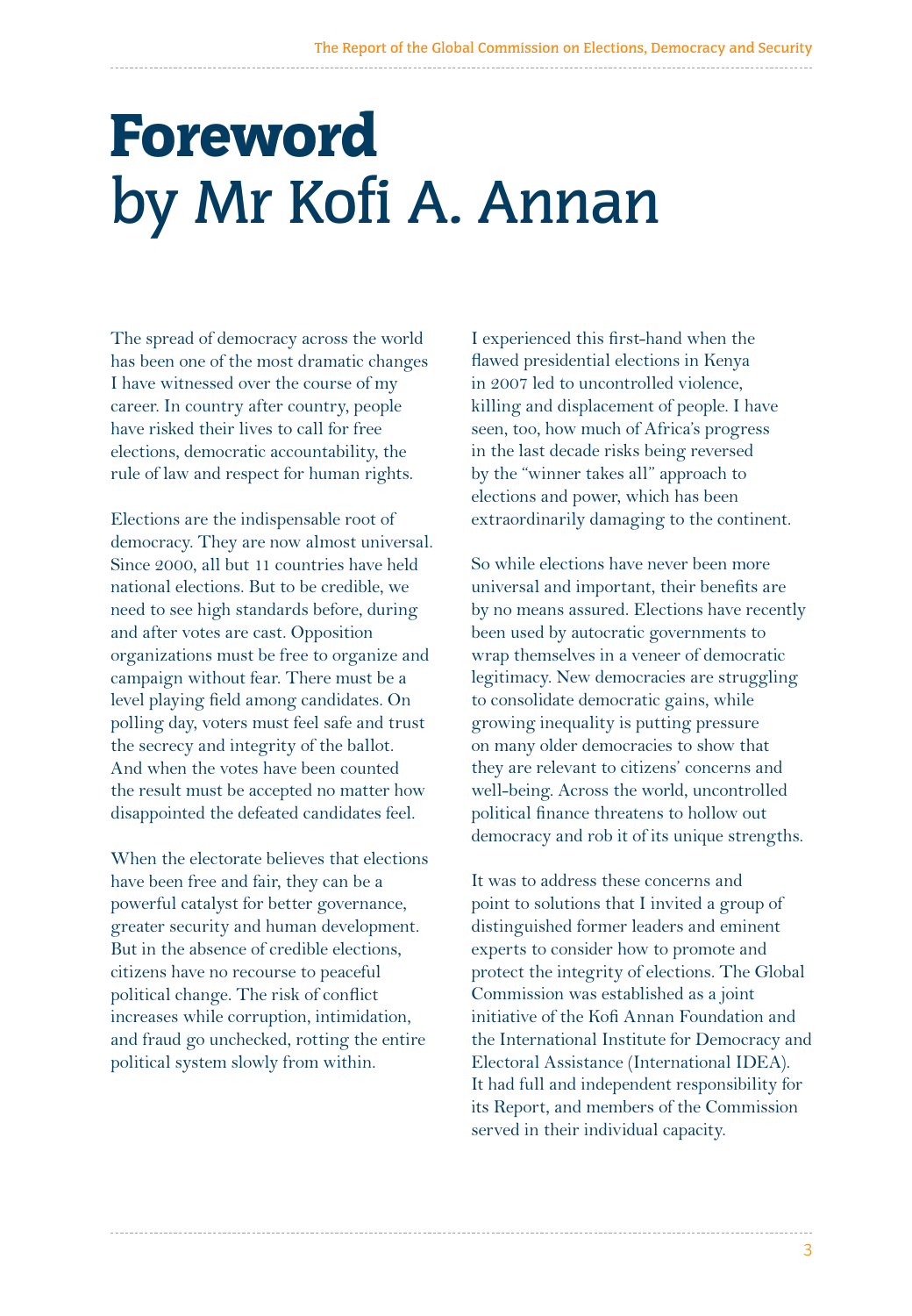It was a great pleasure and an enriching experience to work with a Commission composed of such an experienced, thoroughly committed and energetic group of global citizens. I thank them for their dedication, contribution and cooperation. I also wish to pay tribute to Ernesto Zedillo, Vice-Chair, and Stephen Stedman, Director of the Commission, for their intellectual leadership and active involvement in this enterprise. We were served extremely well by the very capable secretariat at International IDEA and the research team at Stanford University. Finally, I would also like to express my appreciation to Vidar Helgesen, Secretary-General of International IDEA, and its member states for their strong support, and to Ruth McCoy and Michael Møller, Directors of the Kofi Annan Foundation, for their skilled stewardship of this initiative.

To governments, elected officials and citizens around the world, the Commission presents a strategy to increase the likelihood that incumbent politicians and governments will deepen democracy and improve the integrity of national elections. In doing so, we hope that our Report will help to widen understanding of the requirements for strong, democratic and cohesive societies.

From my experience, I have learned that healthy societies are built on three pillars: peace and security; economic development; and the rule of law and respect for human rights. For too long, we have given priority to the first two pillars and neglected the third. In looking ahead to the challenges facing the international community, I believe the time is ripe to underscore the rule of law, democratic governance and citizen empowerment as integral elements to achieving sustainable development, security and a durable peace.

Kofi A. Annan **Chair, Global Commission on Elections, Democracy and Security**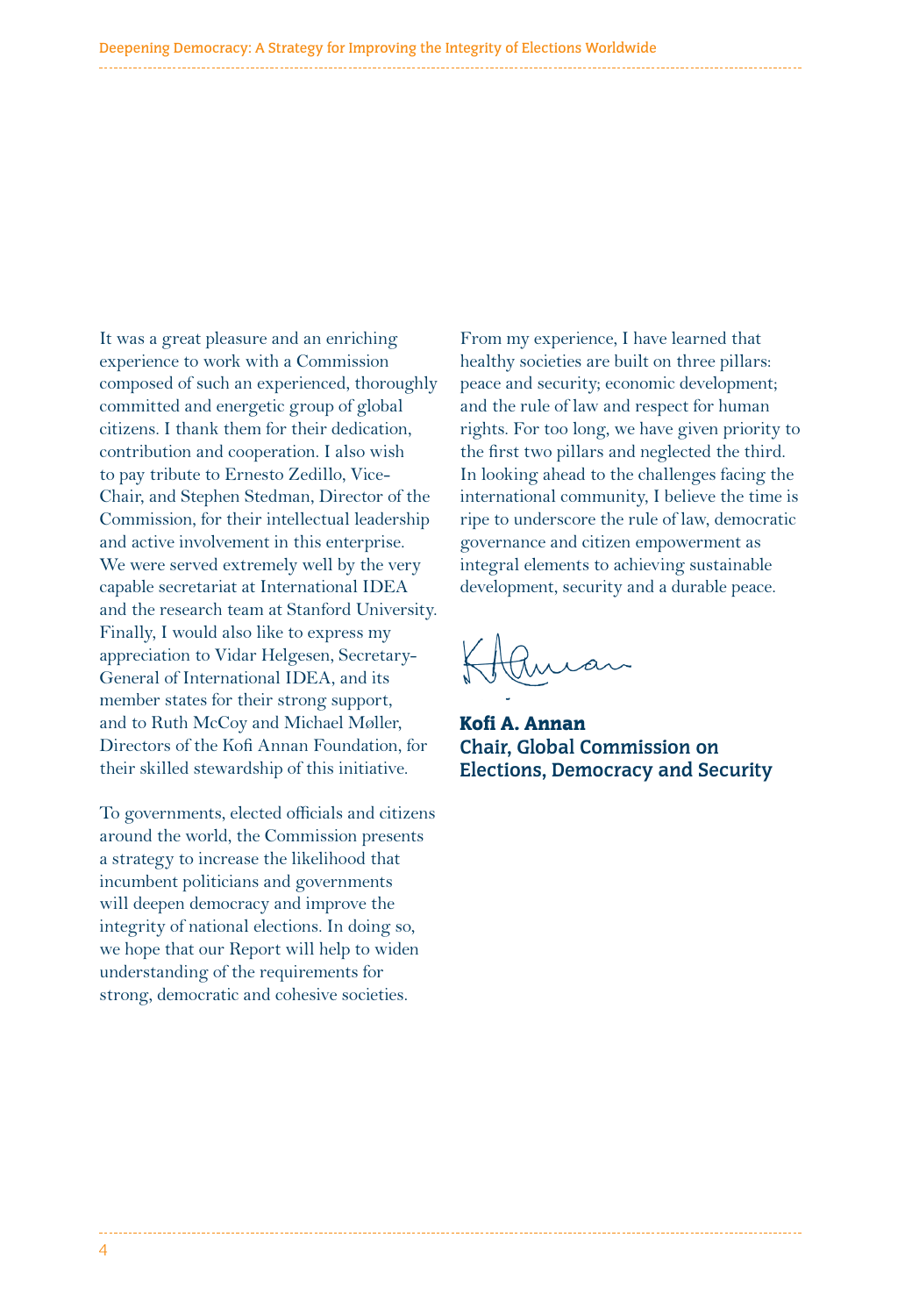# Executive Summary and Recommendations

Since 2000, all but 11 countries in the world have held national elections. Elections can further democracy, development, human rights, and security, or undermine them, and for this reason alone they should command attention and priority. More than 50 countries have embraced democracy in the last 20 years and now struggle to consolidate democratic governance. Global recession and rising economic inequality are putting pressure on many democracies, including older ones, to show that they are relevant to citizens' concerns and wellbeing. In the Arab world, where democratic aspirations have long been thwarted, citizens now have unprecedented opportunities to realize those aspirations, but also face dangerous pitfalls. The rise of uncontrolled political finance threatens to hollow out democracy everywhere in the world, and rob democracy of its unique strengths political equality, the empowerment of the disenfranchised, and the ability to manage societal conflicts peacefully.

For elections to embody democracy, further development and promote security, they must be conducted with integrity. Where elections have integrity, the bedrock democratic principle of political equality is honoured; citizens select their leaders, and hold them accountable. Where elections lack integrity, politicians, officials and institutions are not accountable to the public, which is denied equal opportunity to participate in and influence the political process. Public confidence in elections will be weak, and governments will lack

legitimacy. In these cases democratic institutions are empty shells, deprived of the ethos and spirit of democracy.

Elections with integrity are important to values that we hold dear—human rights and democratic principles. Elections give life to rights enshrined in the Universal Declaration of Human Rights and the International Covenant on Civil and Political Rights, including freedom of opinion and expression, freedom of peaceful assembly and association, the right to take part in the government of one's country through freely elected representatives, the right of equal access to public service in one's country, and the recognition that the authority of government derives from the will of the people, expressed in 'genuine periodic elections which shall be by universal and equal suffrage and shall be held by secret ballot.'

But in addition to promoting democratic values and human rights, elections with integrity can also yield other tangible benefits for citizens. Evidence from around the world suggests that elections with integrity matter for empowering women, fighting corruption, delivering services to the poor, improving governance, and ending civil wars. To be clear, elections with integrity cannot by themselves develop economies, create good governance, or make peace, but recent research does suggest that improved elections can be a catalytic step towards realizing democracy's transformative potential.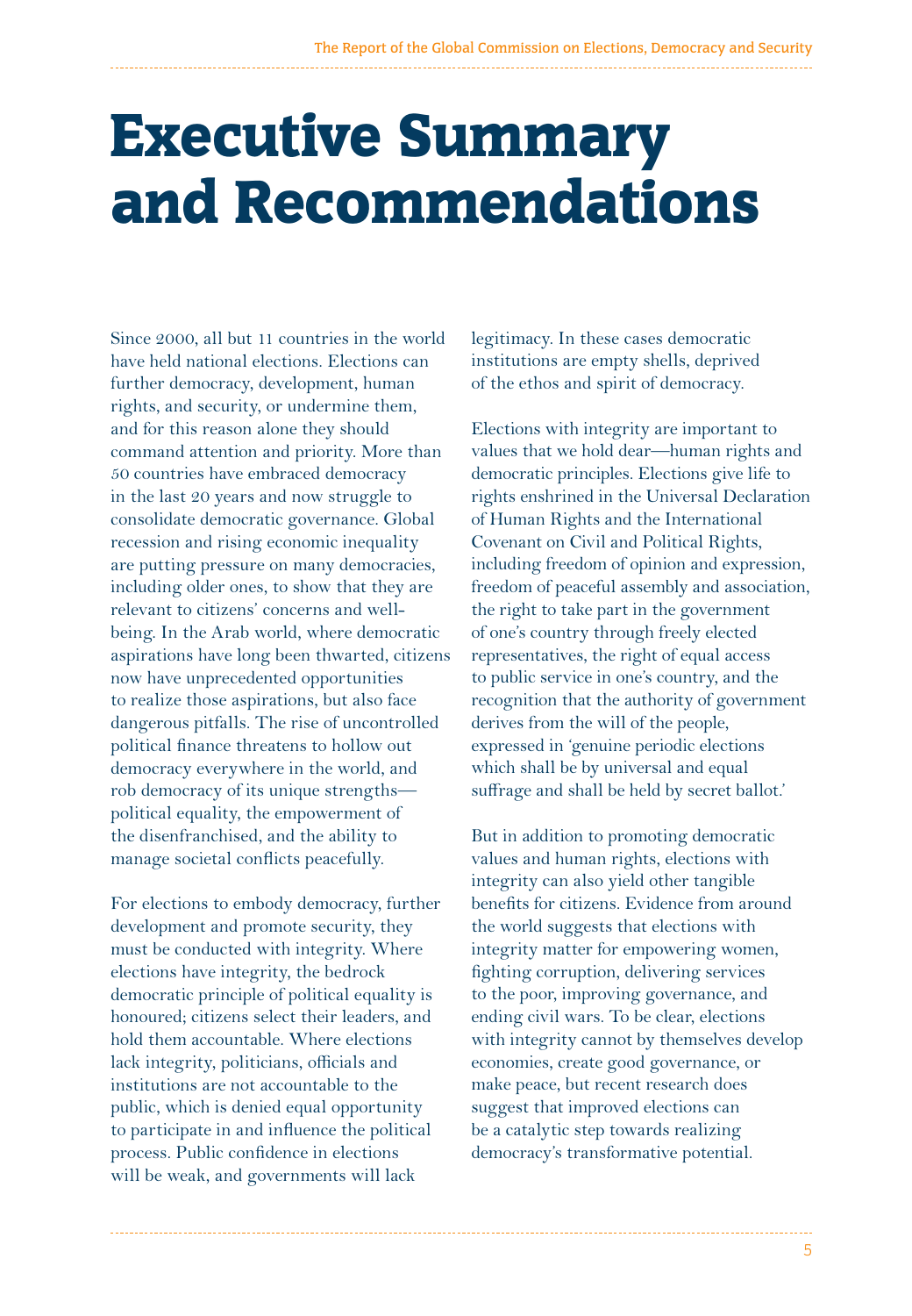When conducted with integrity, electoral processes are at the heart of democracy's ability to resolve conflict peacefully. The ability of a society to resolve conflicts without violence requires debate, information, interaction among citizens, and meaningful participation in their own governance, all of which have the potential to change people's minds and allow governments to take authoritative decisions. Elections with integrity can deepen democracy and enhance public deliberation and reasoning about salient issues and how to address them.

#### **Definition: Elections with Integrity**

We define an election with integrity as any election that is based on the democratic principles of universal suffrage and political equality as reflected in international standards and agreements, and is professional, impartial, and transparent in its preparation and administration throughout the electoral cycle.

 **Major Challenges to Elections with Integrity** 

**Five major challenges must be overcome to conduct elections with integrity:**

- building the rule of law to substantiate claims to human rights and electoral justice;
- building professional, competent electoral management bodies (EMBs) with full independence of action to administer elections that are transparent and merit public confidence;
- creating institutions and norms of multiparty competition and division of power that bolster democracy as a mutual security system among political contenders;
- removing barriers—legal, administrative, political, economic, and social—to universal and equal political participation; and
- regulating uncontrolled, undisclosed, and opaque political finance.

Starting with the Universal Declaration of Human Rights and the International Covenant on Civil and Political Rights, there are well-defined principles, standards, rights, and rules that governments commit to on behalf of conducting elections with integrity. These principles are fundamental, but in the absence of what is loosely referred to as the rule of law—the capacity and norms that ensure that governments are accountable by law, that citizens are equal under the law, that lawmaking and enforcing are not arbitrary, and that laws respect human rights—standards, principles, legal frameworks, and indeed rights themselves, cannot be substantiated.

Second, for elections to have integrity, they must be conducted competently in a professional, non-partisan, and transparent manner, and just as importantly, voters must have confidence in their conduct. This requires professional EMBs with full independence of action. EMBs are responsible for ensuring that elections are both technically credible and *perceived* to be free, fair, and credible. Their work includes a diverse range of activities, from determining voter eligibility, registering eligible voters, conducting polling, and counting and tabulating votes, to campaign regulation, voter education, and electoral dispute resolution. The competency and credibility of EMBs can thus shape overall perceptions of, and confidence in, the integrity of the election.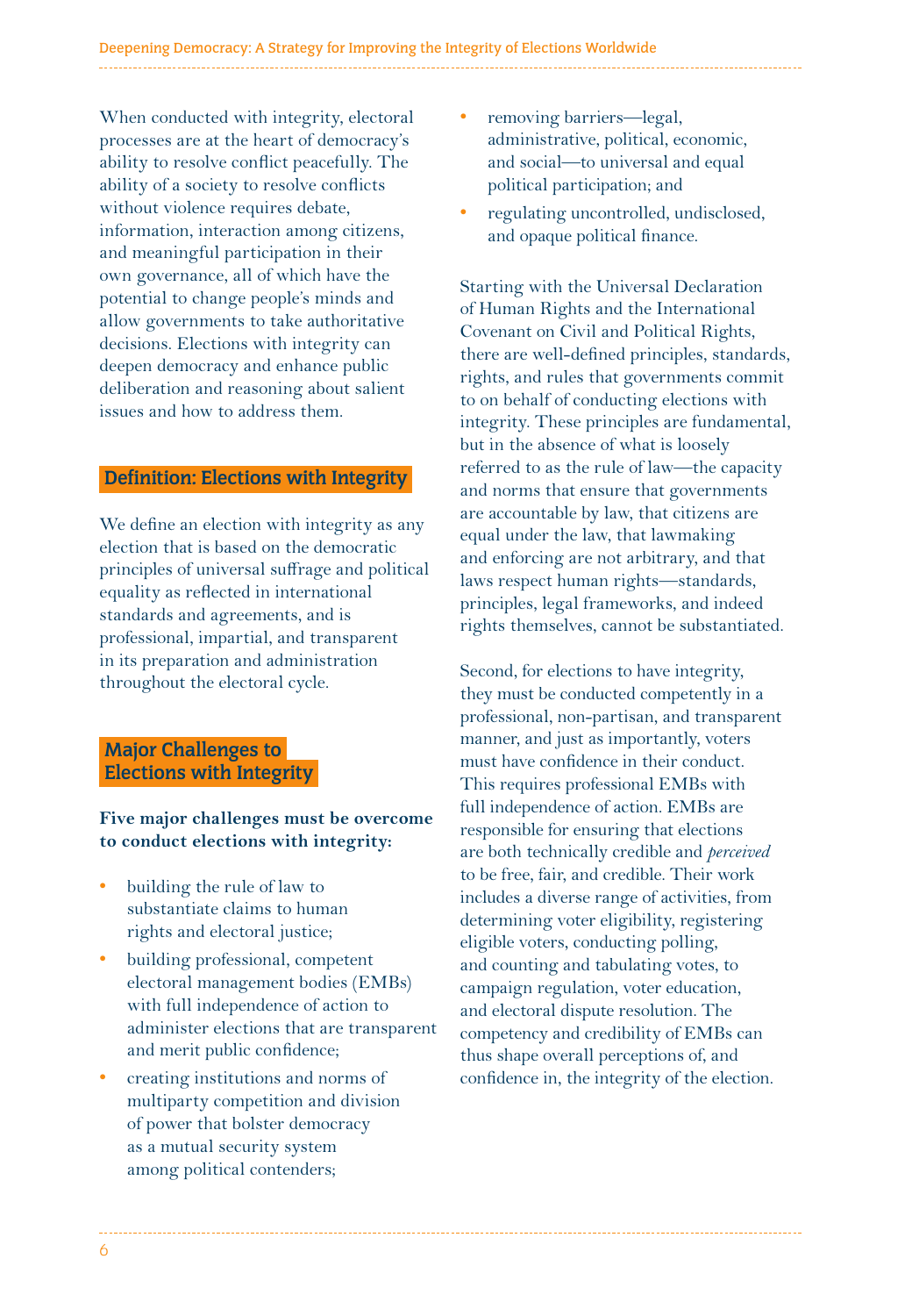Third, elections with integrity produce legitimate authority for those who win, and political and physical security for those who lose. Elections with integrity are but one play in a repeated game, in which short-term loss can be overcome through long-term organization and mobilization. The challenge here is to build institutions and norms of multiparty competition and division of power that bolster *democracy as a mutual security system* among political contenders and ensure that elections resolve conflict, rather than exacerbate it.

Fourth, throughout the world, in both newer and older democracies, barriers to universal and equal political participation still exist. In many countries, women, minorities, and other groups face ongoing obstacles to participation in democratic processes. Holding elections with integrity necessitates the removal of these obstacles. Indeed, elections with integrity should promote the broadest participation possible, to encourage the civic engagement and debate that is at the heart of electoral competition and deliberative democracy.

Fifth, uncontrolled, undisclosed and opaque political finance poses a fundamental threat to the integrity of elections. In some countries, direct campaign contributions and other forms of financial support are the dominant form of political influence. This means that low-income voters have less and less influence over political outcomes. In some countries, organized crime has found that campaign financing can buy political influence and protection. In some older democracies, finance practices have undermined public confidence in democracy and elections. In order to halt these corrosive effects on the integrity of elections and democratic governance, democracies must regulate rigorously and control political finance.

#### **Strategy for Promoting and Protecting Elections with Integrity**

Governments, elected officials and citizens can take specific actions to promote and protect the integrity of elections. To increase the likelihood that incumbent politicians and governments will strengthen the integrity of national elections, we advocate a series of mutually reinforcing commitments and actions:

- between governments and citizens;
- among like-minded governments;
- among professional, competent and non-partisan EMBs;
- **between domestic and transnational** civil society organizations; and
- among aid donors, recipient governments, political opposition, international and domestic election observers, and civil society organizations.

#### **Recommendations at the National Level**

- 1.To promote and protect the integrity of elections, governments should:
- build the rule of law in order to ensure that citizens, including political competitors and opposition, have legal redress to exercise their election-related rights;
- create professional and competent EMBs with full independence of action, including the assurance of timely access to the necessary finances to conduct elections, and mandates to organize transparent elections that merit public confidence;
- develop institutions, processes, and networks that deter election-related violence and, should deterrence fail, hold perpetrators accountable;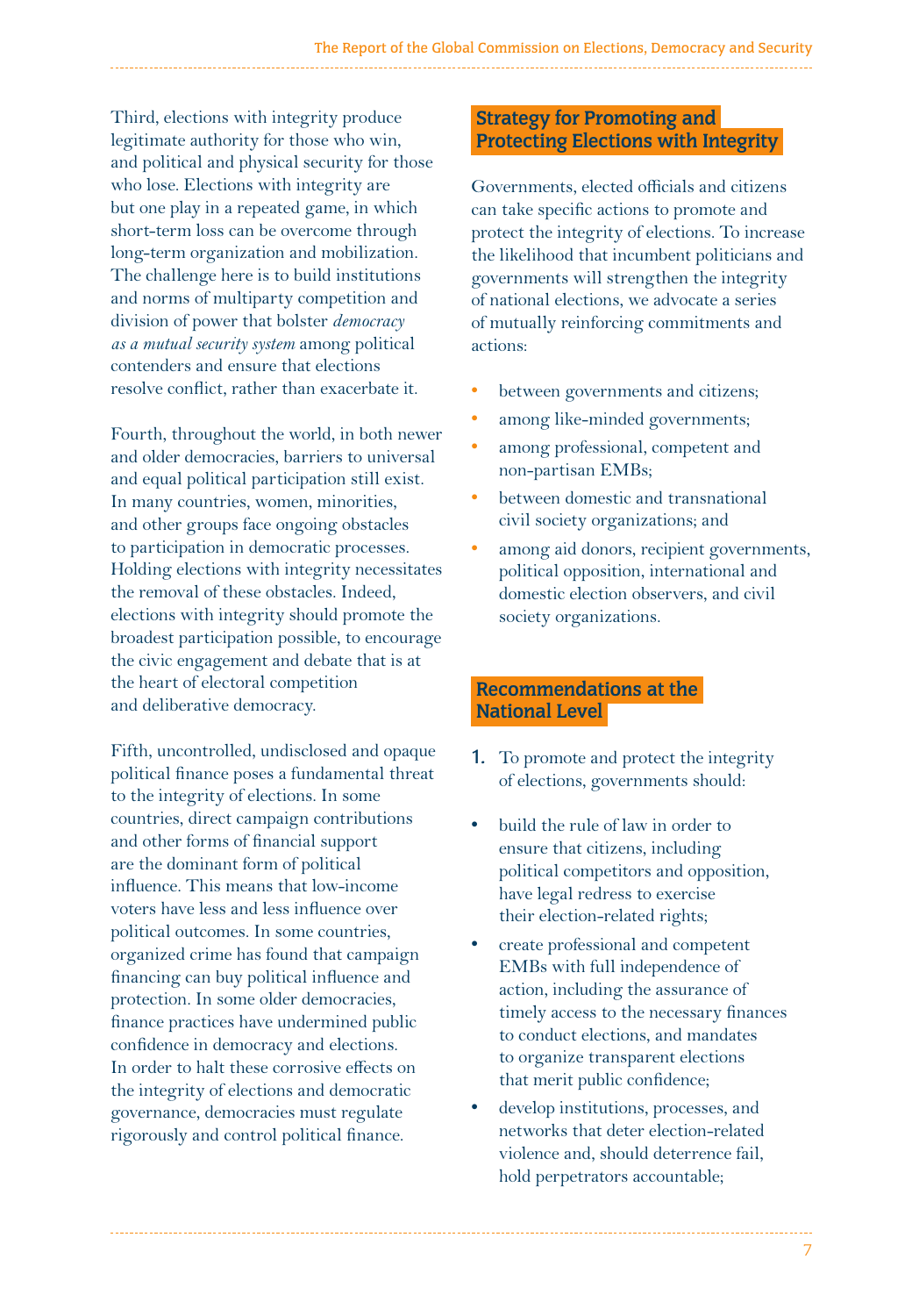- reform and design electoral systems and pursue policies to diminish winner-take-all politics;
- remove barriers to the participation of women, youth, minorities, people with disabilities and other traditionally marginalized groups, and take affirmative steps to promote the leadership and broad participation of women, including through the judicious use of quotas; and
- control political finance by regulating donations and expenditures, public financing of political campaigns, disclosure and transparency of donations and expenditures, and sanctions and penalties for non-compliance.
- 2.Citizen organizations should monitor government performance in meeting the challenges of electoral integrity through impartial and systematic election monitoring, in accordance with international principles; through civic action to prevent electoral violence; through monitoring media accountability, diversity, and independence; and through demanding that political parties are responsive to citizens' needs.

 **Recommendations to Enhance National Action Through Citizen Empowerment and Transnational Partnerships** 

3.Citizen election observers should commit to global standards for domestic election monitoring with the Global Network of Domestic Election Monitors and adhere to its Declaration of Global Principles and code of conduct. Donors should invest in building the capacity and credibility of domestic election observation and support the Global Network and its members.

- 4.Governments should join with likeminded states and partner with their own civil society organizations to embrace specific commitments on electoral integrity, the financing of elections, and the protection of free media through the Open Government Partnership—an international initiative that encourages governments to improve their performance on transparency, accountability, and inclusion.
- 5.National EMBs should organize and create a global certification process to evaluate and grade EMBs on their professionalism, independence, and competence, including developing a voluntary declaration of principles and code of conduct for administering elections with integrity.
- 6.Foundations and democratic shareholders should create and fund a new transnational civil society organization—Electoral Integrity International—dedicated to bringing global attention to countries that succeed or fail in organizing elections with integrity. Such an organization could be to electoral malpractice what Transparency International is to corruption. It would fill a key niche in helping to promote accountability on electoral issues by providing information, analysis, and other avenues for increasing normative pressure on governments that fall short of elections with integrity.

#### **Recommendations at the International Level**

7.Donors should prioritize funding activities, highlighted in this report, to promote and protect elections with integrity, giving priority to helping countries overcome the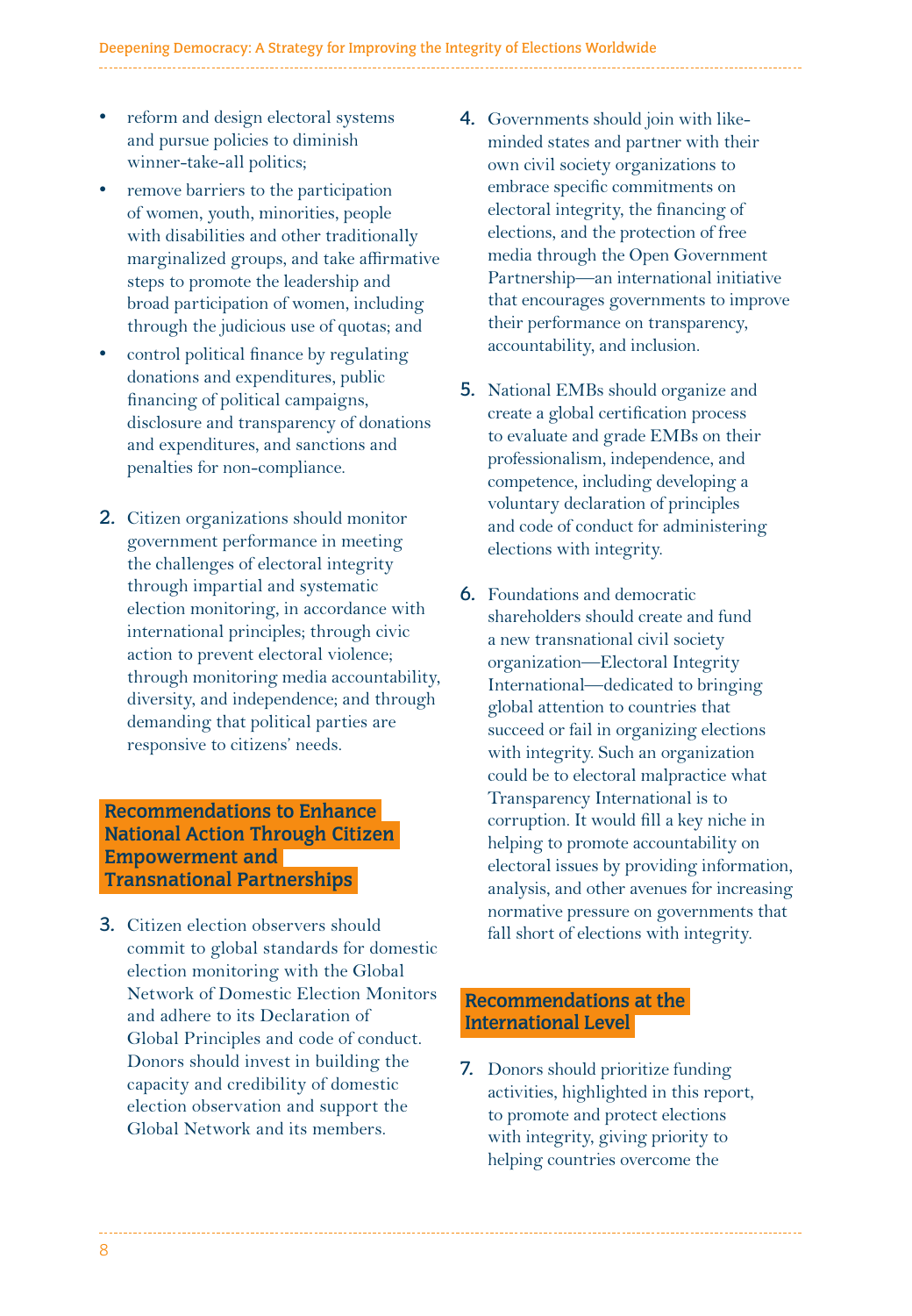challenges of holding elections with integrity and investing in building the capacity and effectiveness of domestic election observation.

- 8.High-level international and regional attention should be directed, and appropriate measures taken, to address the growing threat to democracy posed by the financing of political campaigns, parties, and candidates by transnational organized crime.
- 9.Democratic governments, regional organizations, and international organizations should stand up for electoral integrity before elections take place. To do so, they must be more proactive and engaged throughout the electoral cycle of countries with problematic elections. If mediation is needed, it should be undertaken well before voting takes place, and aim to ensure that in divided societies elections do not yield winner-take-all results. Follow-up should not focus solely on technical improvements to elections but should seek to open the dialogue and citizen participation required for the democratic political process, which elections with integrity both need and serve to create.
- 10.Regional organizations should create and communicate clearly their 'red lines' egregious electoral malpractices that, if violated, would trigger multilateral condemnation and sanction. These organizations must then take action if these lines are crossed.
- 11.Long-term donor assistance should be explicitly linked to recommendations by election observers, starting at the beginning of the electoral cycle rather than shortly before new elections. It should become common practice that there is in-country, post-election dialogue among international and domestic

observer groups, electoral authorities and political actors to identify areas for reform efforts, consider potential international assistance for such reforms, and improve preparedness for the next elections. Subsequent electoral observation and revised recommendations can then form the basis for changes in assistance strategies to ensure that fundamental principles of electoral integrity are respected.

- 12.Donors should better integrate democracy and the integrity of elections with development and security assistance. Development should contribute to building political pluralism as well as modes of democratic governance and political culture that lower the stakes of elections in insecure environments. Donors and partner countries should give priority to strengthening the full range of political actors involved in a country's democratic process, including parliaments, political parties in opposition and in government, independent media and independent electoral management bodies. International security cooperation needs to give far greater consideration to policies and programmes that foster political pluralism and competition, in order to sustain stability and democracy in the long run.
- 13.As governments, international organizations, and civil society consider the post-2015 development framework, greater priority should be given to political freedom as a building block of development and the need to provide much greater scope and capacity for people everywhere to participate in the political decisions that affect them. The post-2015 framework should include specific programmes and goals for delivering elections with integrity, with an emphasis on inclusion, transparency, and accountability.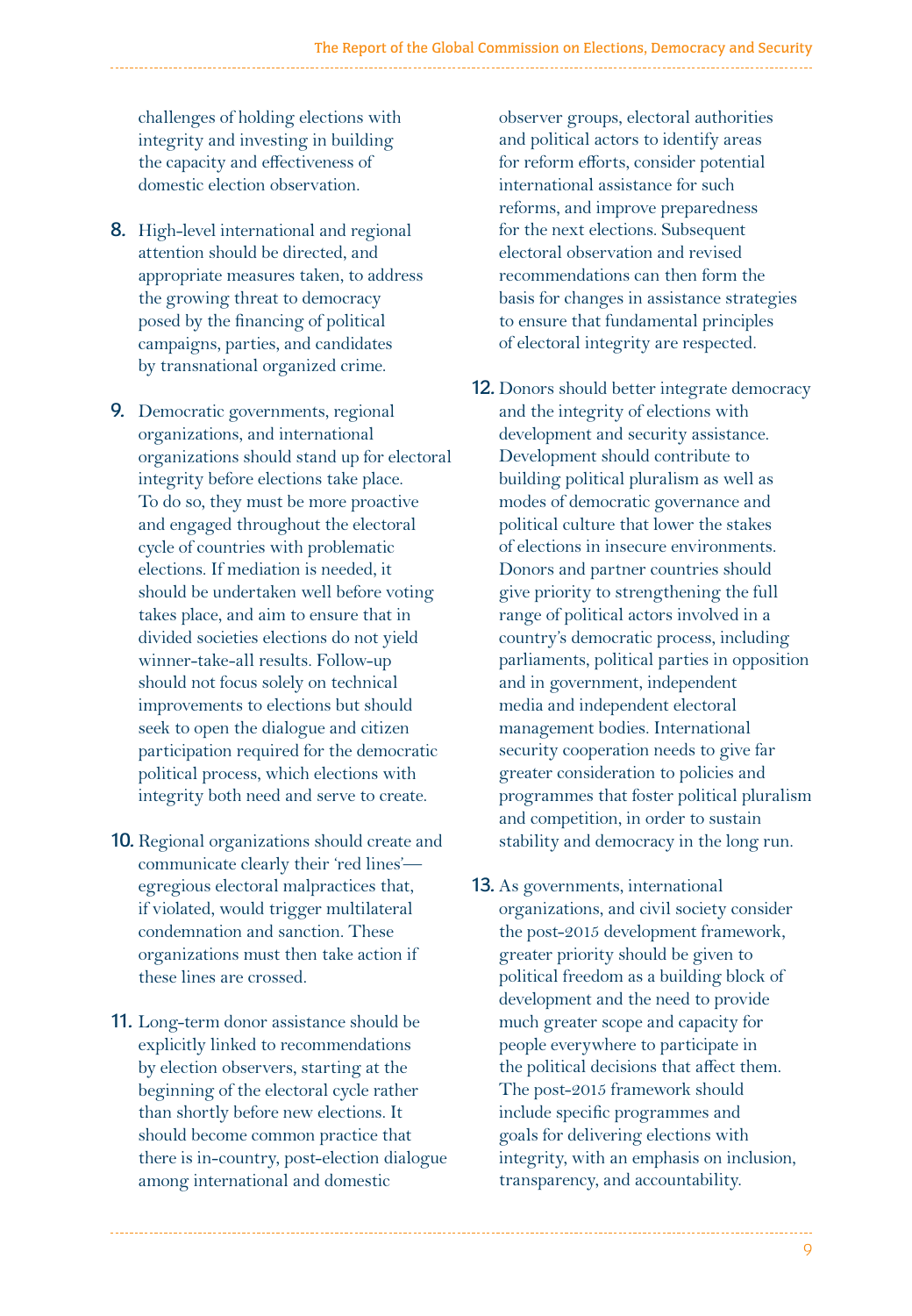**66 At its root, electoral integrity** is a political problem. Power, and the competition for power, must be regulated. It is not enough for governments to create institutions; politicians must respect and safeguard the independence and professionalism of election officials, judges and courts. 99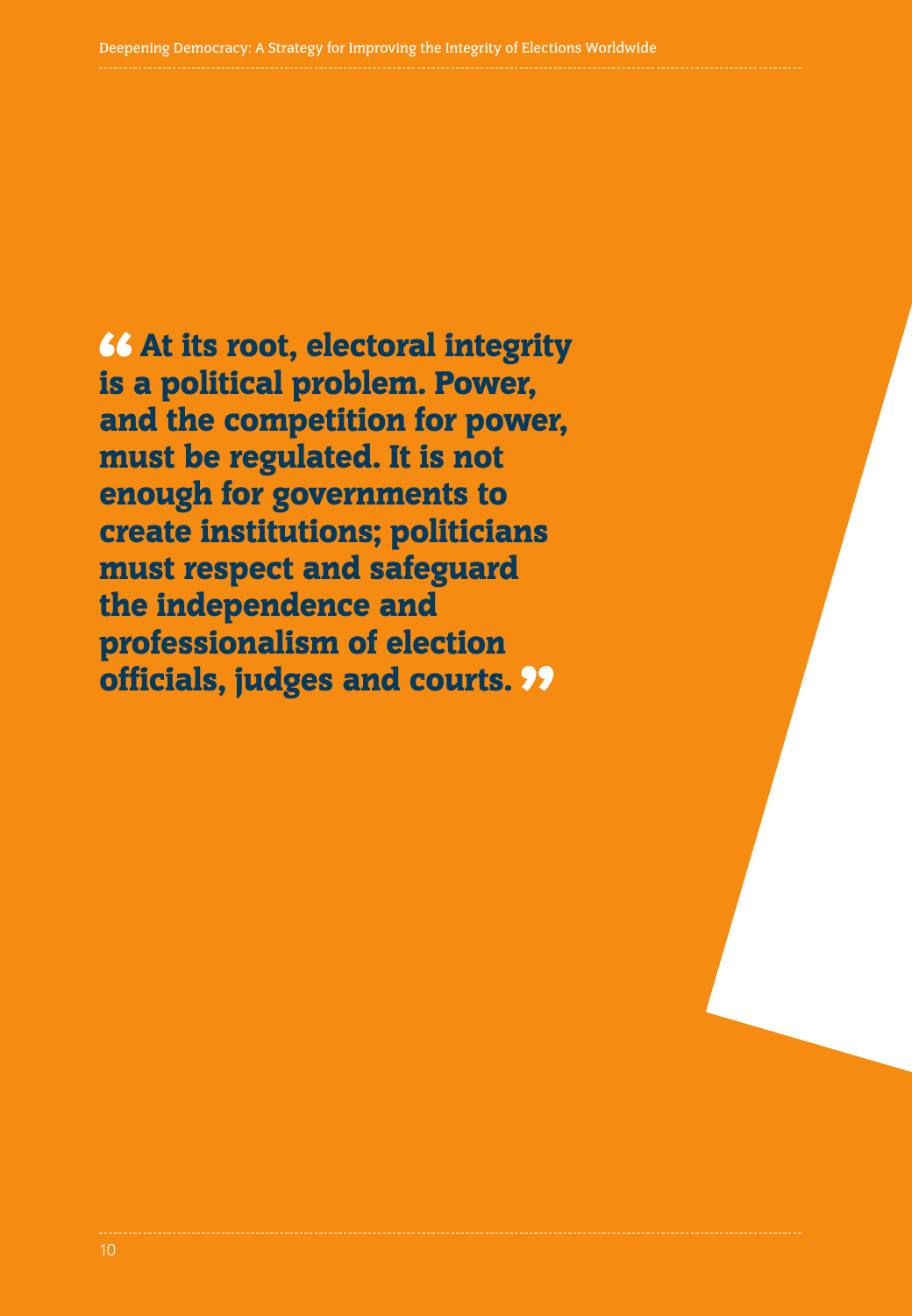# Chapter 1: Why Elections with Integrity **Matter**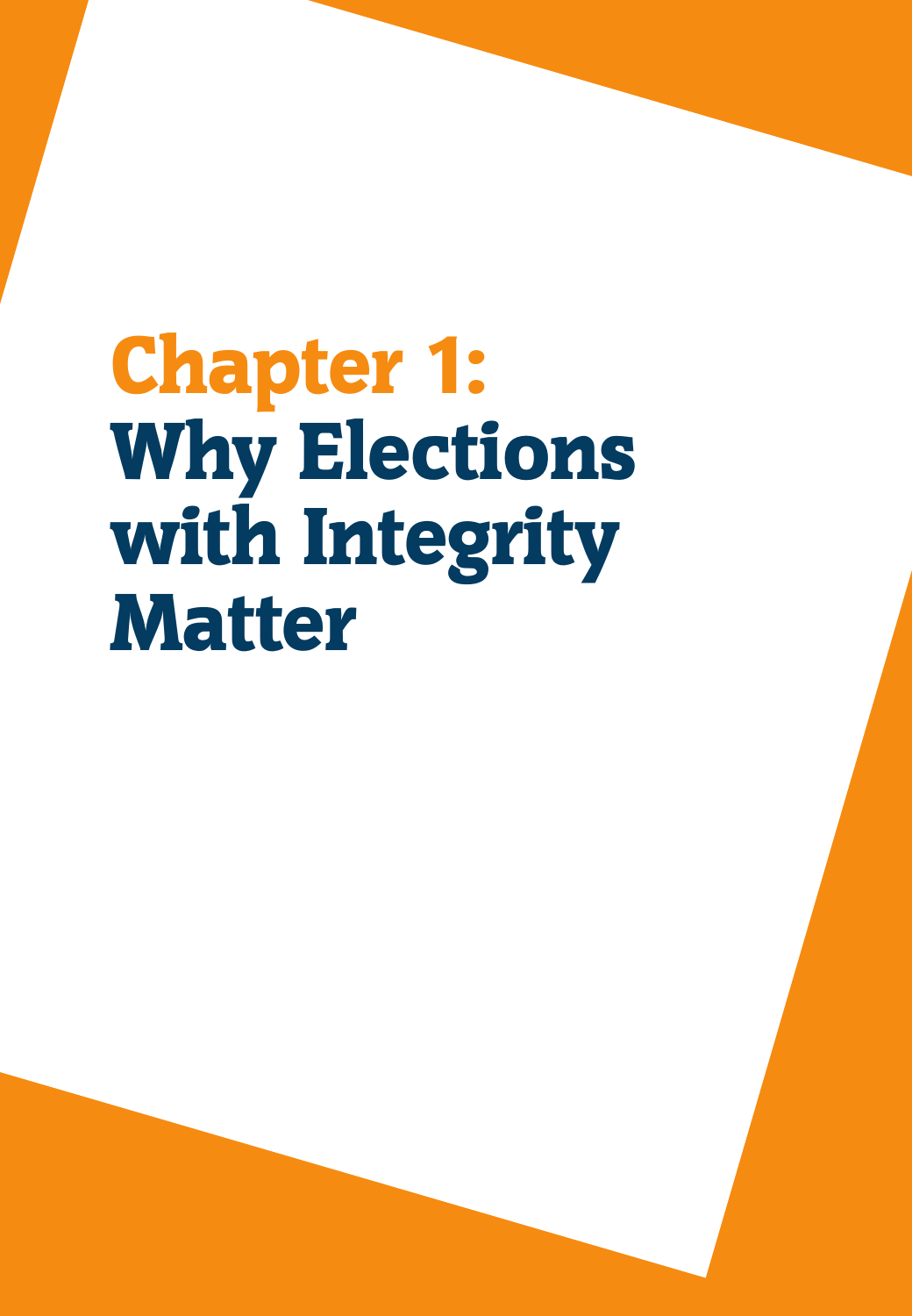Deepening Democracy: A Strategy for Improving the Integrity of Elections Worldwide

1. In the last two decades, democracy has spread across the globe in unprecedented ways. Democracies increased from 48 in 1989 to 95 today.<sup>1</sup> This includes some of the richest and poorest countries in the world, proving that democracy is not a luxury for the wealthy. Democratic activists and ordinary citizens throughout the world have repeatedly proved that democracy is a universal value and aspiration. The Arab Awakening confirmed that the popular demand for democracy is not bound by region, ethnicity, culture, or religion.

2. Perhaps the most compelling evidence that democracy is a universal value comes from the many authoritarian governments that seek to wrap themselves in the veneer of democratic legitimacy. In the last 12 years, for instance, all but 11 countries in the world, democracies and non-democratic regimes alike, held national elections.<sup>2</sup> Even China, where some leaders criticize democracy as a Western value, has experimented with elections at the local level.

3. One difference between the veneer of democratic legitimacy and genuine democratic legitimacy is electoral integrity. Where elections have integrity, the bedrock democratic principle of political equality is honoured; citizens select their leaders, and hold them accountable. Where elections lack integrity, politicians, officials and institutions are not accountable to the public, which is denied equal opportunity to participate in and influence the political process. Public confidence in elections will be weak, and governments will lack legitimacy. In these cases democratic institutions are empty shells, deprived of the ethos and spirit of democracy.

#### **What are Elections with Integrity?**

4. For most people, integrity refers to 'incorruptibility or a firm adherence to a code of moral values'.3 To say that a person has great integrity is to say that she is guided by an ethical compass and cannot be corrupted by material considerations or parochial interests.

5. When applied to elections, integrity implies adherence to the democratic principles of universal suffrage and political equality set forth in international agreements like the Universal Declaration of Human Rights and the International Covenant on Civil and Political Rights. Universal suffrage and political equality mean that all voters have equal opportunities to engage in public debate about the electoral process, develop their political preferences through unrestricted access to independent and varied media sources, exercise their preferences through voting, and have their votes counted equally. Political equality also requires respect for the right to seek election and a level playing field for political candidates and parties, including equal access to the media, public forums for debate, and political finance.

6. Integrity also has two other meanings that are relevant to elections. It refers to 'soundness or an unimpaired condition', as when we say that a building has structural integrity. To speak of elections with integrity is to refer to elections that are conducted competently and professionally. When elections are mismanaged, regardless of the intent, barriers to voting may arise, citizens may lose confidence that their vote has been counted equally, and the outcome may lack integrity.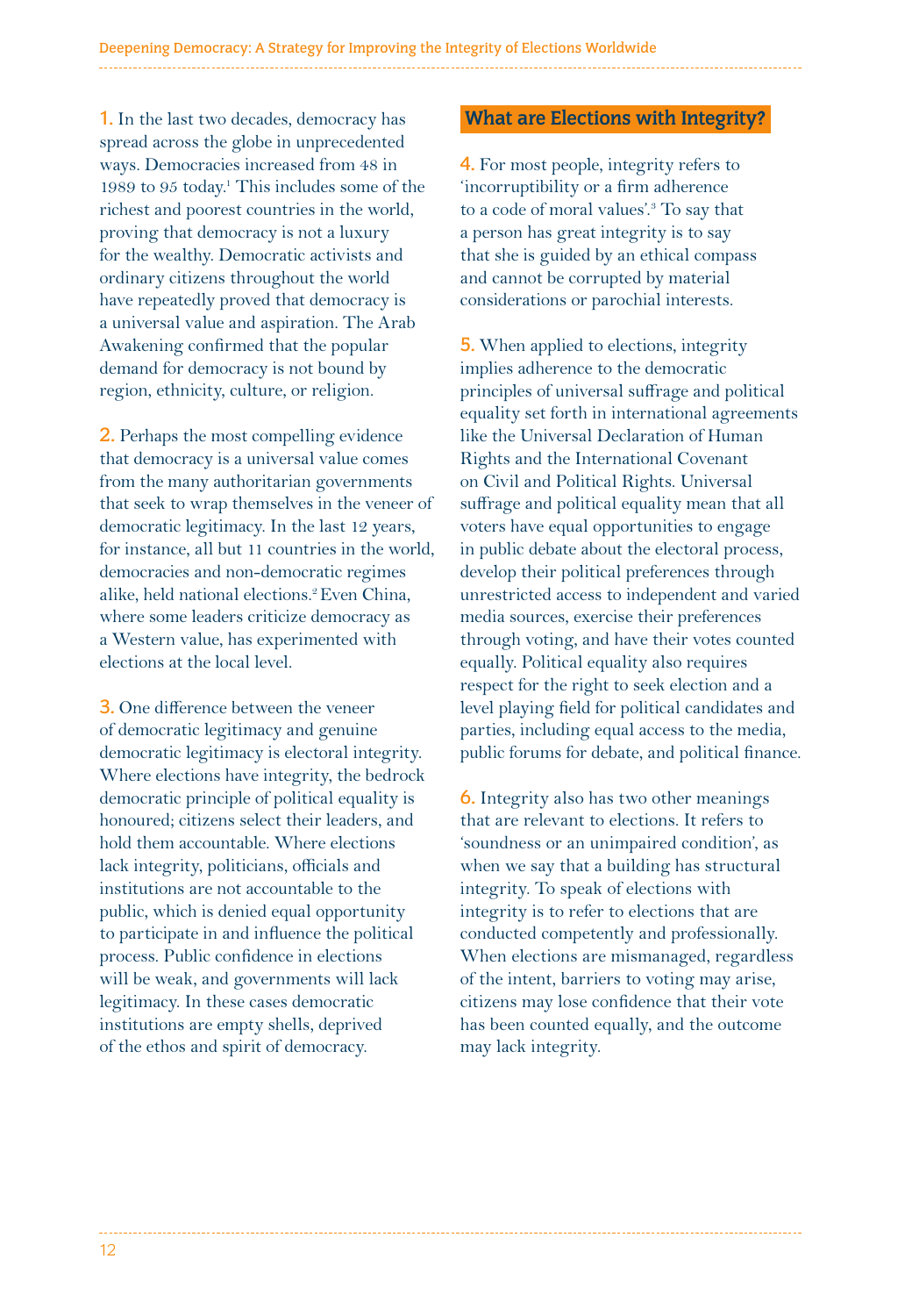7**.** Finally, integrity also refers to 'completeness or the state of being complete', as when we speak of territorial integrity. This meaning also pertains to elections, for it insists that soundness and ethical practice must persist over the course of an entire electoral cycle, not just on election day itself. Election experts have an old adage that 'only amateurs steal elections on election day'. The integrity of elections must cover *all points in the electoral cycle, as well as fundamental institutional and policy choices related to the electoral system, competition and outcomes.*

8. By bringing together these three meanings of integrity, *we define an election with integrity as any election that is based on the democratic principles of universal suffrage and political equality as reflected in international standards and agreements, and is professional, impartial, and transparent in its preparation and administration throughout the electoral cycle.*

#### **Why Elections with Integrity Matter**

9. Elections with integrity are important to values that we hold dear—human rights and democratic principles. Elections give life to rights enshrined in the Universal Declaration of Human Rights and the International Covenant on Civil and Political Rights, including freedom of opinion and expression, freedom of peaceful assembly and association, the right to take part in the government of one's country through freely elected representatives, the right of equal access to public service in one's country, and the recognition that the authority of government derives from the will of the people, expressed in 'genuine periodic elections which shall be by universal and equal suffrage and shall be held by secret ballot.'

10. Elections are fundamental to the ethos and principles of democracy. They create the opportunities for individuals to identify and pursue their political preferences, participate in the political process, and hold their representatives accountable without fear of repression or violence. They provide citizens with the means to discuss, debate, and educate themselves about key issues of governance, making free and open competition and political campaigning as important as the act of voting itself.

11. For elections to uphold human rights and democratic principles, they must be conducted with integrity. When elections lack integrity, electoral officials are not accountable to the public, and political candidates and voters are denied equal opportunity to participate in and influence the political process. Citizens lose confidence in democratic processes when elections are not inclusive, transparent, and accountable. When elections have integrity, they bolster democracy, respect fundamental rights, and produce elected officials who are more likely to represent their citizens' interests.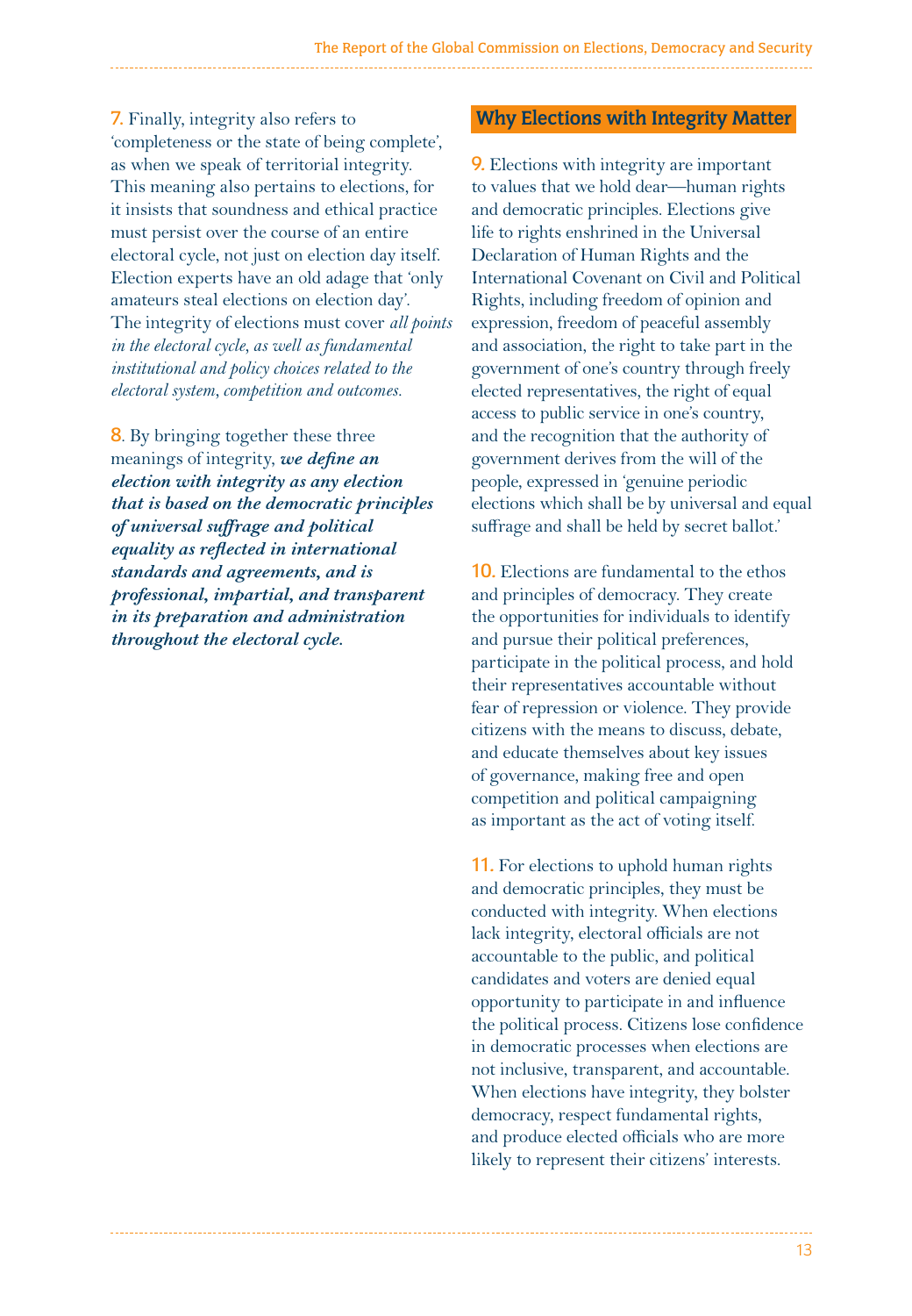12. But in addition to promoting democratic values and human rights, elections with integrity can also yield other tangible benefits for citizens. Evidence from around the world suggests that elections with integrity matter for empowering women, fighting corruption, delivering services to the poor, improving governance, and ending civil wars. To be clear, elections with integrity cannot by themselves develop economies, create good governance, or make peace, but recent research does suggest that improved elections can be a catalytic step towards realizing democracy's transformative potential.

13. For example, a study of over 800 elections in 97 countries since 1975 shows that elections with greater integrity are associated with higher electoral defeat of incumbent governments that performed poorly on economic growth and civil liberties in the years before an election.<sup>4</sup> The research confirms what anyone should expect: electoral accountability—the ability to hold incumbents responsible for their governance performance through elections—depends on election quality.

14. Electoral accountability, in turn, is associated with lessening government corruption. In Brazil, for example, scholars found that increasing electoral accountability significantly decreased the corruption of incumbent politicians, especially when there was greater public access to information about financial wrongdoing by incumbents. Rules that enhance political accountability could reduce the cost of corruption to Brazil by billions of dollars a year.<sup>5</sup> These findings are supported by other studies that show significant statistical relationships between electoral fraud and poor economic policies and poor governance.

15. Electoral accountability, in turn, has direct benefits for improving representation of the poor. Another study from Brazil shows that improving election processes to increase the ability of poor and illiterate voters to participate led to more poor and less-educated citizens being elected to state legislatures, government spending shifting towards public health care, and most importantly, improved utilization of health services that led to fewer low-weight births among less-educated mothers.<sup>6</sup> Elections with integrity can yield more than accountability. In Indonesia, researchers found that villages that used direct elections to choose infrastructure projects experienced a greater perception of fairness, legitimacy, and satisfaction with their projects than villages that did not vote for the projects.7 Elections with integrity cannot on their own produce economic development, but they can help provide concrete development benefits.

16. Even in countries emerging from civil wars—the most difficult of contexts for building democracy—research now shows that when the termination of the war is accompanied by elections in which former combatants run for office and campaign for votes, countries are less likely to revert to civil war.<sup>8</sup> At the same time, however, other studies note that fraudulent elections are correlated with societal violence and political instability. This suggests that for democracy to play its part in promoting non-violent resolution of social and political conflict, the integrity of elections is crucial.<sup>9</sup>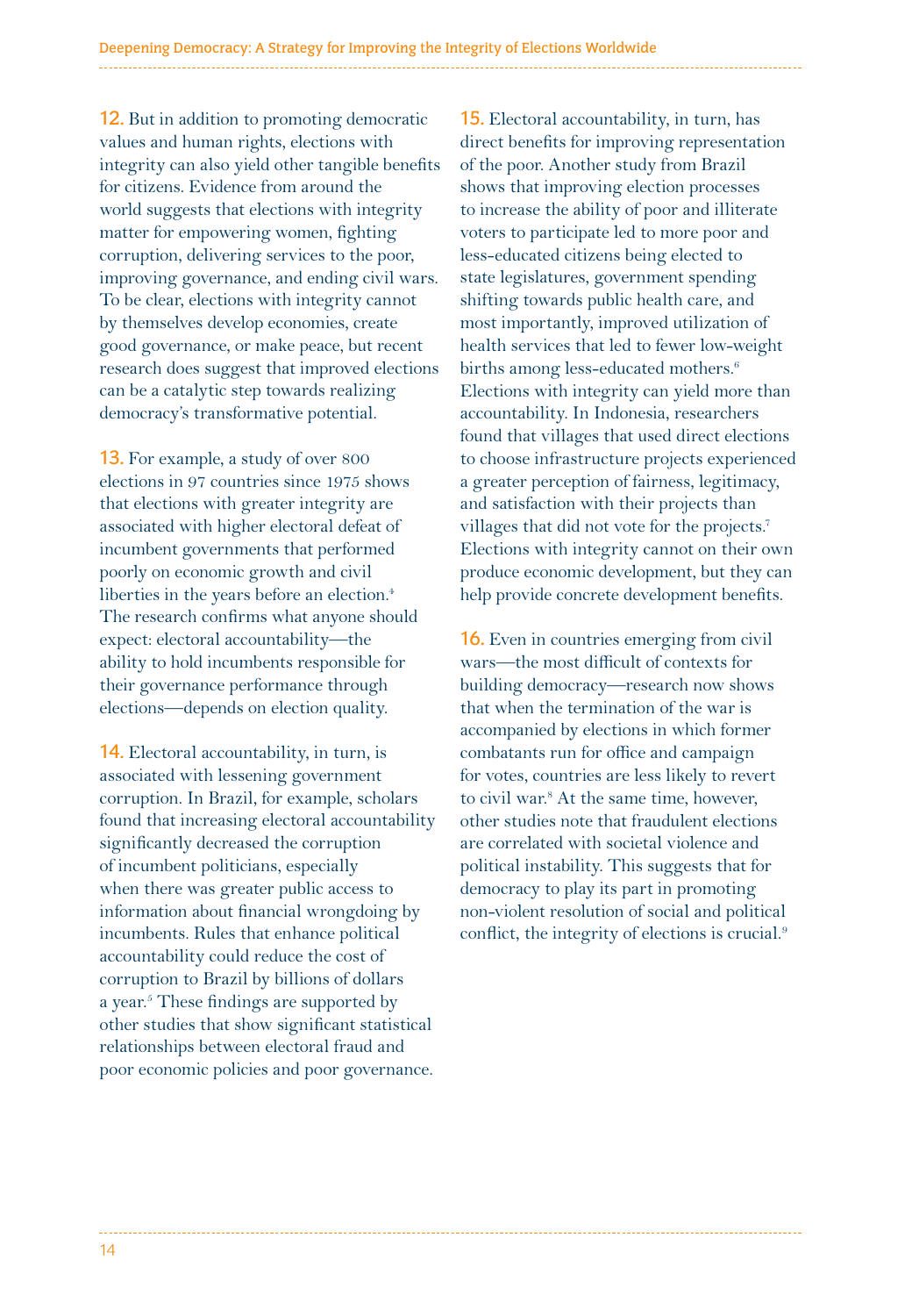#### **Why Now?**

17. Elections are carried out in democratic, authoritarian and war-torn countries alike. They can further democracy, development, human rights and security or undermine them—and for this reason alone they should command attention and priority. Global economic and political trends require such attention now.

18. First, there is a need to consolidate the democratic gains of the last two decades. Many of the countries that embraced democracy in the last 20 years now struggle to consolidate democratic governance. All of them are under pressure to deliver improvements in the quality of people's lives.

19. Second, global recession and rising economic inequality are putting pressure on older democracies to show that they are relevant to citizens' concerns and wellbeing. In some long-standing democracies, citizen trust and confidence in democratic institutions have dropped precipitously.

20. Third, in the Arab states, where human rights and democratic aspirations have long been thwarted, citizens now have unprecedented opportunities to turn revolutionary transitions into democratic polities, but also face dangerous pitfalls.

21. Fourth, the rise of uncontrolled political finance threatens to hollow out democracy everywhere in the world, and rob democracy of its unique strengths compared to other forms of governance—political equality, the empowerment of the disenfranchised and the ability to manage societal conflicts peacefully. 22. Elections with integrity will not, in and of themselves, consolidate democracy, rebuild citizen trust in democracy, or ensure transition *to* democracy, but they can be an important step in achieving these goals. And the integrity of elections is absolutely essential for deepening democracy.

23. Given the challenges of governance amidst economic crisis, it is useful to remind readers of one of democracy's great values: the enhancement of public deliberation and reasoning. Elections foster public deliberation about salient issues and how to address them. The ability of a society to resolve conflicts without violence requires debate, information, and interaction among peoples, all of which have the potential to change people's minds and allow governments to take authoritative decisions. When conducted with integrity, electoral processes are at the heart of democracy's ability to structure and resolve conflict non-violently.10

24. A focus on elections with integrity is timely now for one other reason. Citizens, non-governmental organizations, international organizations and governments are beginning to debate the development framework that should replace the Millennium Development Goals (MDGs) after 2015.

**25.** We hope that our report will influence that debate. We believe that for too long, the concept of development has been limited to the economic realm. In looking forward to the world beyond 2015, we believe the time is ripe to embrace the concept of development as freedom, in which issues of rights, rule of law, democratic governance, political participation and citizen empowerment are essential, integral elements of development. Elections with integrity are an instrument for strengthening development as it is conventionally understood, but also for expanding the concept of development to include a broader and deeper range of human needs.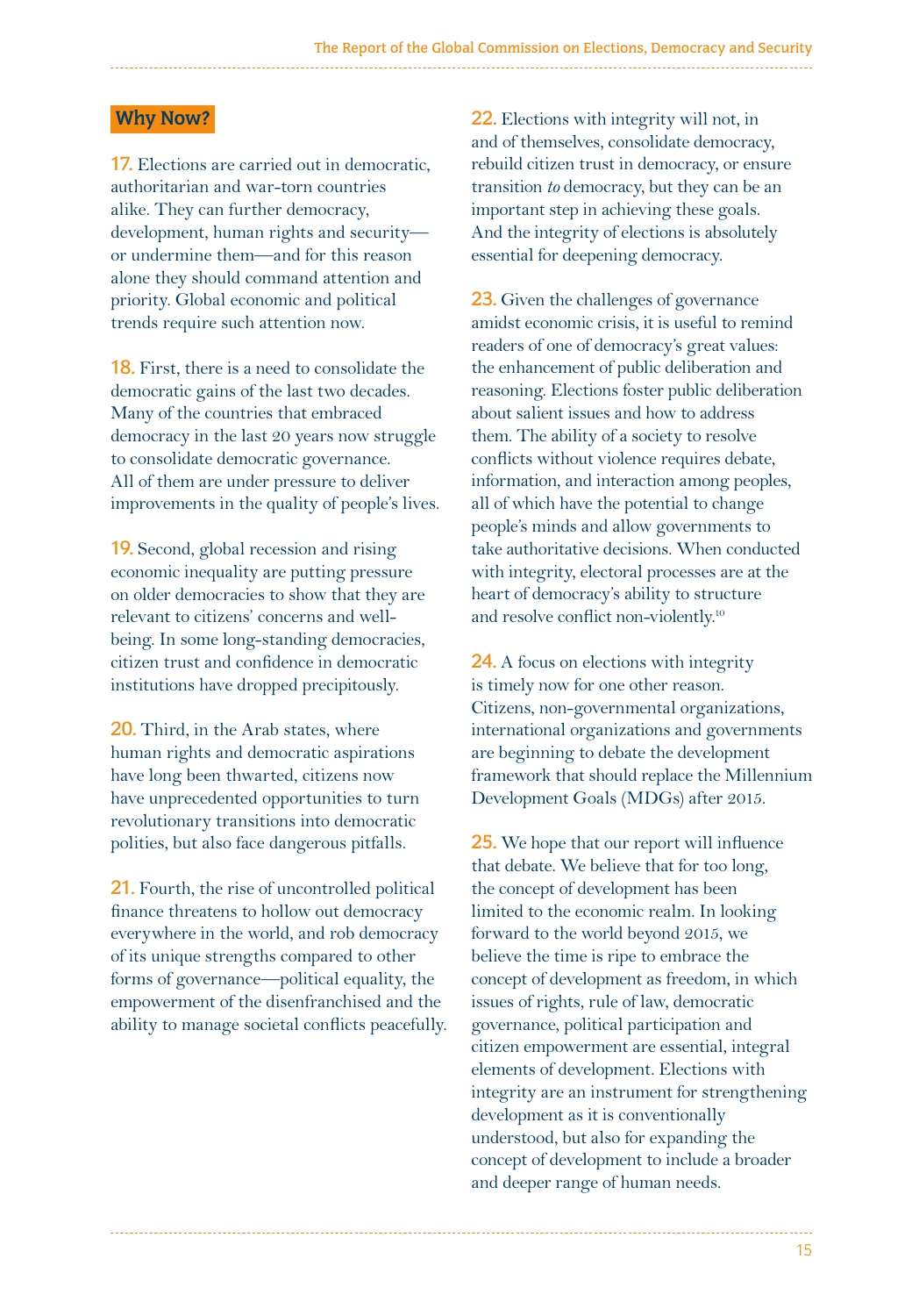#### **The Approach of the Commission**

**26.** The integrity of elections results from the choices, actions and capacity of national leaders, politicians, and citizens. Support for elections with integrity can come from the top down, driven and inspired by leaders who seek to respect human rights, empower everyday citizens, and create institutions with transparency, inclusiveness, and accountability. More often than not, however, the struggle comes from the bottom up, when citizens and civil society organizations demand elections with integrity. The passion, mobilization, and pressure of citizens create the political incentives for leaders to act democratically. Either way, the integrity of elections and the legitimacy that flows from them must be home grown and protected. Elections with integrity, as the embodiment of democracy and selfdetermination, must be locally owned.

27. At the same time, democracy is a universal value and elections form part of universal human rights. Too often, international actors have worked to undermine the integrity of elections, but this can and should be a thing of the past. International action can reinforce democratic reformers, bolster national citizens and civil society organizations that demand elections with integrity, and help local democrats build strong institutions to sustain them. To do so, international actors must treat elections with integrity as essential to development and security, and approach elections coherently and strategically not as afterthoughts or distractions.

28. The integrity of elections is often treated as a technical problem that can be remedied through best practice and organizational capacity. In some countries this may be the case, but often the reality is more complex. At its root, electoral integrity is a political problem. Power, and the competition for power, must be regulated. It is not enough for governments to create institutions; politicians must respect and safeguard the independence and professionalism of election officials, judges and courts. Recent research on governance shows that reforms usually fail if they 'leave untouched the underlying political equilibrium' that stifles development and democracy.<sup>11</sup>

29. The integrity of elections is also political, because integrity depends on public confidence in electoral and political processes. It is not enough to reform institutions; citizens need to be convinced that changes are real and deserve their confidence. Inclusiveness, transparency, and accountability are all fundamental to developing that confidence. Without transparency, there is no way for citizens to know for themselves that elections are genuine. And there must be effective mechanisms and remedies for citizen complaints. The absence of accountability produces cynicism and reinforces citizen apathy and inefficacy.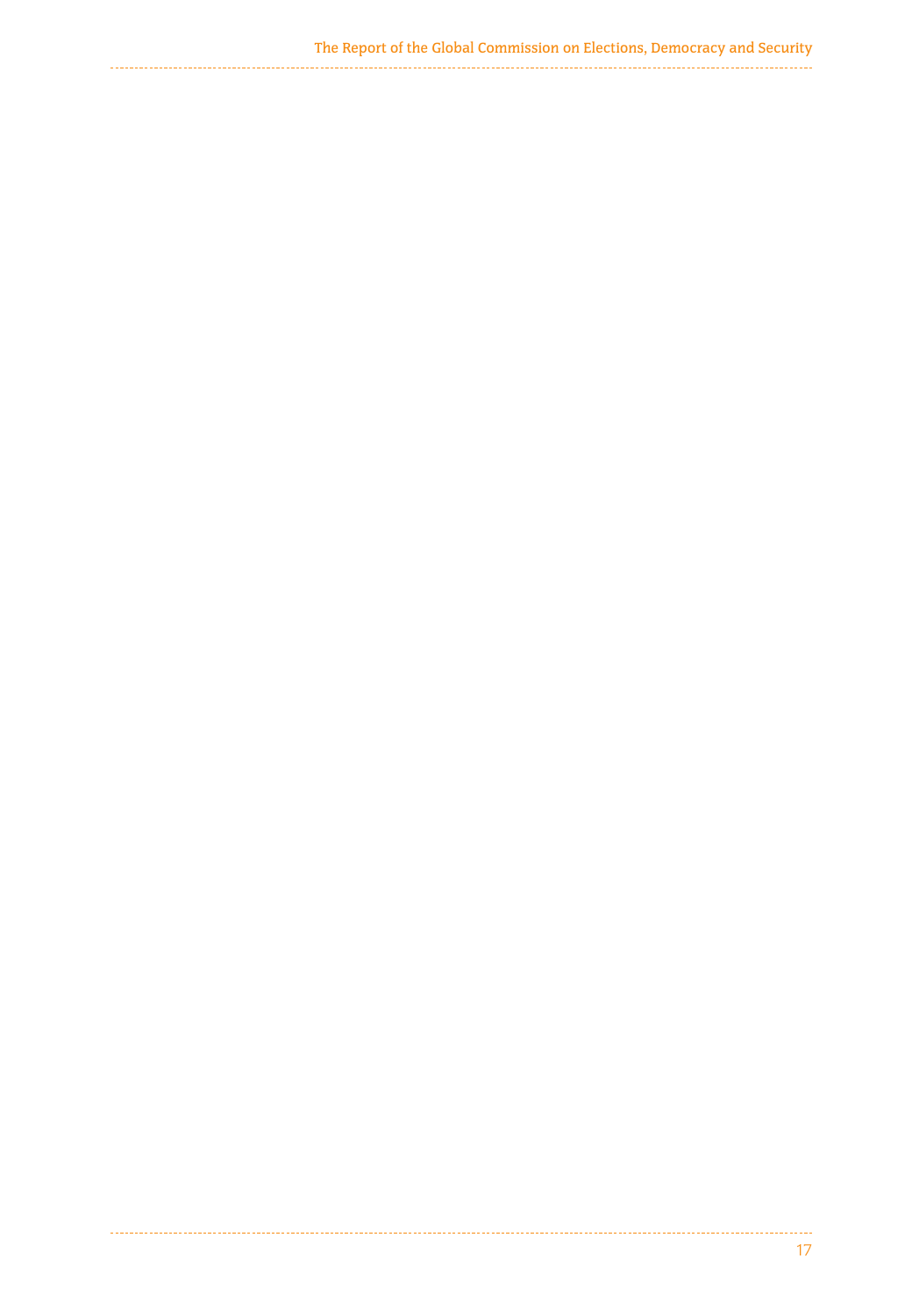*A* Political finance has not received the attention and commitment to reform that it deserves. In a world of increasing economic inequalities, greater concentrations of wealth within democracies, and global economic recession, political finance is a challenge that will only grow in salience. ??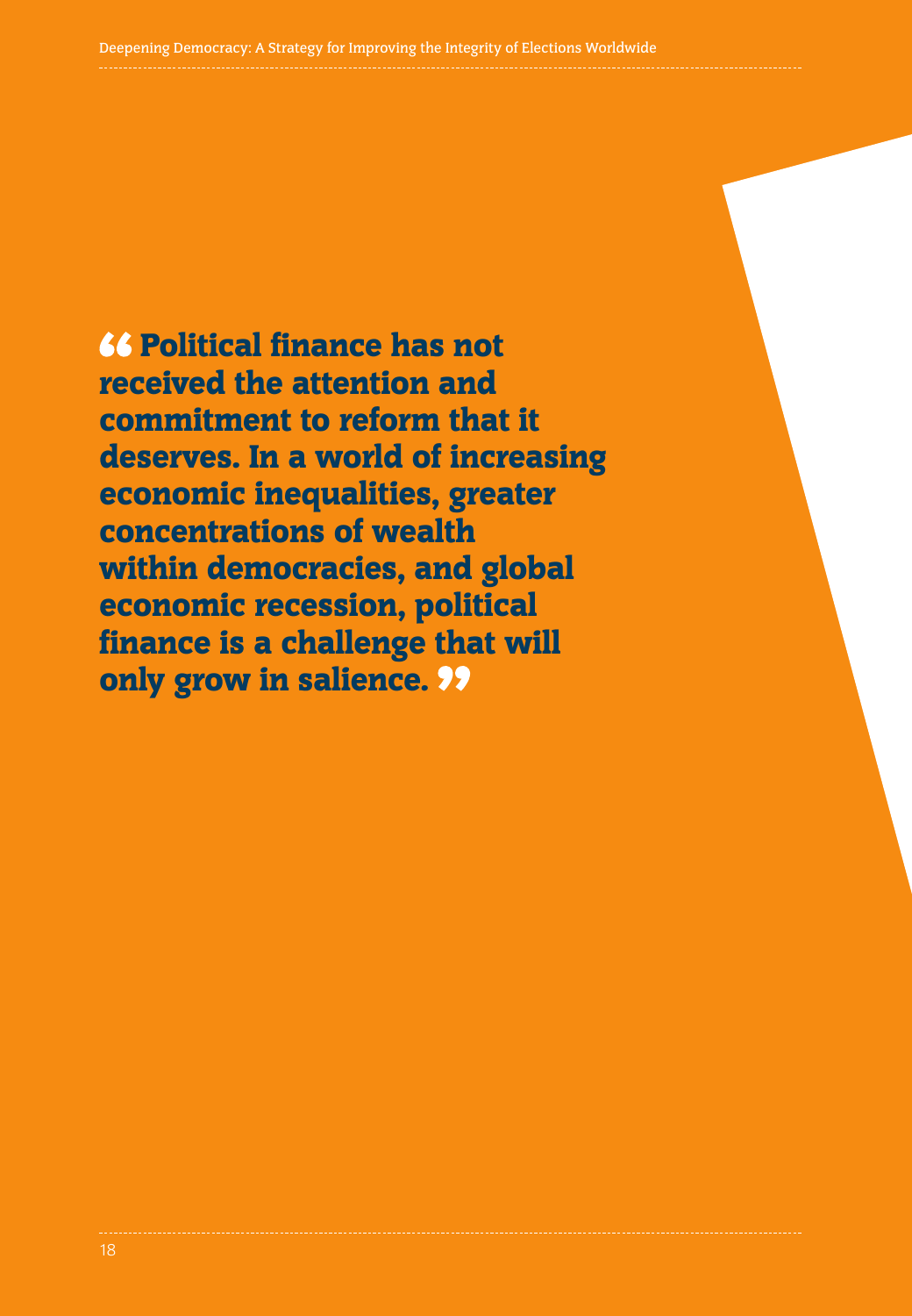# Chapter 2: Major Challenges to Elections with Integrity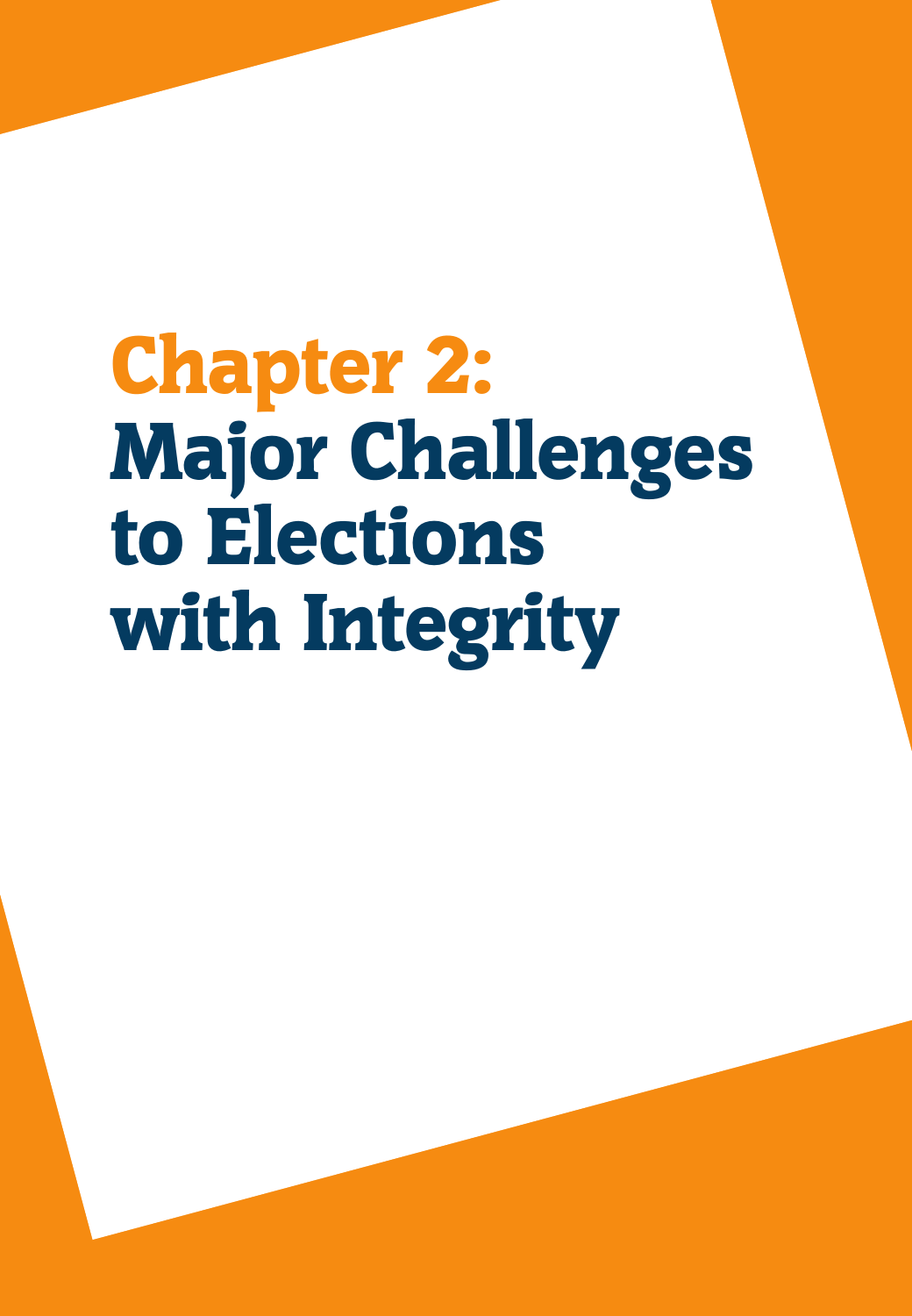**30.** Challenges to elections with integrity can be found in every democracy and are not limited to poor, divided, or war-torn countries. Indeed, a great threat to elections with integrity in older stable democracies is complacency in the face of these challenges. We emphasize five challenges: building rule of law, creating professional electoral management bodies (EMBs), building democracy as a mutual security system, removing barriers to political participation and controlling political finance.

31. Elections are tests of human rights. Starting with the Universal Declaration of Human Rights and the International Covenant on Civil and Political Rights, there are well-defined principles, standards, rights, and rules that governments commit to for conducting elections with integrity. These principles are fundamental, but all of them are dependent on the rule of law, without which standards, principles, legal frameworks—and indeed rights themselves—cannot be substantiated.<sup>12</sup>

32. For elections to have integrity, they must be conducted competently in a professional, non-partisan, transparent manner and must be perceived by voters as such. The key institutions for promoting and protecting elections with integrity are professional, independent EMBs. EMBs are responsible for ensuring that elections are both technically credible and *perceived* to be legitimate and credible.

33. Elections with integrity produce legitimate authority for those who win and political and physical security for those who lose. Elections with integrity are but one play in a repeated game, in which short-term loss can be overcome through long-term organization and mobilization. The challenge here is to build institutions and norms of multiparty competition and division of power that bolster *democracy as a mutual security system* among political contenders and ensure that elections resolve conflict, rather than exacerbate it.

34. Recalling that elections with integrity should uphold principles of political equality and universal suffrage, citizens in many democracies still face barriers to universal and equal political participation. Throughout the world, women are vastly underrepresented in political office and political party leadership, and they are discouraged from political participation. In some countries, minorities face obstacles to voting and are deprived of political rights. Holding elections with integrity necessitates the removal of these obstacles.

35. Finally, uncontrolled, undisclosed and opaque political finance poses a fundamental threat to the integrity of elections. In some countries, direct campaign contributions and other forms of financial support are the dominant form of political influence. This means that low-income voters have less and less capacity to influence political outcomes. Transnational organized criminals have found that campaign financing can buy them political influence and protection. In some older democracies, finance practices have undermined public confidence in democracy and elections. To address this fundamental challenge to elections with integrity, democracies must control political finance.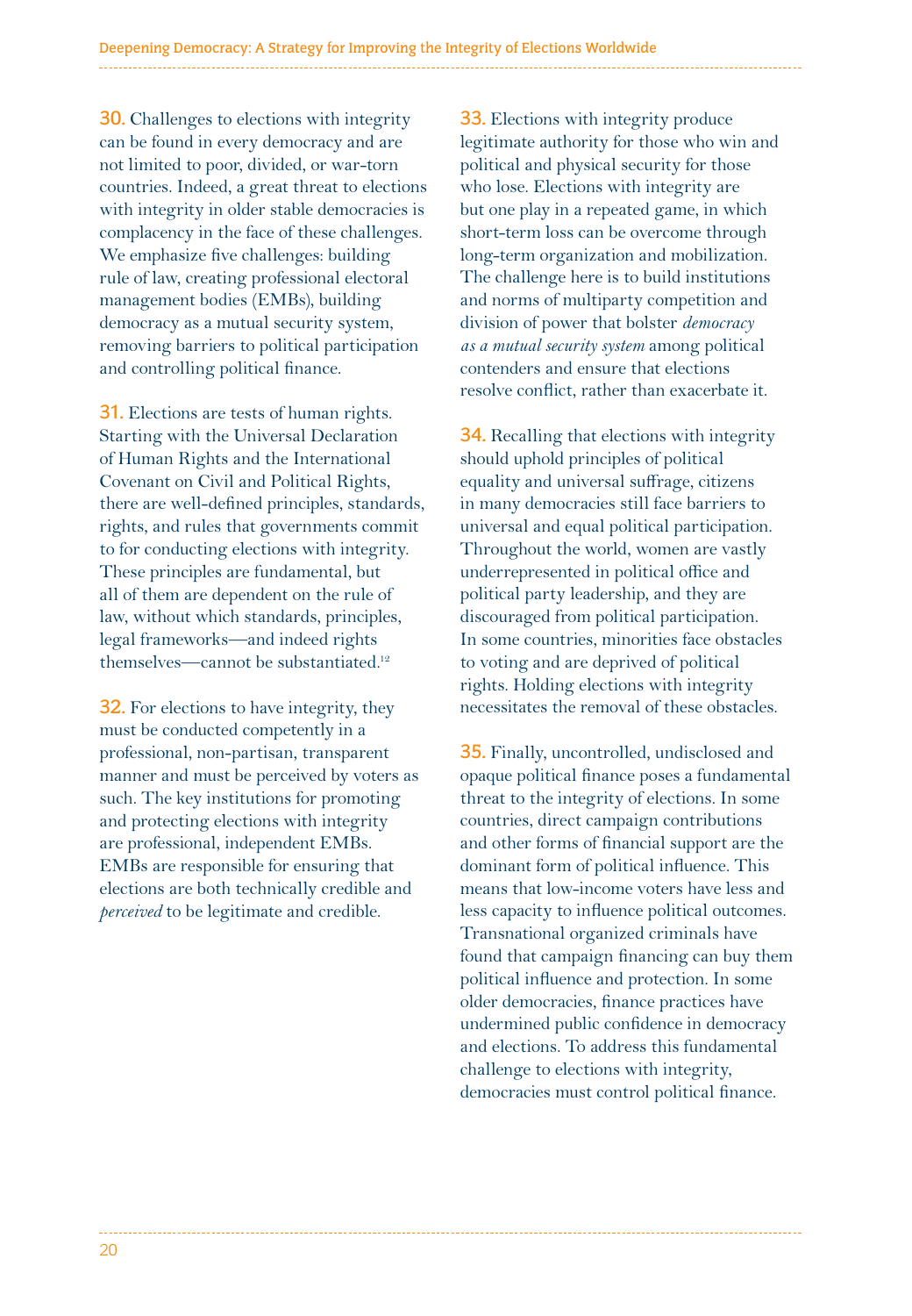#### **Building the Rule of Law**

36. The integrity of elections hinges on the strict observance of the rule of law—the capacity and norms that ensure that governments are accountable by law, that citizens are equal under the law, that lawmaking and enforcing are not arbitrary, and that laws respect human rights.<sup>13</sup> When applied to elections, this means that action must be taken against incumbents or entrenched political interests seeking to manipulate the electoral process. Strong independent courts are needed to protect the rights of all voters, political parties and candidates, to enforce free and fair electoral procedures, and to prosecute violations of the electoral process. For elections to have integrity, electoral justice must be done, and citizens must see that it is done.

37. The rule of law is fundamental to holding elections with integrity, as it facilitates measures to address the other challenges to this. EMBs have to conduct themselves with impartiality, and even those with the power to resist them must respect their judgements. Creating mutual security among political competitors is easier when they have faith in impartial, independent courts and police. Overcoming barriers to participation through the selected use of quotas will be seen as more legitimate if the rationale behind the quotas is not seen as arbitrary. Controlling political finance requires confidence that courts will hold competitors equally to task.

38. We do not want to imply that establishing the rule of law is easy or can be done overnight. There is no technical manual for its creation; indeed, the illusion that it is a technical process confounds its establishment.

The rule of law is deeply political, because it alters and constrains the use of power. It is also deeply social and cultural, because it works best not through enforcement and coercion, but through everyday compliance.14 We do insist, however, that elected officials have a great responsibility in creating the rule of law; their behaviour in accepting the law, particularly when it runs counter to their interests, is a powerful model for citizens to emulate in their daily interactions with the law.

#### **Creating Professional, Independent Electoral Management Bodies**

39. For elections to have integrity they must be, and must be *perceived* by voters as being, conducted competently in a professional, non-partisan manner. The key institutions for promoting and protecting elections with integrity are professional, independent EMBs that conduct transparent processes. EMBs are responsible for ensuring that elections are both technically credible and *perceived* to be free, fair and credible. Their work includes a diverse range of activities, from determining voter eligibility, registering eligible voters, conducting polling, and counting and tabulating votes, to campaign regulation, voter education, and electoral dispute resolution.

40. The competence and popular perception of EMBs and their staffs can thus shape overall perceptions of, and confidence in, the integrity of the election. For example, a lack of speed or transparency in handling electoral complaints can increase the risk of misinformation, unrest, and even violence, damaging the legitimacy of the electoral process. Legitimate and credible EMBs are especially important in states emerging from civil war, or countries with a recent history of social division and political violence.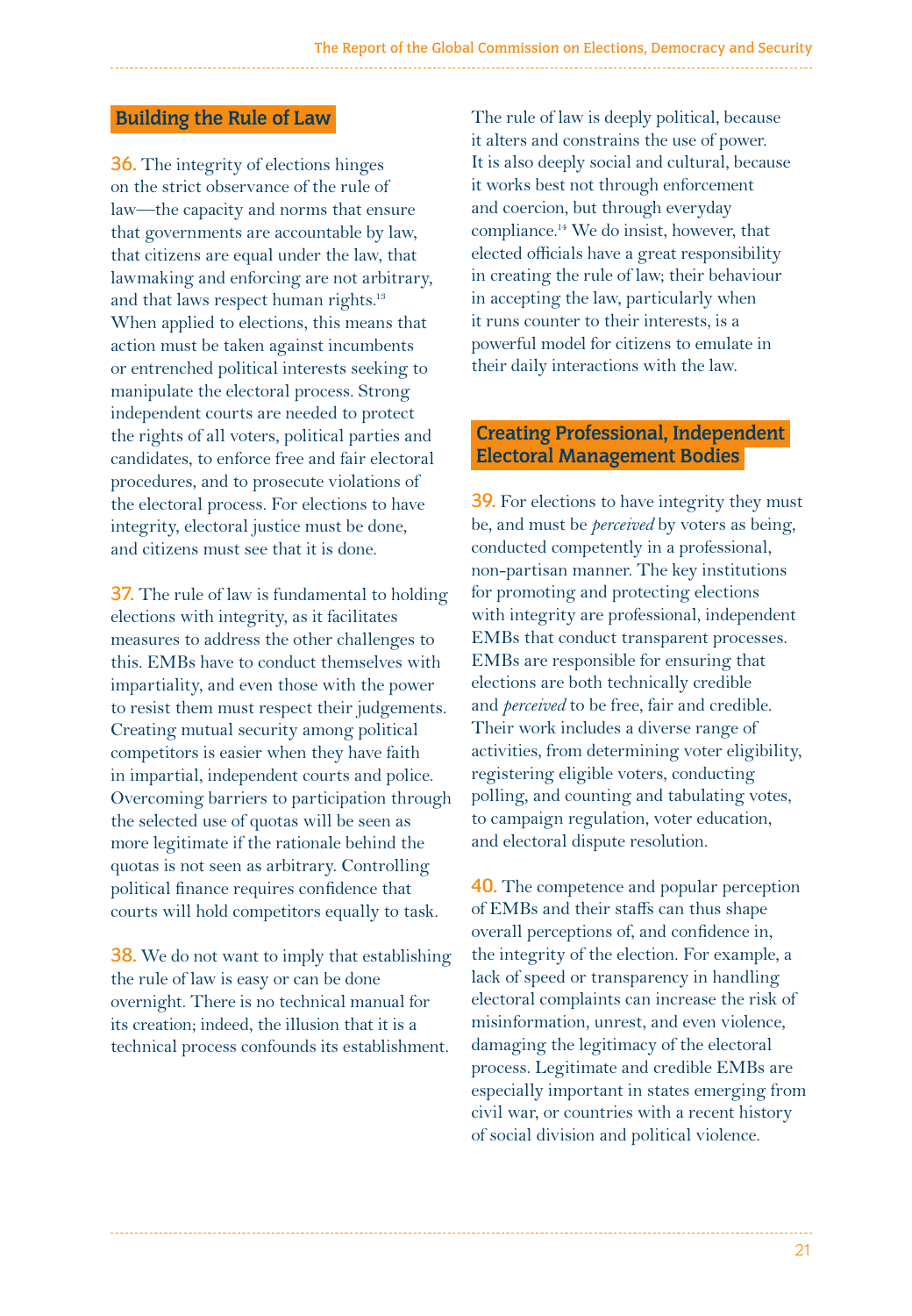### **Kenya's 2007–8 Manipulated Electoral Institutions and Post-Election Violence**

The 2008 post-election violence in Kenya caught many by surprise. The country had long been known for its professional electoral institutions and political stability, and elections there had generally proceeded peacefully in the past. But during the December 2007 presidential elections, the Electoral Commission of Kenya (ECK) failed dramatically to live up to its reputation. After voting ended, the ECK delayed the announcement of results for two days. Also, results in a number of constituencies showed considerable discrepancy between presidential and parliamentary turnouts. Since these discrepancies were observed primarily in President Mwai Kibaki's strongholds, they were seen by many as evidence of the inflation of the Kibaki vote. Despite accusations of widespread irregularities, the ECK called the election for Kibaki on 30 December and he was sworn in the same day, prompting immediate protests by the opposition and triggering the violence that plagued the country for the next two months.

The ECK's poor performance followed a series of steps taken by the Kibaki administration that undermined its

independence and impartiality. In the run-up to the election, President Kibaki appointed 19 of the 22 members of the ECK, in contravention of a 1997 'gentleman's agreement' that provided for multiparty representation on the Commission. His former lawyer became the Commission's vice chairman, and what was formerly viewed as one of the more reliable EMBs in the region became highly politicized. In addition, two days before the election, Kibaki appointed five new judges to the High Court, which had the mandate to hear electoral disputes.15

Distrust of these key state institutions foreclosed the possibility of a procedural response by the opposition over suspected electoral malpractices, producing instead widespread violence and a political crisis in what was previously seen as a stable, democratic country. In the end, over 1,150 people were killed and some 350,000 displaced from their homes.16 It took international intervention under the aegis of the African Union's Panel of Eminent Persons, led by Kofi Annan, to bring the rival political blocs to the negotiating table.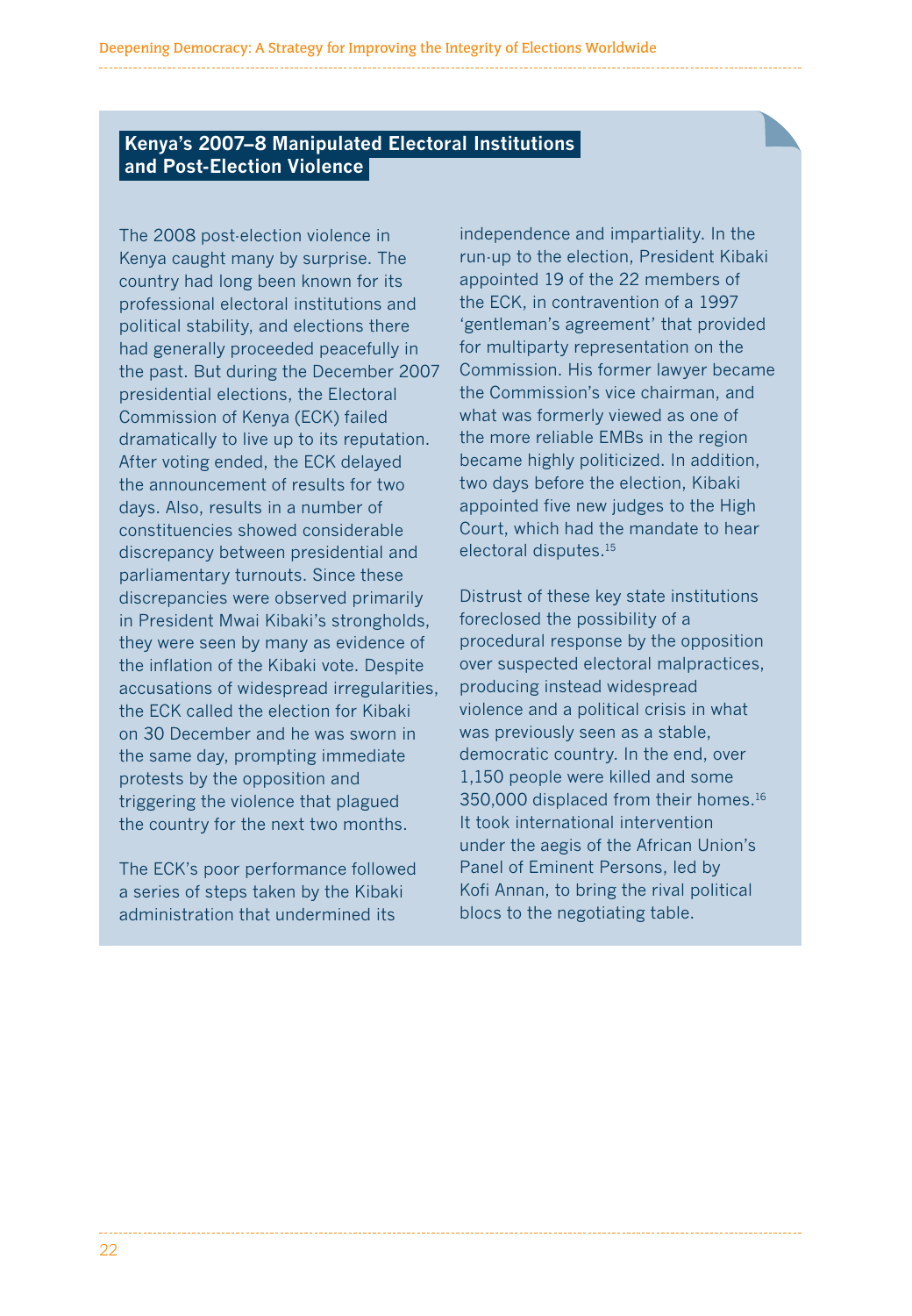## **Transparency and Institutional Strength in Ghana**

In many ways, Ghana's 2008 presidential elections were strikingly similar to the Kenyan elections the year before. Both featured a hotly contested race with ethnic undertones in countries widely known for their political stability. But whereas the manipulation of electoral institutions in Kenya precipitated widespread violence, a history of sound electoral management and transparency allowed Ghana to navigate a tense political situation with relatively little violence, leading to a legitimate transfer of power and continued stability.

In 2008, the two main presidential candidates, Nana Akufo-Addo of the New Patriotic Party and John Atta Mills of the National Democratic Congress, were running very close to each other in opinion polls. Akufo-Addo fell less than one percentage point short of a first-round majority in early December, forcing a run-off election at the end of that month. Rhetoric escalated in the intervening weeks, and many feared the heated campaigning would lead to violence, but the Electoral Commission took a number of steps to reduce tensions and build confidence in its performance and the integrity of the results, for example by replacing poll workers who had failed to follow

procedures in the first round.17 When the run-off ballot resulted in Mills winning by less than 50,000 votes, these steps helped persuade the losing party to accept the results. In addition, civil society was organized, and conducted what is regarded as a highly successful monitoring effort, which included a parallel vote tabulation for both rounds of the election. Ghana's Electoral Commission Chairman, Dr Kwadwo Afari-Gyan, publicly praised the citizen election monitoring efforts of the Ghana Center for Democratic Development, and its partners in the Coalition of Domestic Election Observers, as important factors that reinforced the Electoral Commission's work and reduced volatility in the election environment.

Fundamentally, the ability of the Ghanaian Electoral Commission to manage such a close election successfully was rooted in years of respect and independence from other political actors in the country. By establishing a track record of competence and professionalism, while simultaneously maintaining its independence from improper influence, the Commission was able to build political capital that it could draw upon when needed in 2008.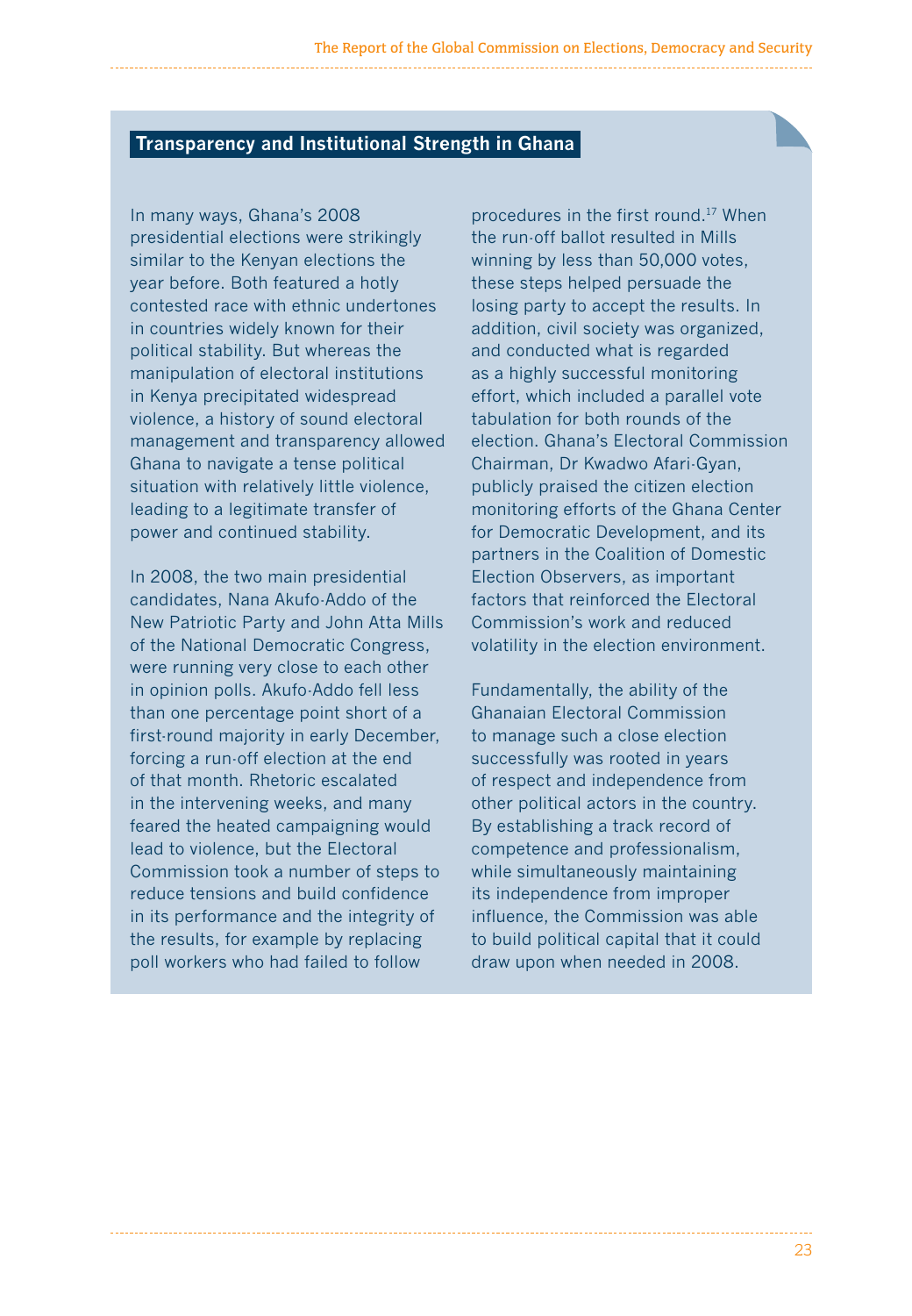41. Across the world there has been an impressive rise in independent, professional EMBs that are imbued with a democratic and professional ethos. At the same time, some EMBs remain, or at least are perceived as being, partial to incumbents and their parties. Even those that possess the appropriate technical ability and professionalism often face political interference that can prevent them from doing their jobs effectively. These are political failures: on the face of it, such an EMB looks like a body that supports electoral integrity, but its behaviour does little to bolster citizen confidence in the electoral process, and fails to conform to standards of transparency, participation, and accountability.

42. Governments and parliaments can take specific actions to bolster citizen confidence in the integrity of EMBs, and EMBs can take their own actions: legal frameworks and budgetary procedures can help ensure impartiality, public meetings can bolster citizen confidence and making information public in a timely fashion helps provide transparency. When EMBs do not adopt these policies, it is because national governments and politicians refuse to go beyond cosmetic change and fully embrace the democratic ethos that makes an EMB effective. The key is not formal independence, but true independence of action.

#### **Building Mutual Security**

43. Where elections have integrity, the resulting governments are constrained by the rule of law, and defeated parties and their supporters feel free to participate in political activity without intimidation or the threat of violence. Similarly, incumbents and their supporters do not need to fear violent retribution if they ever lose power. Democracies with electoral integrity create a repeated game in which it is better for political actors and groups to take part in the electoral process than to revert to violent struggle, helping to ensure a level of mutual security for all.

44. For elections to provide this mutual security, countries must overcome two challenges. The first is ensuring that elections themselves are actually a nonviolent means of political competition. Though they are intended as a peaceful forum in which to debate policies and societal priorities, in some countries this is clearly not the case. The second challenge is ensuring that elections are not a winner-take-all political competition in which it is better to revert to violent struggle than accept an electoral loss and its potential consequences.

# **The Challenge of Electoral Violence**

45. Since 1960, fatal violence has plagued over 20 per cent of all presidential and parliamentary elections held worldwide. Between 1985 and 2005, nearly half of all countries that held elections saw election-related violence at one time or another. 18 While this violence is not uniform in its causes or characteristics, it represents a major challenge to the integrity of elections around the world.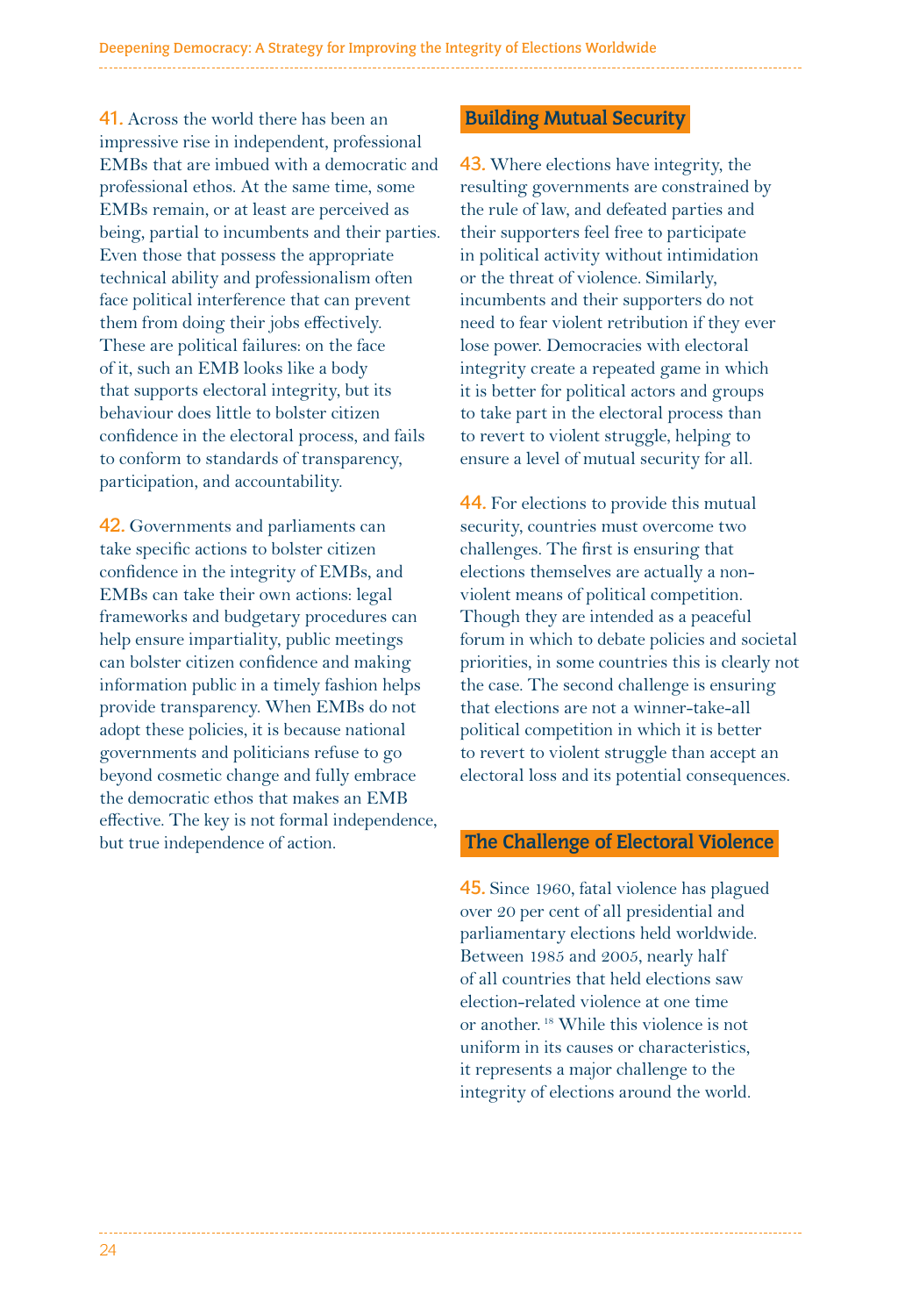# **Post-Election Violence in Nigeria, 2011**

Nigeria has experienced chronic electoral violence since its transition to democracy and civilian rule in 1999, including more than 15,700 election-related deaths.19 High stakes combine with readily available guns for hire in the form of organized crime gangs and a historic lack of prosecution of perpetrators to make electoral violence a relatively attractive tool of electoral competition even within political parties.

Important progress was made in the 2011 elections towards professionalizing the country's Independent National Electoral Commission (INEC), most importantly through the appointment of a respected academic as chairman.20 Professor Attahiru M. Jega, who became known as 'Mr Integrity', revamped the voter registration process, improved transparency at the Commission and for the first time prosecuted

government officials (including INEC officials) for electoral malpractice.<sup>21</sup>

Unfortunately, improved electoral administration and transparency were not sufficient to achieve major reductions in violence in some regions. During the run-up to the election, 165 people were killed in violence related to political campaigns and voter registration. Another 800 to 1,000 died after widespread protests broke out in the north on the announcement of incumbent President Goodluck Jonathan's victory. More than 65,000 were displaced.<sup>22</sup>

This violence represents a political failure in the face of what was largely a technical and administrative success. Losing candidates and party leaders failed to meet their responsibilities to restrain their supporters and accept the election results.

46. Violence is not simply a problem for new democracies during the transition phase. There is no guarantee that electionrelated violence will disappear over time as a country gains more experience with the electoral process. Instead, electoral violence is a function of weak or corrupt institutions, and is often one element in a broader pattern of political violence.

47. Electoral violence is more likely in a context in which institutions like the courts, the criminal justice system, the security forces, and the media are corrupt or too weak to carry out their roles in the face of violence and intimidation. Ethnic divisions, postconflict transitions, economic inequality or poverty create social strains that put pressure on the democratic process, but will only lead to electoral violence when the supporting institutions necessary for electoral integrity are weak, corrupt, or not in place.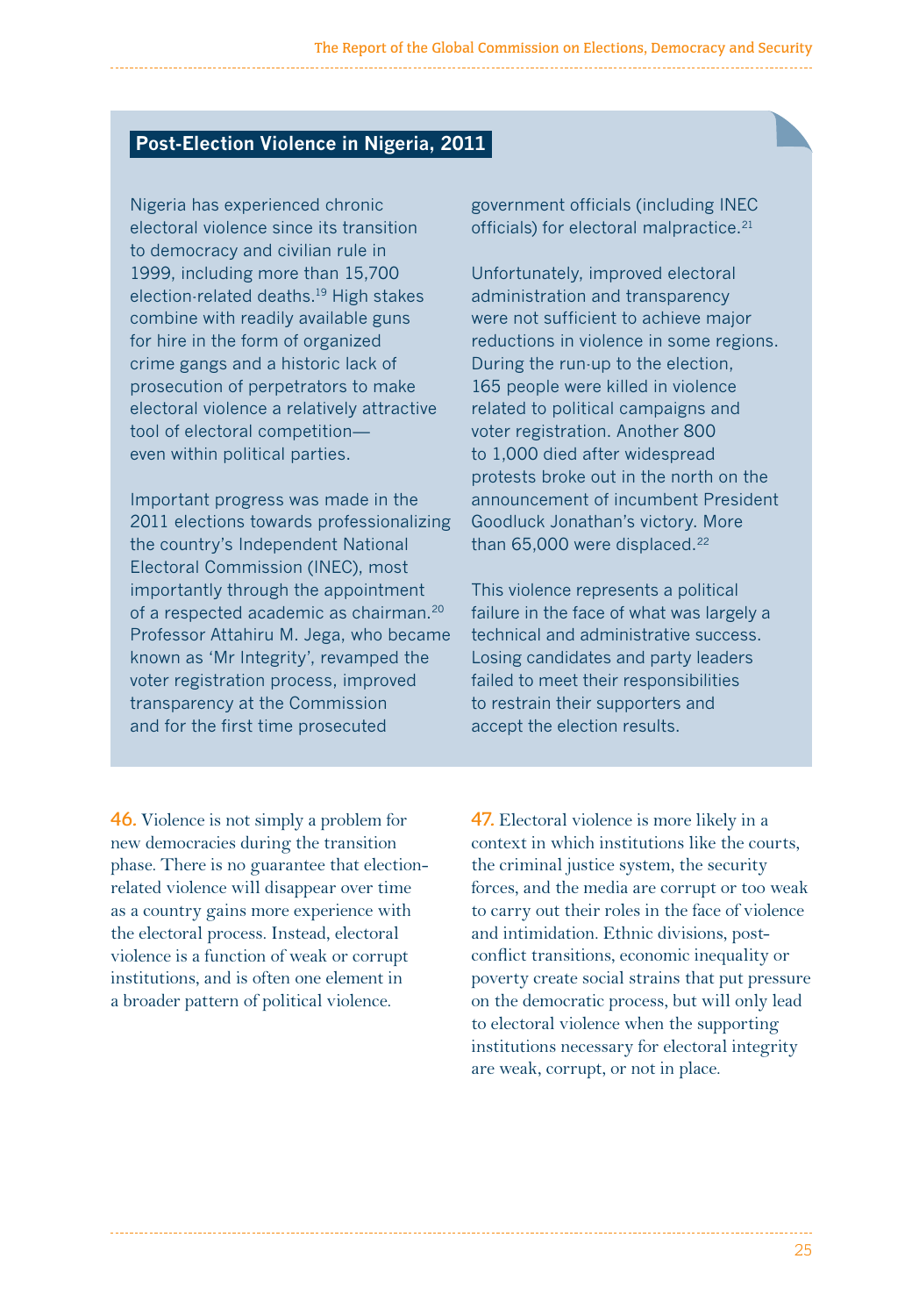48. Election-related violence directed at individual citizens is usually aimed at suppressing voter turnout to affect electoral outcomes. Sometimes it is used to coerce people to vote a particular way or as retribution for votes going 'the wrong way'. Violence directed at candidates and political parties is aimed at limiting voters' choices. Violence that targets electoral officials is usually aimed at disrupting the vote or setting the stage for capturing polling places or counting centres. These tactics usually involve small numbers of people and target individuals before or on election day.

49. Large-scale mobilization of people to protest against election outcomes targets electoral institutions, and sometimes other state bodies, with the goal of reversing official election results or preventing the perceived potential for election theft. Such actions are not necessarily intended to be violent, though that can be the case. They often are efforts to protest against a lack of electoral integrity, though they could be organized for nefarious purposes. Violence related to these actions often comes from security forces attempting to perpetuate those in power (though sometimes it is a result of other causes, such as overreaction by security forces or acts by *agents provocateurs*). When post-election violence happens in such circumstances, it is often severe.

50. Remedies for these situations differ, but the emphasis must be on deterring violence before it happens, and holding perpetrators accountable if it does happen. Pre-election violence targeted at individuals can be countered through anti-violence campaigns and through monitoring the allocation of security and election administration resources, with early warning of irregularities. In Kenya, for example, a civil society organization, Ushahidi, uses electronic media and crowd sourcing both to warn about potential hot spots and to report on incidents of violence. Political party liaison committees and other mechanisms can be useful in mitigating the potential for violence and its escalation. Transparency, inclusiveness and accountability in tabulating election results—including parallel vote tabulations by independent civil society organizations and political parties—can improve confidence in the results and diminish post-election volatility. Expedited complaints processes with effective remedies are also needed, so that there are legal alternatives to using violence to challenge elections. All these measures save lives.

51. For long-term security, there is no substitute for ending the impunity that often surrounds electoral violence. This, however, requires meeting the rule of law challenge described earlier, which in turn leads us back to politics. National leaders, political incumbents and electoral challengers all have obligations to infuse the institutions of democracy with the *ethos* of democracy.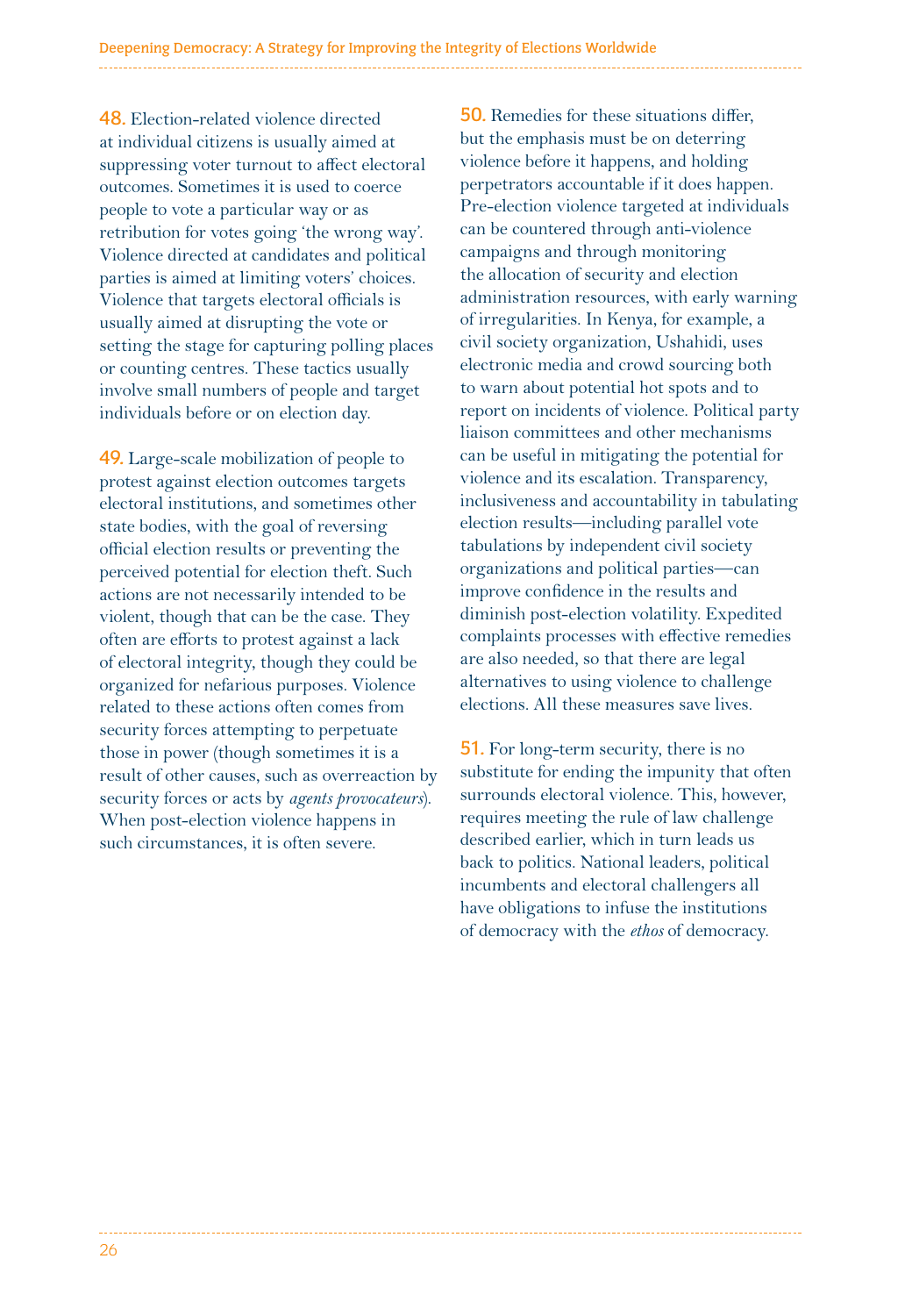# **Joining the Electoral Game in El Salvador**

The Frente Farabundo Martí para la Liberación Nacional (FMLN) is the main left-wing political party in El Salvador, formed in 1992 following the peace accord that ended the country's civil war. For the previous 12 years, the FMLN served as the umbrella group for leftist guerrillas fighting the right-wing military government.

One of they key features of the 1992 peace accord was bringing the FMLN into the political process. In return for the group demobilizing its forces, the government 'agreed to carry out reforms to the military, judicial, and electoral institutions that would make political competition possible'.23 But while similar transition agreements have failed in numerous countries around the world, El Salvador has been largely successful in transitioning

 **The Challenge of Winner-Take-All Politics** 

**52.** Even if elections themselves are largely peaceful, they also face a challenge in providing mutual security in a broader sense. In some countries, electoral competition is a winner-take-all game in which winners gain wide-ranging political and economic benefits and losers face the threat of persecution and even violence. For elections to have integrity, they must avoid this winner-take-all situation and instead create a political system in which even losers have an incentive to participate.

to a society in which electoral competition takes precedence as the main form of societal conflict management. The FMLN has participated in every election since 1992, culminating in FMLN candidate Mauricio Funes winning the presidency for the first time in 2009.

Various factors contributed to this peaceful transition, but throughout the post-war period FMLN saw real benefits from its participation in electoral politics. Early on, the party won mayoral races in many key cities, and it has been the largest or secondlargest party in the legislature since 1994. This division of power within the country allowed the FMLN to protect its interests even in the face of electoral losses, and helped prevent backsliding into renewed conflict.

53. The belief that one will be free to organize and contest elections in the future is bolstered to the extent that there are institutions and the rule of law to protect elections with integrity and other human rights, which we discussed earlier in this chapter. Other institutions, such as competent and effective legislatures, can provide horizontal accountability and check executive power, and therefore assure political challengers that democracy, and with it their ability to contest for power, will continue indefinitely.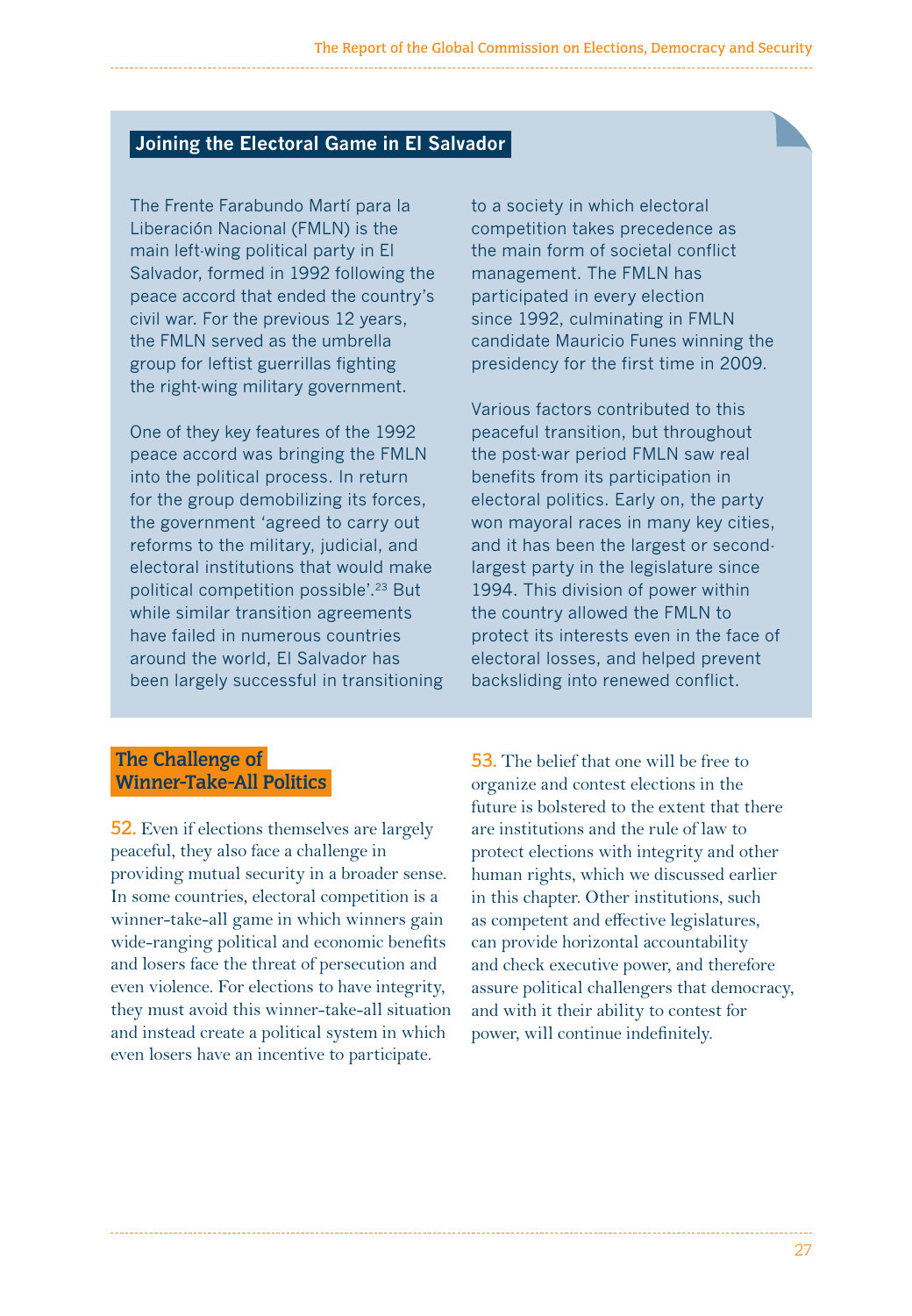**54.** At the same time, multiple contestation points—legislatures, regional governorships, mayoralties and local leadership positions combined with meaningful, well-planned and executed devolution of power and decentralization of budgets, can mitigate the all-or-nothing character of elections. Where electoral systems are highly centralized, candidates and parties that lose elections risk being shut out completely from political power and the allocation of public goods.

**55.** This challenge can be particularly acute in majoritarian systems that tend to produce stable single-party governments, meaning that electoral losers risk being permanently shut out of political power, cut off from resources and vulnerable to victimization.24

#### **The Challenge of Post-Conflict Countries**

**56.** The challenges of creating mutual security through elections with integrity are most palpable in countries emerging from civil war. Elections in post-conflict environments face special challenges. Sometimes the goals of war termination and democracy are in tension. Elections in post-conflict countries take place in uniquely fragile physical and social environments. Fear, hatred, and enmity may be rife; the destruction of infrastructure, and weak state capacity, make even the most mundane administrative tasks difficult; the proliferation of small and light weapons (and of young soldiers who use them) means that a return to violence can be close at hand.

57. Elections can raise the risk of such a return to violence by reinforcing competition and political differences between former warring factions. Political mobilization along previous conflict lines is often cheaper and easier than mobilizing along programmatic platforms, so political parties tend to reflect the same cleavages associated with the conflict.<sup>25</sup> Divisive campaign tactics can also reinforce the insecurity that former factions often face, and raise the spectre of exploitation once the victorious side assumes control of the state.

58. In post-conflict contexts, former warring parties are subject to real insecurity because weak institutions and nascent democratic norms may not be able to constrain a ruler from repudiating democracy or abusing power to persecute political enemies.<sup>26</sup> The threat of outright defeat at the polls may not be tolerable for armed groups who fought to evade defeat on the battlefield, increasing the risk of a return to conflict.

59. Nonetheless, research shows that under certain circumstances former warring parties do embrace electoral politics as a form of mutual security. When peace settlements include army integration programmes, post-conflict elections have been more likely to occur and are more likely to be successful.<sup>27</sup> Processes of demobilization, disarmament and reintegration, and security sector reform, are strongly associated with achieving a more stable peace. Critically important are choices about electoral systems in order to ensure that there are multiple arenas of contestation, constraints on executive rule and divisions of power all factors that reduce the winner-take-all politics antithetical to mutual security.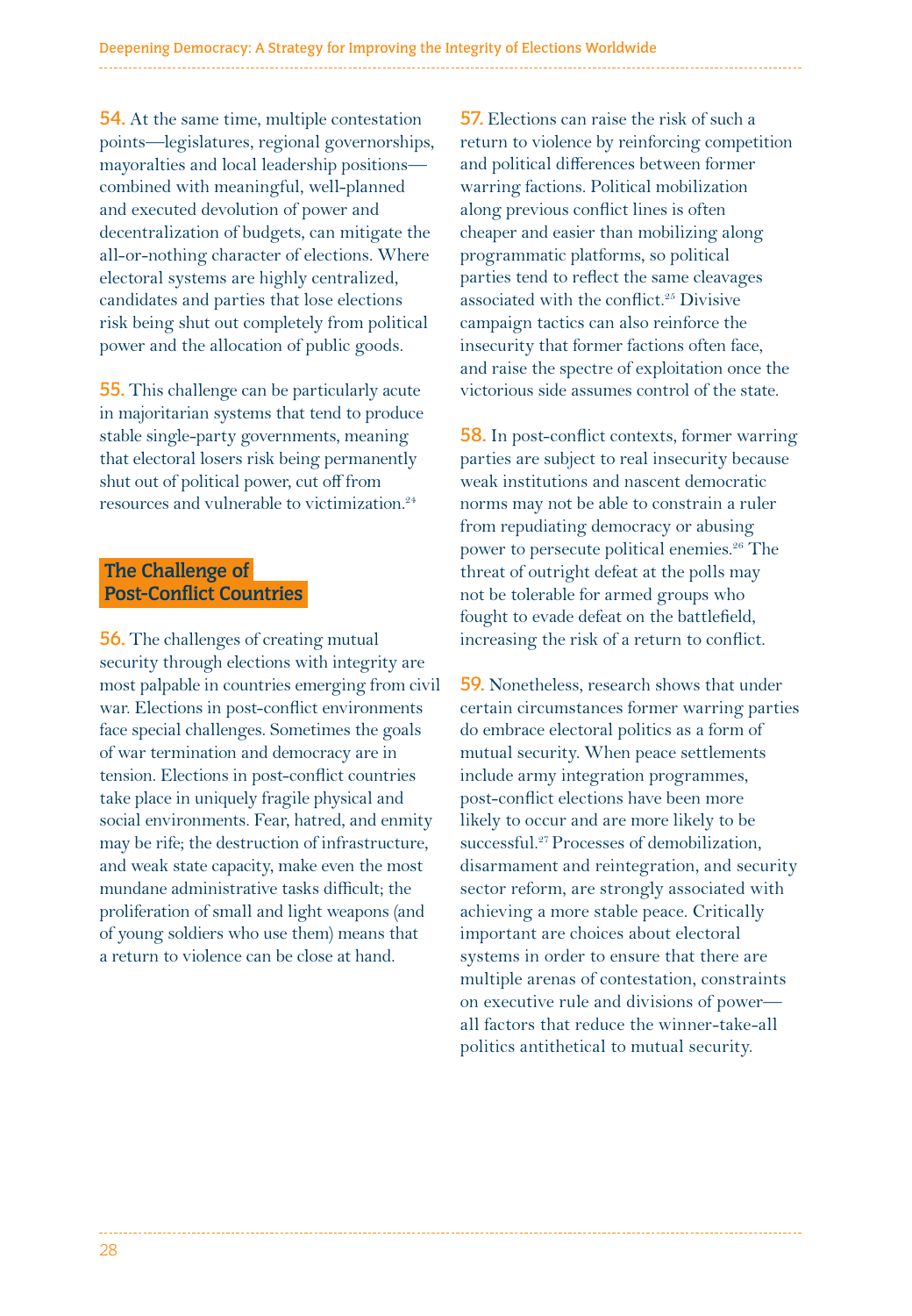# **Strengthening Women's Participation in India**

Recent evidence from India suggests that quotas and seat reservations can yield real benefits for women. A 1993 constitutional amendment reserved one-third of village council leader positions for women, but the specific village councils reserved were chosen randomly for each election. A study by Rikhil Bhavnani looked at how having a position reserved for women in one election would affect women's performance in subsequent elections, even after the seat is no longer reserved. Bhavnani found that women were five times more likely to win elections in these villages, suggesting that quota systems can be successful in introducing qualified women into politics and teaching political parties that women are capable of winning elections for them.28

Another study, by Raghabendra Chattopadhyay and Esther Duflo, looked at how increasing women's participation in government affects the quality of governance itself.29 In India, the same 1993 constitutional amendment gave more control over local government expenditures to village councils. Chattopadhyay and Duflo found that those councils with women leaders were more likely to invest in infrastructure projects that were priorities for women, for example drinking water and roads in West Bengal, and drinking water and welfare programmes in Rajasthan. This suggests that increasing representation for women is not just a matter of political equality, but also provides concrete governance benefits on issues that matter to women.

Together, these studies help show that effective tools for strengthening women's participation in politics and government do exist, and that these tools can go a long way towards improving women's well-being and equality.

#### **Removing Barriers to Participation**

60. Broad inclusion is a fundamental principle underlying electoral integrity, but throughout the world barriers to voting and political participation threaten to undermine it. These barriers take a variety of forms. Legal restrictions can determine who is allowed to vote or run for office, limiting political rights to certain groups within a country. Administrative barriers can deter voting by making it harder for groups to participate in different aspects of the electoral process. Similarly, economic limitations can place an undue burden on certain parts of

the population, while social pressures can deter participation by groups that do not traditionally take part in the political process.

61. In a wide range of countries, women, minorities, displaced persons, and people with disabilities all face barriers to participation that significantly reduce their representation and political influence.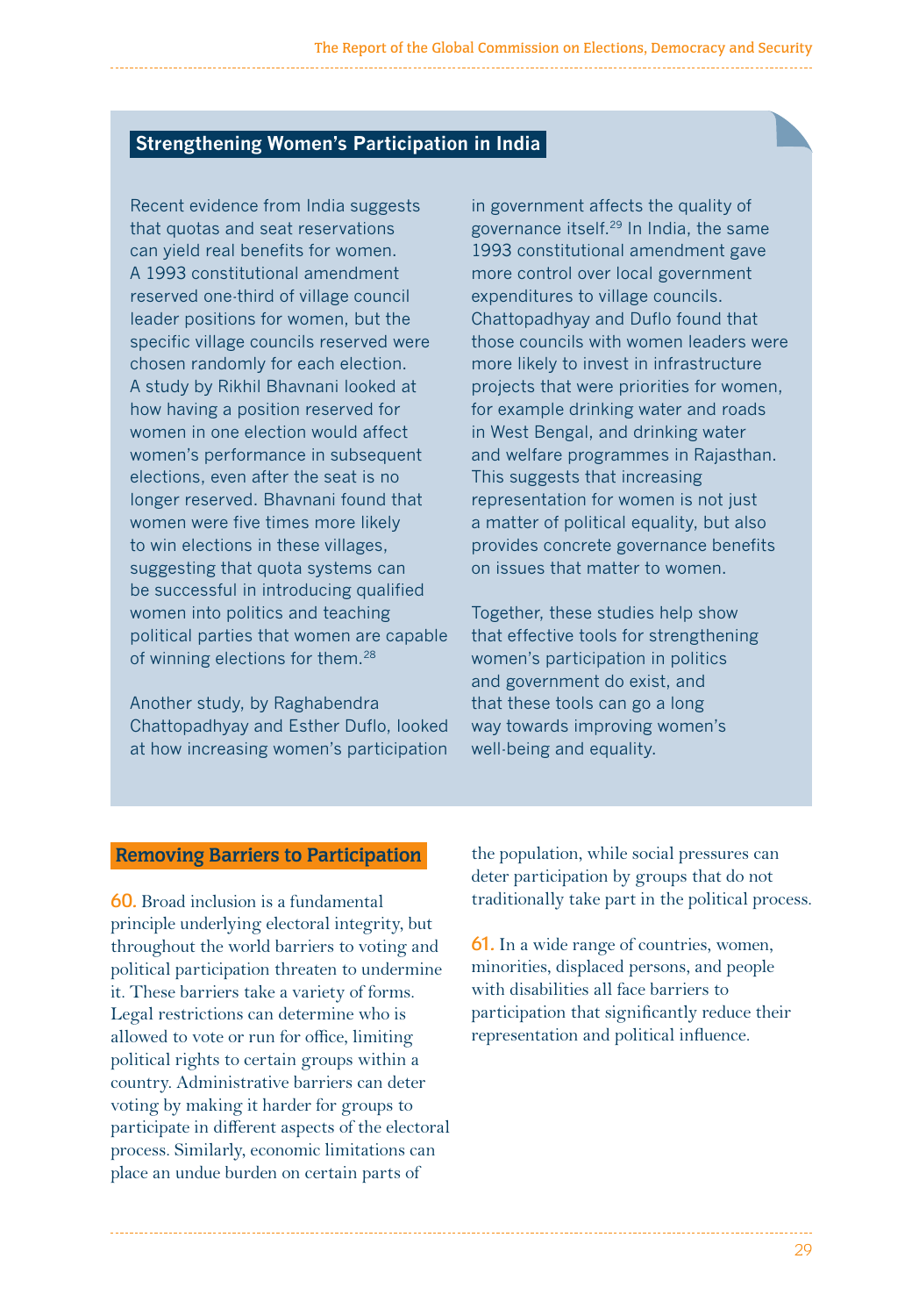#### **Suppressing African-American Participation in the United States of America**

In the United States of America (USA), African-Americans face numerous legal and administrative barriers that make it harder for them to cast their votes. While none of these restrictions explicitly target specific groups, they tend to disproportionately affect poor people and minorities, making it harder for them to participate in the political process.

Restrictions on voter registration are a major impediment to African-American voting in the country. States like Florida and Texas have passed laws making it tougher to conduct voter registration drives, while others have increased voter registration requirements, for example requiring birth certificates or longer residency periods. Some states are purging their voter files, often improperly disqualifying thousands of eligible voters. And 5 million Americans have been disenfranchised because they have been convicted of a felony.<sup>30</sup> All of these restrictions disproportionately affect African-Americans and other minority groups.<sup>31</sup>

African-Americans also face administrative barriers that make it harder to cast their votes once they are registered. Since 2011, nine states have imposed voter identification requirements that make it harder for minorities to vote.32 Some states are significantly decreasing opportunities for early and absentee voting, methods that can greatly benefit minority groups who generally have less ability to get to polling places in person on election day. Those who do make it to the polls generally face much longer wait times than white voters. In 2008, 15 per cent of African-Americans and 8 per cent of Latinos had to wait longer than an hour to vote, compared to 5 per cent of whites, which placed a disproportionate burden on minority voters.<sup>33</sup>

Stricter voter registration and identification requirements have been put in place ostensibly to combat voter fraud. But the incidence of voter fraud in the USA is vanishingly small, $34$  meaning that the main consequence of these rules is the increased disenfranchisement of African-Americans and other minority groups.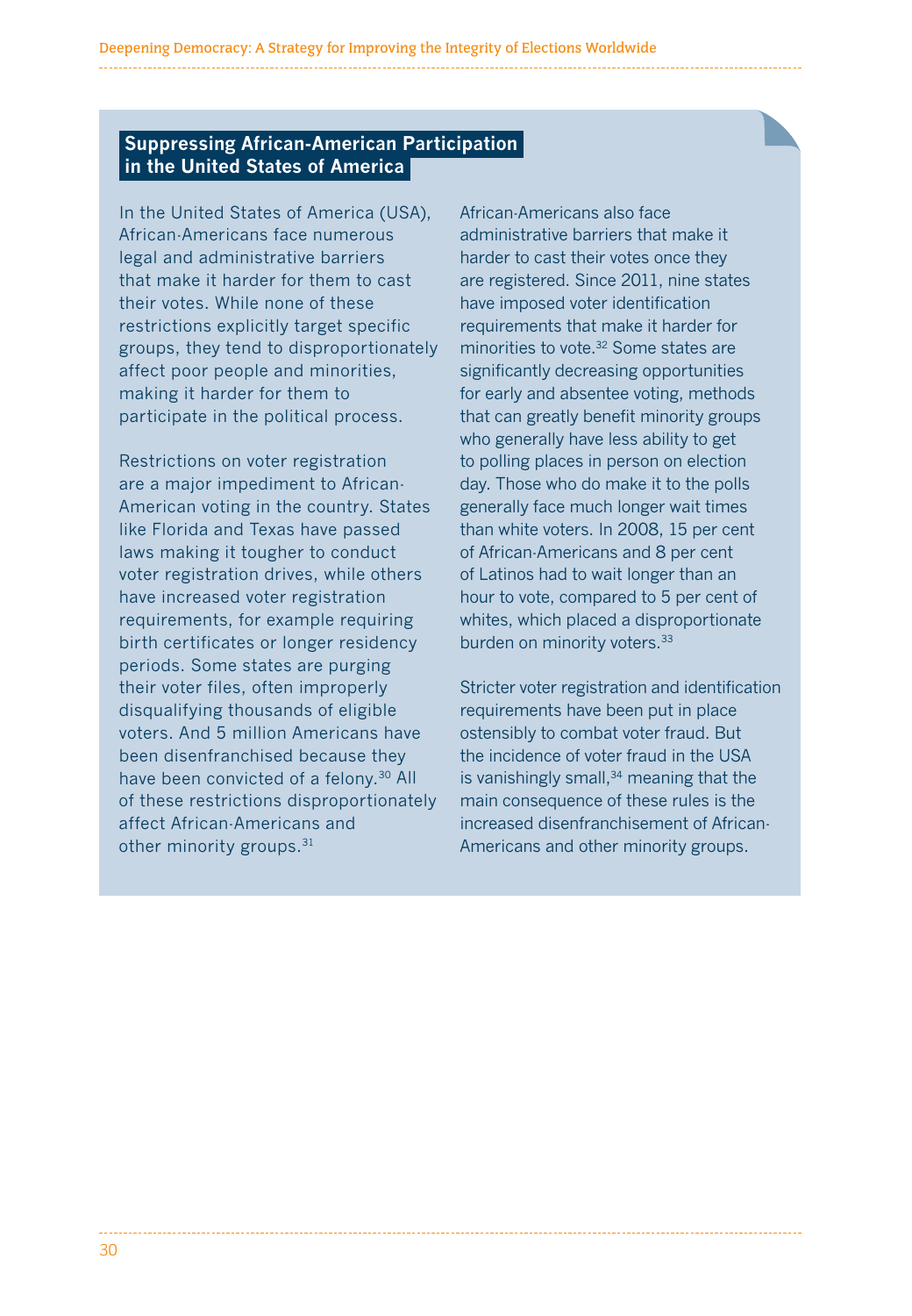#### **Participation of Women**

62. Many barriers to the political participation of women have been dismantled over the last century, and universal suffrage is now the global norm. Yet in many countries, women face ongoing obstacles to participation in democratic processes.<sup>35</sup> These include political barriers, such as a lack of support from political parties and other organizations, and limited training for women in civic participation and politics. Women also face social and economic barriers, including higher rates of poverty and unemployment, higher illiteracy rates, less access to education, and violence and intimidation. Cultural and religious beliefs about women's proper role in society can also be a major obstacle.

63. Women still make up less than 20 per cent of legislatures worldwide, and even in developed countries they only account for 27 per cent of representatives.<sup>36</sup> The numbers for cabinet-level positions are similarly disappointing, and significant work remains to be done worldwide in expanding women's roles in other political bodies like courts and electoral commissions. Because membership in these bodies is most often by political appointment, political leaders wield great power to achieve or impede gender equality in these domains.

64. Some countries have adopted formal mechanisms to ensure that women have equal opportunity to play a central role in politics. Currently, 50 countries have mandatory quotas for women's political participation, though they vary in their effectiveness and enforcement. Quotas can help to undo historical distortions that limit women's representation by creating a more level playing field. In every region of the world, the average percentage of women serving in national legislatures is higher in those countries that have a mandatory gender quota at the national level.<sup>37</sup>

**65.** For quotas to have a truly democratizing effect, they must be linked not only to the quantity of women in office but also to the quality of positions available to them. Once in office, it is crucial that women officials have equal opportunity to exercise power and authority.

66. Some argue that the use of quotas runs counter to the political equality of individuals and the requirement that all persons be treated equally. And tension certainly arises when governments treat individuals differently in order to promote the equality of groups that have historically been excluded from political participation. Nonetheless, when groups face historical, social and economic disadvantages, 'they are not treated equally when they are treated the same'.38 To resolve this conflict, we believe that quotas should be used judiciously, with sunset clauses for their removal. Recent scholarly work supports such an approach and indicates that quotas have a lasting effect on the representation of women, even when they are withdrawn.<sup>39</sup>

#### **Participation of Minority Groups**

67. Like women, minority groups face formal and informal barriers to political participation, even in consolidating democracies in which universal suffrage is a norm. As with women, the removal of all institutional barriers to participation may not be enough to generate equality of representation.40 Lack of financial resources and low levels of education among marginalized minorities pose significant obstacles to participation, both in terms of voting and representation in the political arena.<sup>41</sup> In more developed democracies, minorities generally face more administrative barriers to participation. All countries with minority populations that face barriers to equal participation should identify and remove such barriers.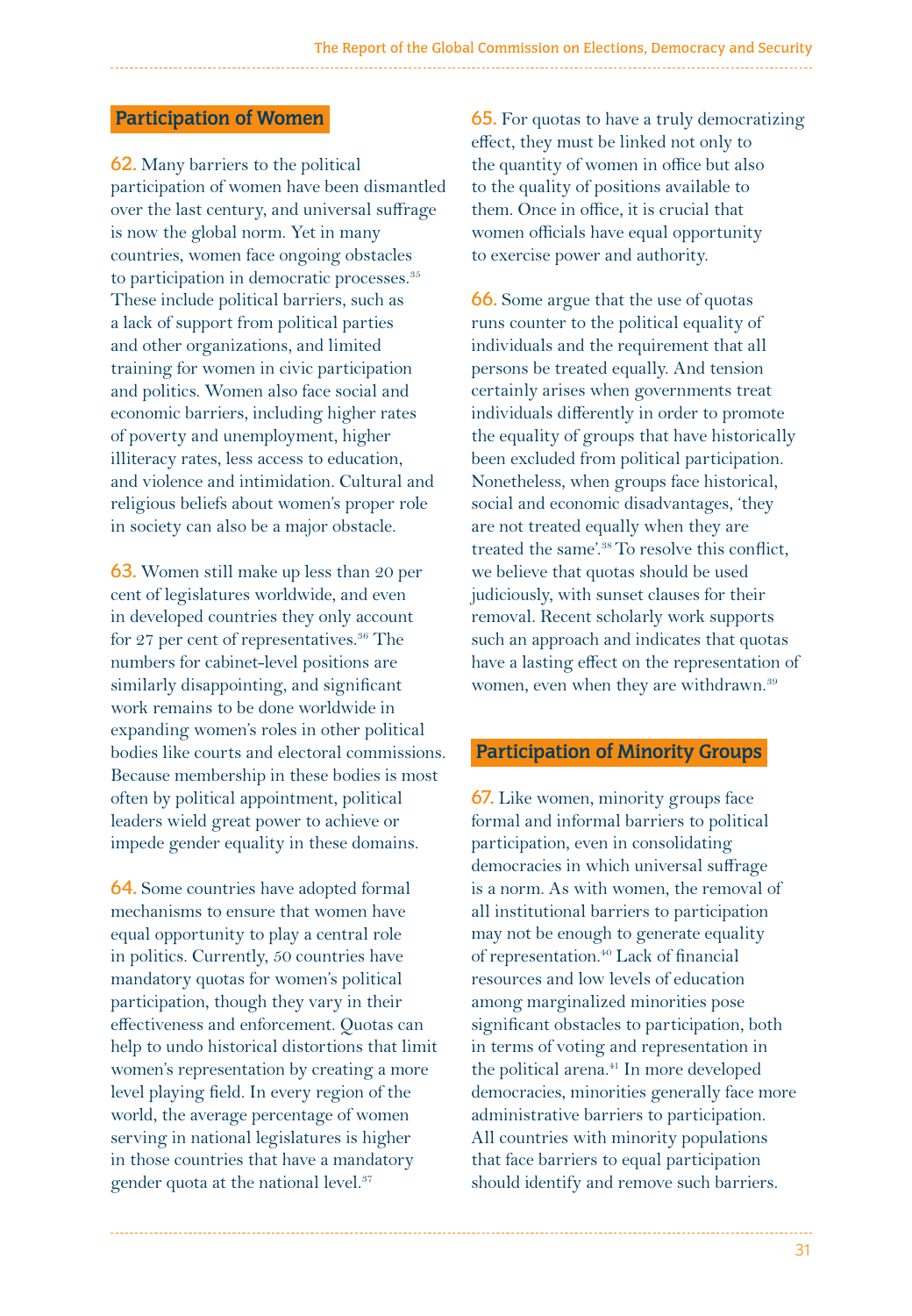#### **Participation of Refugees and Internally Displaced Persons**

68. The participation of refugees and internally displaced persons (IDPs) in postconflict elections poses serious political and administrative challenges. Yet the enfranchisement of displaced groups is critical for ensuring the integrity of elections and the establishment of democracy. Failure to enfranchise the displaced can create a disaffected population at odds with a peace process and limit the perceived legitimacy of the electoral process. Ensuring that displaced groups can vote presents a major challenge. However, this challenge can be overcome through legislative reform, sensitizing EMBs, adding special measures to the voter registration process, making appropriate polling station arrangements, and providing a secure environment in which IDPs can cast their ballots.

#### **Barriers to Individuals with Disabilities**

69. About 15 per cent of the world's population lives with a mental or physical disability.42 These citizens often face unique problems participating in the election process, ranging from difficulties in physically accessing polling places to outright discrimination and neglect. In 2002, disability rights activists, election officials and international parliamentarians from more than 24 countries drafted a Bill of Electoral Rights for Citizens with Disabilities.<sup>43</sup> Many countries have made significant progress in advancing these rights, but there still remains significant work to be done.

#### **Combating Illicit Finance in Costa Rica**

Illicit money has found its way into politics in countries throughout Latin America, and Costa Rica, despite its performance as a strong democracy with good governance, is no exception. In the late 1980s and early 1990s, investigations into drug trafficking found that both of the major parties in the country had accepted contributions from suspicious sources, including General Manuel Noriega of Panama and numerous other individuals later linked to drug smuggling and other illicit activities.<sup>44</sup>

The reaction in Costa Rica was to impose a ban on all foreign

contributions to political campaigns. These new rules, enacted in 1996, were not sufficient to cleanse Costa Rican politics of corrupting money, as numerous scandals since can attest. But the scandals of the 1980s did prompt a close examination of the role of illicit money in the country, setting the stage for additional reform and gradual improvements in transparency. In recent years, electoral authorities have been granted much stronger enforcement authority and disclosure requirements, which will hopefully go even farther in removing corrupt political financing from Costa Rica.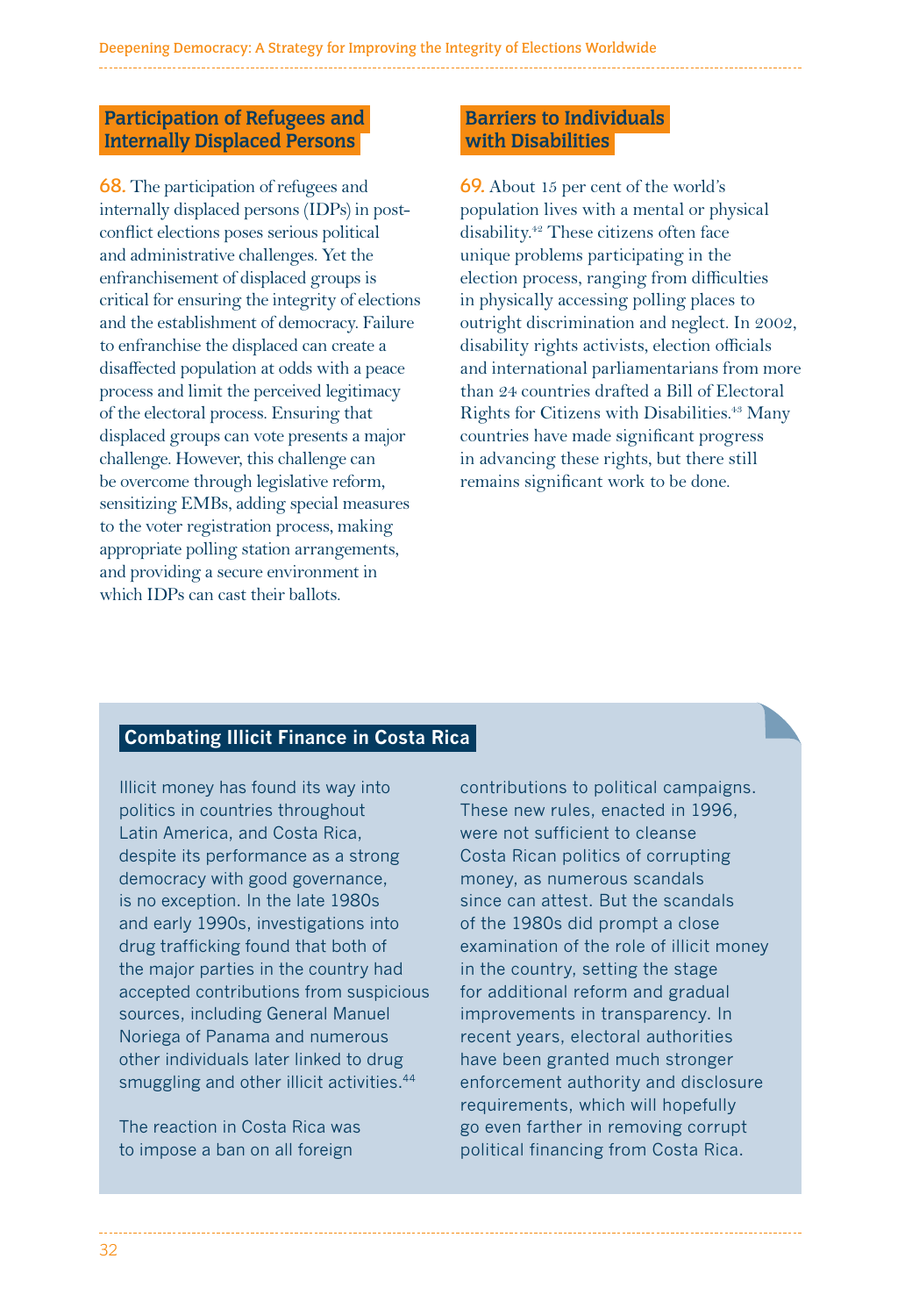70. Sierra Leone provides a particularly stirring example of a country that has tried to remove electoral barriers for those with a disability. Years of civil war produced a large disabled population, including through a campaign by the rebel Revolutionary United Front to amputate the hands and feet of citizens to discourage participation in the 1996 elections.<sup>45</sup> In more recent elections, numerous efforts have been made to include people with disabilities in the electoral and political process. These highlight some simple but effective steps that can be taken, for example avoiding polling places that have stairs or allowing disabled voters to skip lines, which can often be hours long.<sup>46</sup> Without more efforts like these, people with disabilities in countries around the world will continue to face great difficulties in being part of the electoral process.

#### **Political Finance**

71. For all democracies, rich and poor, old and new, poorly regulated political finance is a grave threat to elections with integrity. Political parties and candidates must have access to money to organize and campaign, yet political finance always has the potential to undermine the integrity of elections and democratic governance. An incomplete list of democracies that have suffered campaign finance scandals over the last 20 years includes Argentina, Brazil, Canada, Colombia, France, Germany, Japan, South Africa, the United Kingdom and the USA.

72. Political finance encompasses campaign finance, party finance and all aspects related to funding of, and spending by, parties and candidates in election campaigns. Poorly regulated political finance can undermine the integrity of elections in both obvious and hidden ways. Vote buying and bribery of candidates in return for political favours obviously corrupt electoral integrity. But poorly regulated political

finance can corrode electoral integrity in more subtle ways. In an era of explosive growth in campaign expenditure across older democracies, citizens lose faith in the electoral process. They suspect that wealthier citizens and corporations have greater influence in public affairs, and particularly on the media, notably by buying time and space for political advertisements. They understand that poorly regulated campaign finance diminishes political equality. And they fear that such finance corrupts their representative institutions. When large campaign contributions are tied to extensive lobbying of elected politicians, ordinary citizens perceive a conflict of interest. Poorly regulated campaign finance in turn leads to lower participation in the democratic process, tainted electoral integrity and impaired democracy.

73. Groups antithetical to democracy, such as organized crime, find campaign finance the most direct route to political influence. Writing about the predatory behaviour of drug cartels on democratic politics in Latin America, one expert observes:

*Investing in politics is a natural step for an industry that requires weak law enforcement and a measure of control over crucial public institutions, like customs, to thrive. Helping to elect friends who can open doors and peddle influence throughout the state apparatus is often more efficient than other methods, such as bribing, blackmail or threatening violence.*<sup>47</sup>

74. Experts on transnational organized crime and terrorist financing observe that in West Africa, 'democratic elections, absent effective electoral finance transparency and oversight, are providing opportunities for organized crime to gain influence over leaders by financing their campaigns'.<sup>48</sup>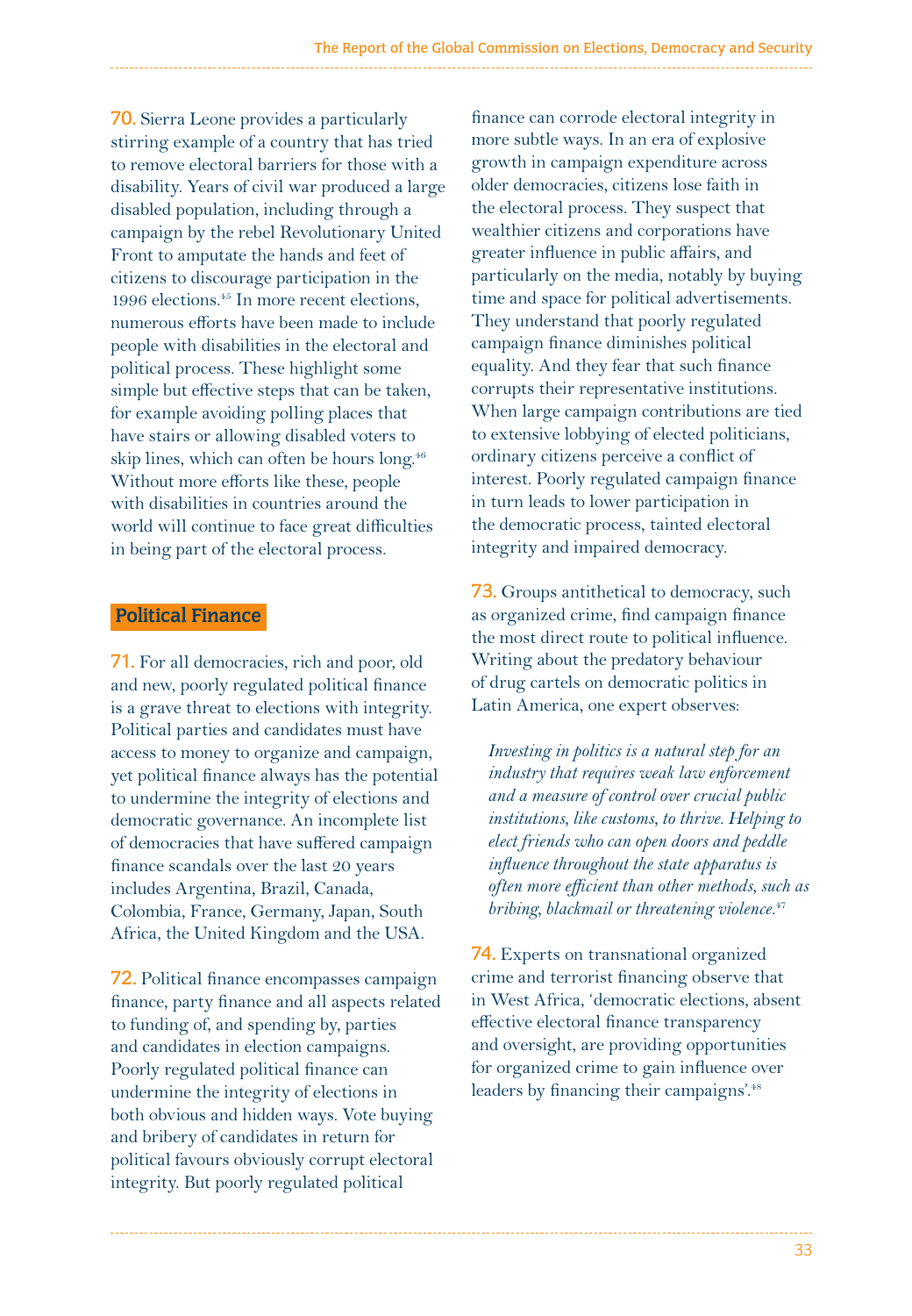#### **Two Approaches to Free Speech Considerations and Campaign Finance Reform: The USA and Canada**

In recent years, several court decisions have gutted political finance reform in the USA. At the heart of these decisions has been the US Supreme Court's insistence that campaign donations are free speech protected by the First Amendment of the US constitution. Such reasoning lay behind the Court's 2010 decision in *Citizens United vs. the Federal Election Commission*, which overturned Congress's Bipartisan Campaign Reform Act and effectively removed all barriers to corporate and union spending to influence federal, state and local elections.

Another ruling by a Circuit Court of Appeals, *SpeechNow vs. Federal Election Commission*, allowed individuals to evade campaign contribution limits through so-called Super PACs. By law, such Super PACs must disclose their contributors and may not coordinate directly with candidates. In practice, both constraints have been flouted. Rich individual donors have donated tens of millions of dollars through shell organizations created to hide the source of the money. Many experts believe that each side in the forthcoming 2012 presidential election will raise over 1 billion dollars.

Writing for the majority in the *Citizens United* case, Justice Anthony Kennedy wrote that 'independent expenditures, including those made by corporations, do not give rise to corruption or the appearance of corruption'. The American people disagree.

A national opinion survey this year by the Brennan Center for Justice at New York University Law School showed that 'nearly 70 per cent of Americans believe Super PAC spending will lead to corruption and that three in four Americans believe limiting how much corporations, unions, and individuals can donate to Super PACs would curb corruption'.49 More than threequarters of respondents agreed 'that members of Congress are more likely to act in the interest of a group that spent millions to elect them than to act in the public interest'.50

Nearly two-thirds of Americans say that they trust government less because big donors have more influence over elected officials than average Americans.<sup>51</sup>

The *Citizens United* ruling has undermined political equality, weakened transparency of the electoral process, and shaken citizen confidence in America's political institutions and elections.

Canada has faced many of the same campaign finance challenges that the USA has struggled with over the past decade. In contrast to the USA, Canada has managed to strike a balance between safeguarding individual speech and protecting the overall integrity of the electoral process.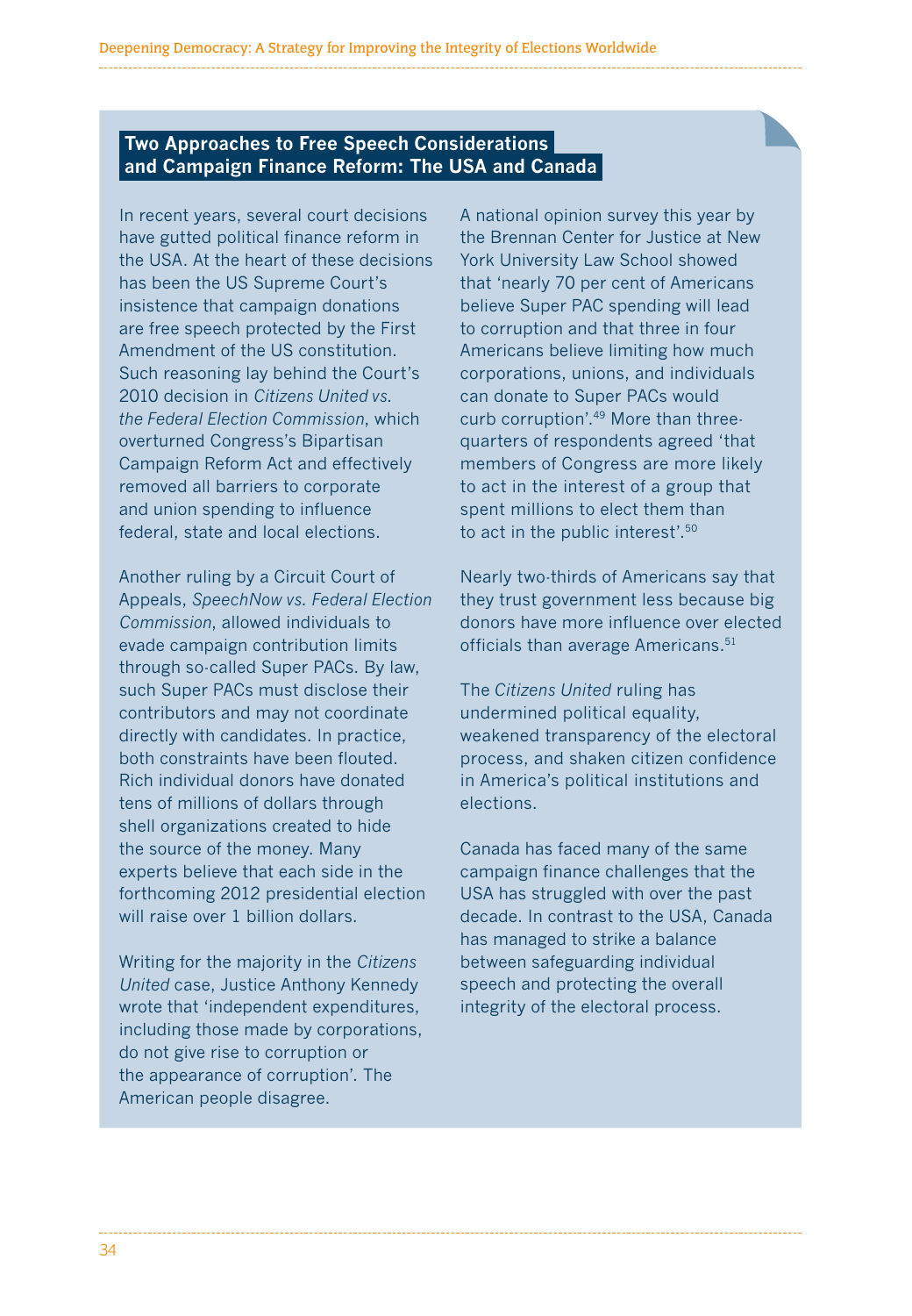Like the USA, Canada in the early 2000s imposed restrictions on the ability of third-party organizations like corporations and labour unions to spend directly on political campaigns. In a 2004 decision upholding these restrictions, the Canadian Supreme Court argued that the government

had the right to restrict some political speech in order to promote other principles, like equality in the political process. Canadian courts have consistently signalled that having greater wealth should not grant an individual or corporation a greater voice in politics.<sup>52</sup>

#### **In Search of Best Practice**

75. Political finance has not received the attention and commitment to reform that it deserves. In a world of increasing economic inequalities, greater concentrations of wealth within democracies, and global economic recession, political finance is a challenge that will only grow in salience.

76. Limiting the nefarious impact of political finance on the integrity of elections is difficult and complex. It is difficult to induce politicians who benefit from loosely regulated political finance to constrain it. Transparency regimes are hard to monitor and enforce, and even when successful, they do not in and of themselves stop excess contributions or spending. As one scholar notes, a successful transparency regime dealing with campaign finance is like a web-cam providing real-time visual evidence of a massive oil spill: the point is not to watch it, the point is 'to stop the sludge'.<sup>53</sup>

77. No consensus exists on what constitutes best practice regarding political finance. There are broad international obligations in Article 7 (3) of The United Nations Convention Against Corruption, which calls on countries to increase transparency in political life while taking into account national law. More detailed and comprehensive recommendations can be found in regional organizations. The Council of Europe, the Organization of American States (OAS), and the African Union (AU), for example, all urge their members to adopt guidelines for political finance within their national legislations. Political finance is intricately bound to the political values and culture of a country. Given that political finance rules are contingent on local legal, political, and cultural conditions, it is not desirable to create one global norm for dealing with political finance. In addition, political finance reform should be approached as an ongoing exercise in which one legislates for the long term but revises in the short term so as to adapt to changing conditions. Here again, the rule of law looms large. Enforcement and implementation of political finance laws are difficult; if not carried out impartially, they can create tremendous asymmetries in political competition.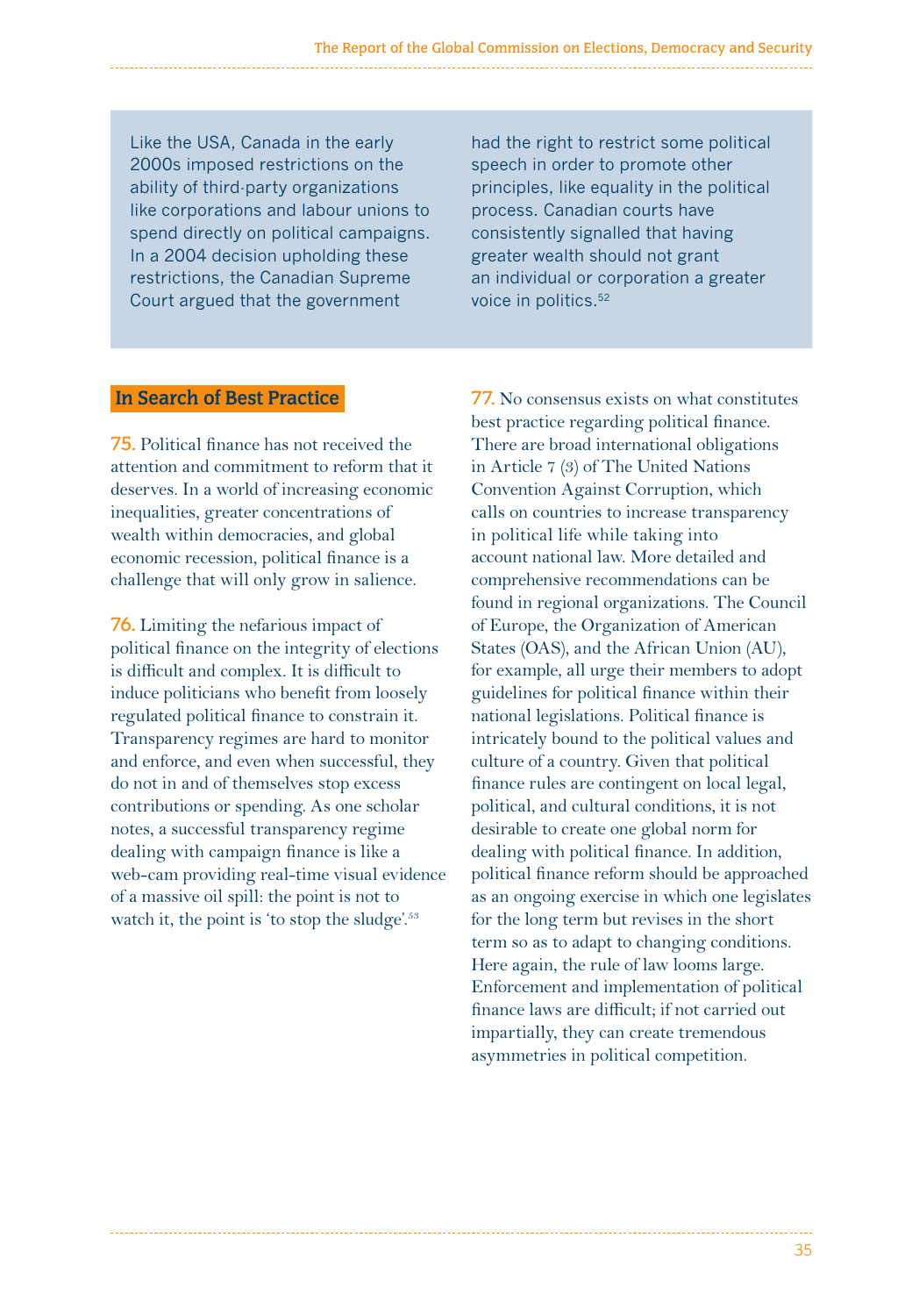78. Nonetheless, good practices can be identified to form a minimum standard of integrity for elections, which require extensive transparency, regulation of donations and expenditures, and penalties for abuse.

### **Transparency**

79. Effective oversight of the role of money in politics requires transparency and disclosure of political finances. Transparency is necessary to fight corruption, and it assists voters in making informed choices about candidates and policies. In the absence of disclosure requirements, donation or expenditure limits make little sense since there is no way of knowing if they are adhered to or not. At a minimum, political finance reports should:

80. Be *comprehensive* and identify income, expenditure, liabilities and assets. Total amounts and the nature of all contributions (in kind or financial) should be specified and donors should be identified.

81. Be *timely*. Reporting should preferably take place on a continuous basis throughout the electoral cycle, but if the aim is to inform voters on campaign financing, the reporting must be available well in advance of election day.

82. Be made easily *available to the public*.

83. Be subject to *stringent sanctions* for inadequate disclosure or timeliness.

# **Restrict and Limit Private Contributions**

84. Most countries believe that parties and candidates should be financed, at least in part, through private contributions as a manifestation of minimum support by the electorate. However, with unregulated private donations comes the possibility of a few donors buying influence over the electoral process. Hence another good practice is the reasonable control of private donations by placing quantitative limits on the size of donations, and through banning anonymous donations, foreign donations or criminal donations.

85. In some countries, spending on campaigns is equated with the exercise of free expression. Nonetheless, a state should be entitled to limit that right on certain grounds for the public good, such as combating corruption or preserving political equality.

#### **Balance Private and Public Funding**

86. As a complement to the private contributions that parties and candidates raise themselves, states can level the playing field among electoral contestants by providing public financial support. Public support can be in non-monetary forms, including access to free media airtime or the free use of public facilities for campaign activities. Indeed a small number of countries use public funding to encourage gender equality. When Croatia adopted its new Political Party Law in 1993, it stated that additional public funding was to be given to political parties that have a woman as their selected candidate.<sup>54</sup>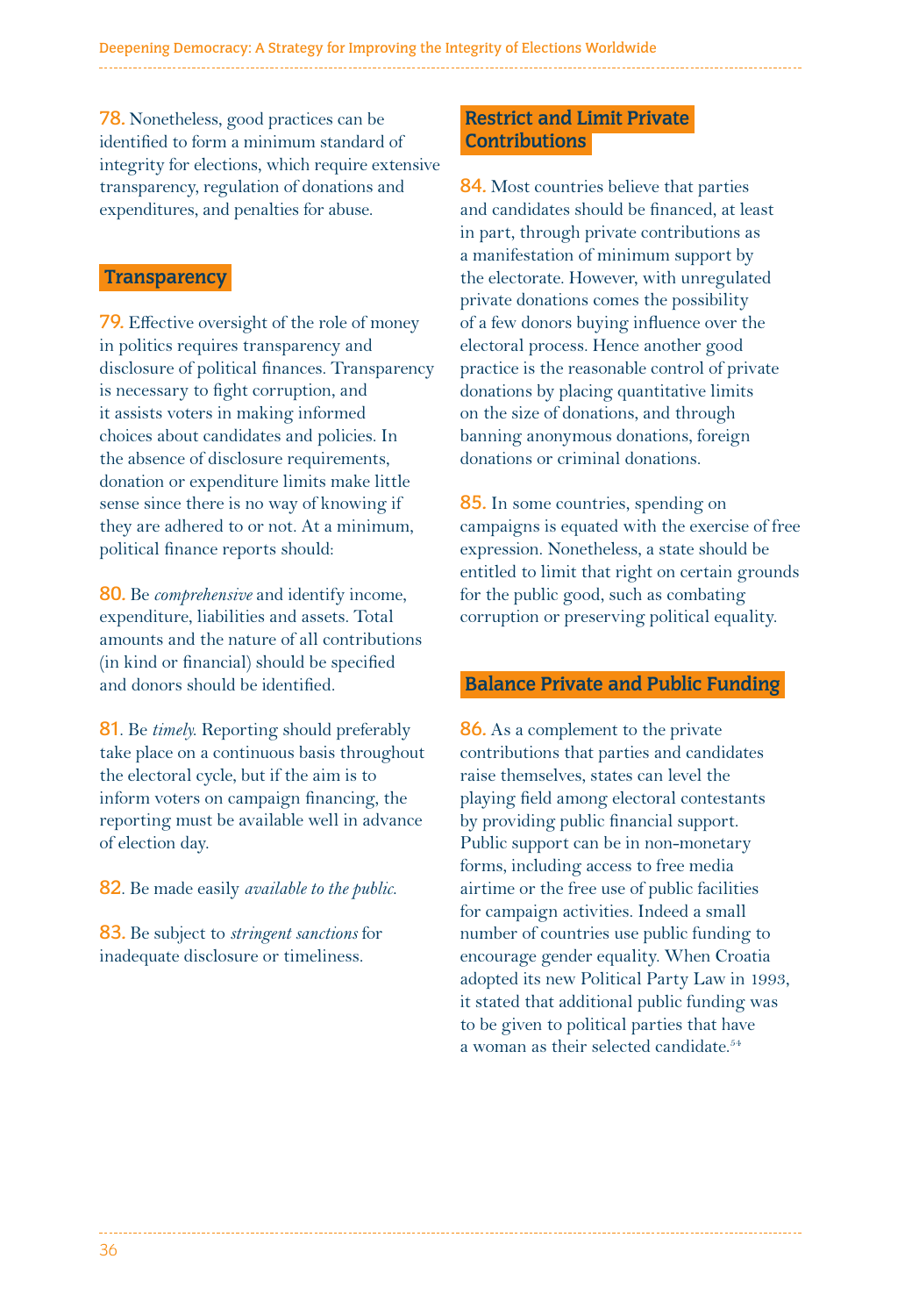## **Restrict the Abuse of State Resources**

87. The abuse of state resources between and during electoral campaigns remains a problem in many countries in the world. The majority of the world's countries have some form of basic regulations against incumbent candidates and parties using state resources for their own benefit.<sup>55</sup> However, since the abuse of public finances is still a widespread practice, a wider concept of what constitutes an abuse needs to be applied together with stronger enforcement of the law.

### **Control Campaign Expenditure**

88. Many countries set caps on campaign expenditures to avoid escalating campaign costs that benefit those with greater resources. Maximum expenditure limits are determined in relation to factors such as the size of the voting population or of the applicable electorate, as opposed to simply setting one maximum limit. If the aim is to design a comprehensive framework, spending limits should include third-party spending and expenses such as staff salaries and opinion surveys. Limits on campaign expenditures should strictly prohibit vote buying.

# **Independent Monitoring and Oversight Authority**

89. Systems with strong transparency requirements will be ineffective if there is no independent institution responsible for receiving, examining and auditing financial reports from political parties and candidates. Such a body should have the power not only to monitor parties' accounts and investigate potential political finance violations but also to impose stringent sanctions where there is non-compliance with the law. Currently about 40 countries lack regulations that oblige any agency to examine financial reports or investigate political finance infringements.<sup>56</sup> This represents a crucial weakness in any process aimed at enhancing a transparent and controlled role for money in politics.

# **The Special Problem of Organized Crime and Political Finance**

**90.** While general political finance regulation at the national level is an important instrument for fighting organized crime's use of political finance as a means of protection and influence, it is not enough. The penetration of transnational organized crime into mainstream politics, and its ability to move finance across borders illicitly, require regional and international efforts to contain it. Yet there is no adequate international approach to addressing the challenge of international criminal networks' infiltration of democratic political processes. There is some international cooperation at the level of law enforcement agencies, but governments and international organizations—not least regional organizations—need to address the issue as a fundamental challenge to democracy. Political leadership is needed to bring this challenge to the highest levels of international policy deliberations.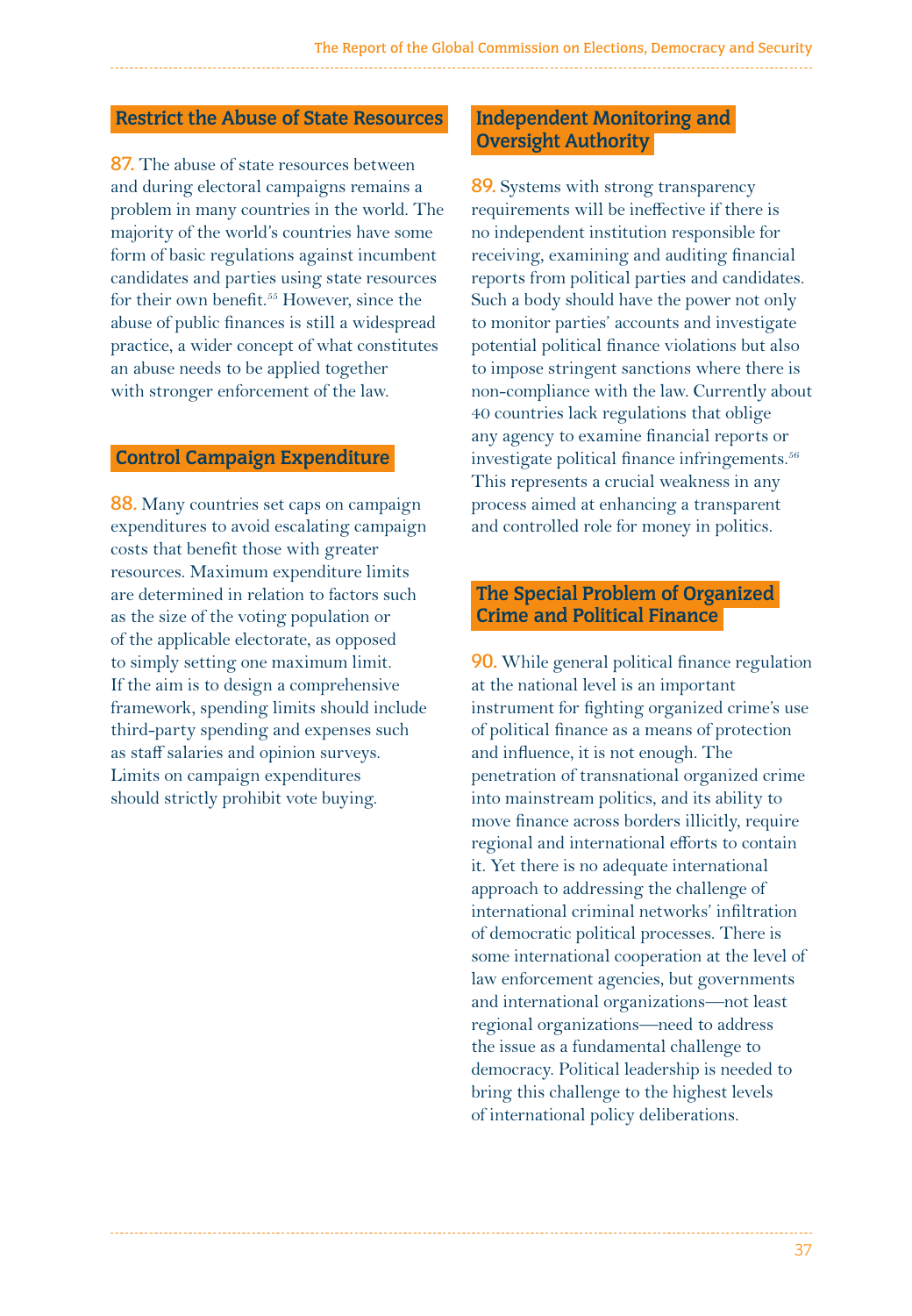**66 Governments must take** forceful steps to ensure the politically impartial and effective functioning of the whole range of state institutions, including public safety and security agencies, prosecutors and courts, as well as competent EMBs, to guarantee elections with integrity. 99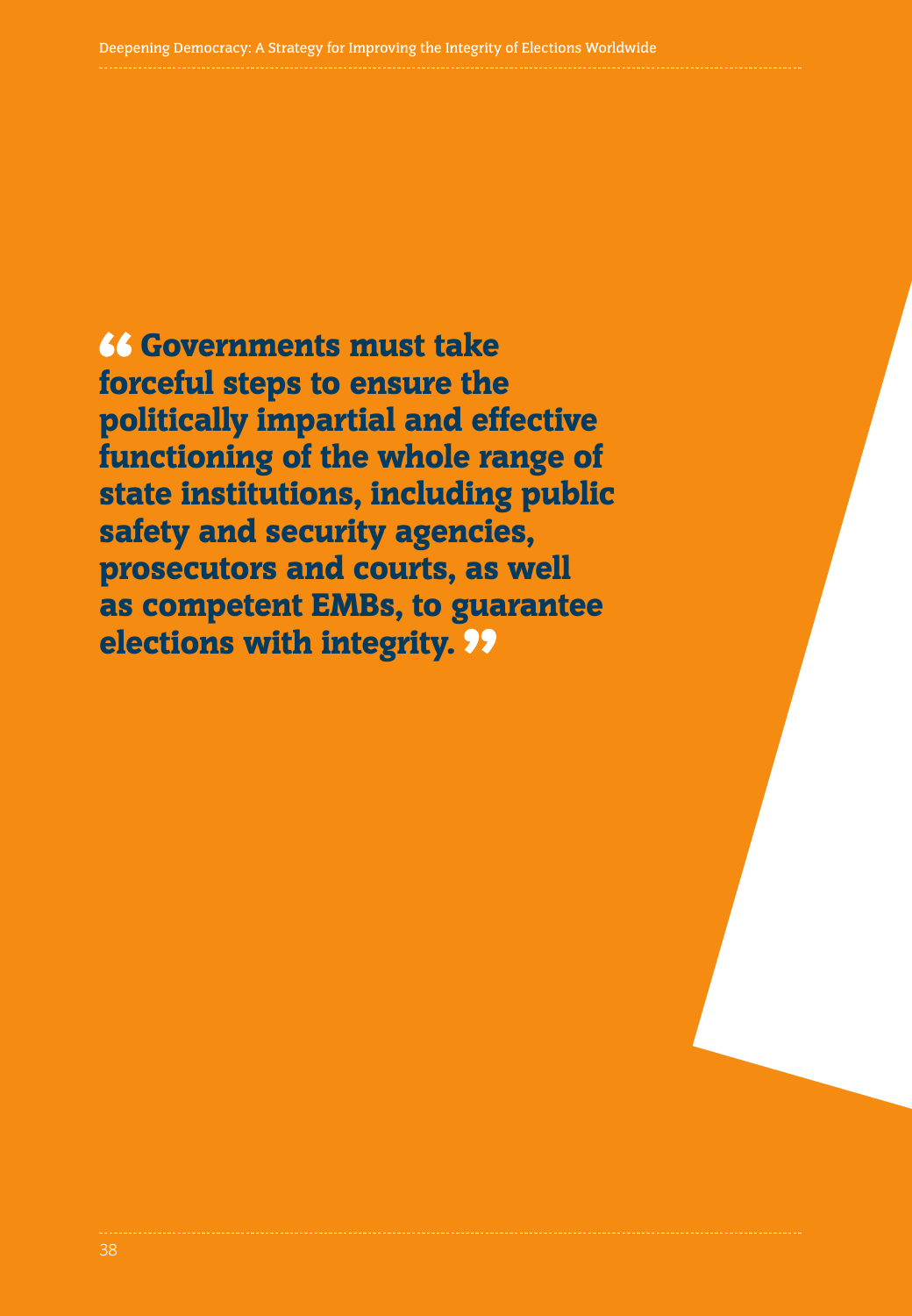# Chapter 3: National Action for Elections with Integrity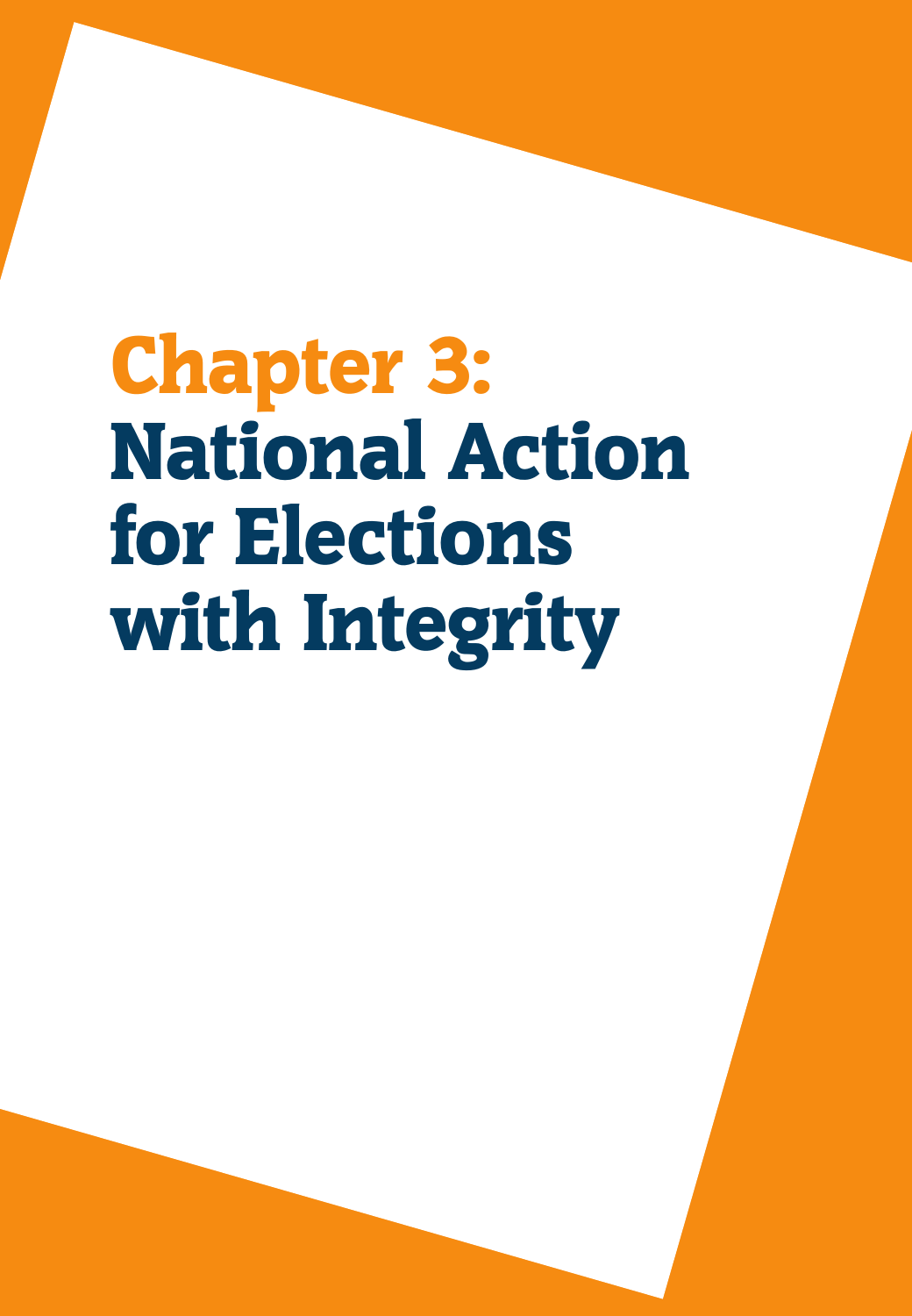91. The challenges described in the previous chapter require national action by governments, elected officials, political parties, civil society and citizens.

92. In order for elections to peacefully and credibly resolve the competition for governmental office and provide a genuine vehicle for the people to express their will as to who should have the authority and legitimacy to govern, governments must ensure equal protection under the laws on election-related rights, and effective remedies when they are broken. Governments must take forceful steps to ensure the politically impartial and effective functioning of the whole range of state institutions, including public safety and security agencies, prosecutors and courts, as well as competent EMBs, to guarantee elections with integrity.

93. The effort to protect and promote the integrity of elections has to be an ongoing commitment. Legal frameworks need to be reviewed to ensure that: there is a genuine opportunity for political contestants to compete fairly; effective remedies can be applied by administrative bodies and the courts; political competitors can turn to legal redress, rather than violence or other extra-legal measures; and citizens have confidence that they can overcome any obstacles to their political enfranchisement. Civil society organizations can monitor and report on the functioning of state institutions in these respects.

94. In order to build democracy as a mutual security system, electoral reform has to be broadly conceived and include institutional design with an eye towards constraining executive power, empowering legislatures, and decentralizing governance and budgets. Media and civil society can play key roles in checking arbitrary power and demanding accountability and transparency in governance.

95. Election-related violence requires a wide range of counter actions that focus on the various goals of the perpetrators, undermine attainment of these goals, and hold perpetrators accountable. Popular mobilization through community-based anti-violence campaigns, development of systematic violence monitoring and early warning networks, and use of citizen reporting through hotlines and websites, in combination with verified information from trained observers, can help to deter violence and limit its impact. Accurate characterization of the integrity (or lack thereof) of various electoral processes, including the accuracy of the official vote tabulation, can remove the basis for unwarranted charges, build public confidence, improve the chances of finding remedies for problems and mitigate the potential for the large-scale violence that sometimes follows elections. Training electoral officials and public safety officers can help to break impunity and deter politically biased actions as well as the disproportionate use of force.

96. Full citizen participation in government and public affairs is a foundation of democratic governance and requires active approaches to removing barriers to participation for women, youth, minorities, people with disabilities and other traditionally marginalized groups. Governments should take affirmative steps, such as quotas, to overcome legacies of disenfranchisement of women and others, review laws and procedures to remove barriers to full participation, and invest in education and other campaigns to encourage it. Political parties should take affirmative steps, including quotas and other means, to promote the leadership and broad participation of women and others who are traditionally underrepresented as party leaders and candidates. Civil society organizations should actively promote the full participation of all citizens, call on the government and parties to do so, and monitor and report on the advances made.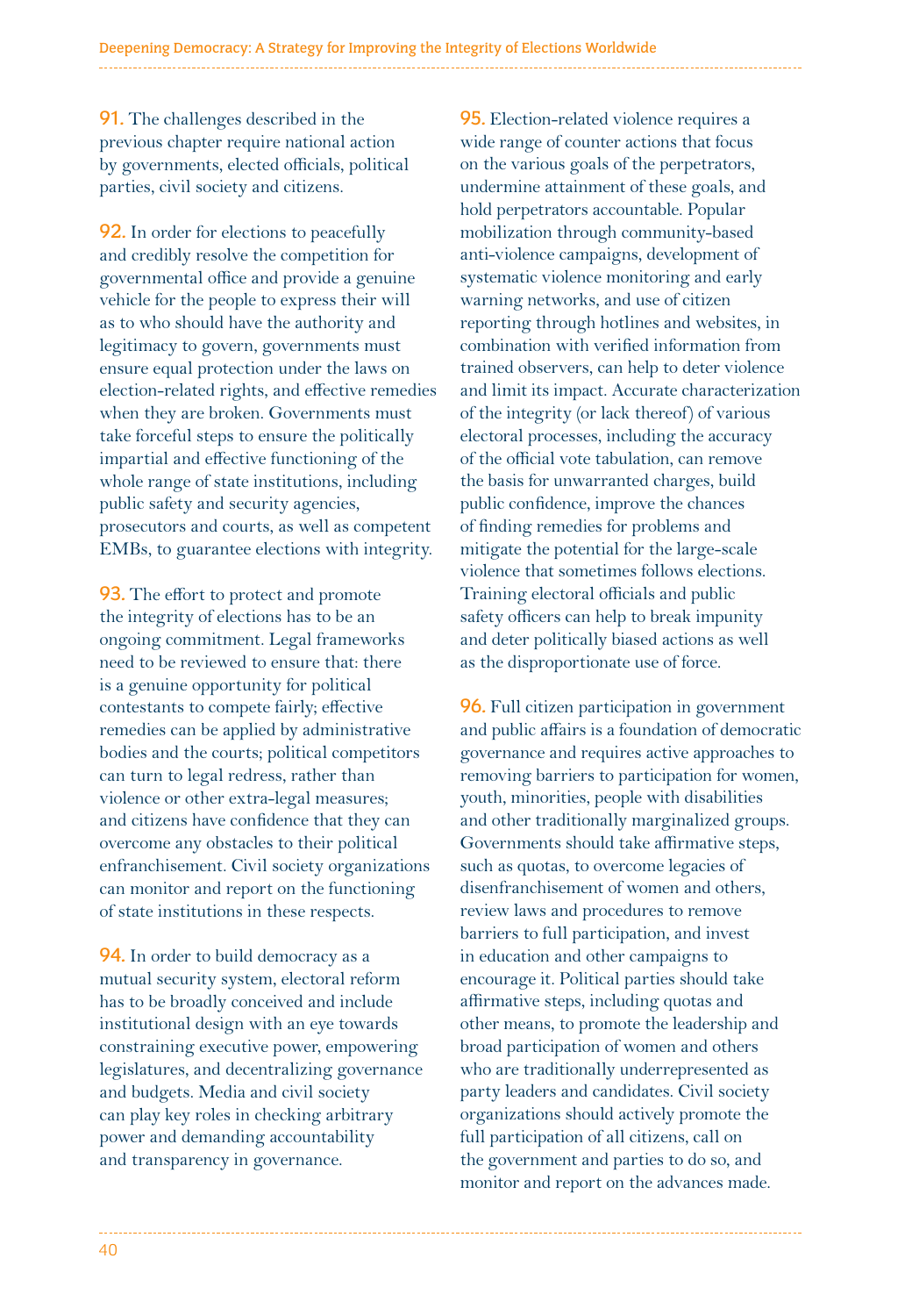97. In order to protect the integrity of elections and limit the nefarious impact of money on democratic governance, regulation of political finance, and public confidence in that regulation, are essential. Although there is no one formula for addressing the threat of unfettered political finance, good practice requires robust disclosure and transparency of donations and expenditures, reasonable control of individual and corporate donations, judicious control of spending, sensible public financing, and stringent sanctions and penalties for non-compliance.

**98.** These actions can be pursued from the top down by governments and politicians who seek to infuse politics and institutions with a democratic ethos, and from the bottom up by citizens and civil society organizations that seek to pressure governments for elections with integrity.57 Ideally, the top-down and bottom-up approaches work together, as top-down reformers are supported by bottom-up mobilizers and government performance is monitored by citizen organizations. Finally, top-down and bottom-up reformers can strengthen their efforts by linking up with like-minded democratic governments and civil society organizations in other countries.

### **Top-Down Efforts**

99. Elected officials can pursue policies that promote and protect the integrity of elections, and use the power of their office to make sure those policies are adopted and practised. Electoral reform, however, is rarely so simple, if only for the basic reason that incumbents who have been elected using rules and practices that benefit them and their party usually have a strong interest in keeping those rules and practices. Nonetheless, there are powerful examples of politicians who have insisted on improving the integrity of elections, even though such improvements were not in their short-term interest. Such leaders are 'principled principals', who by their actions show a commitment to democracy, the rule of law and the public good.<sup>58</sup> Such 'principled principals' can have a formative influence on popular attitudes towards the integrity of elections and the rule of law that supports those elections.

100. But even 'principled principals' come under enormous pressure to renege on their commitments when rules are costly to them and to their supporters. Even if they maintain their commitments under pressure, they must worry about whether the reforms they enact will survive once they leave office. Top-down commitments are always strengthened, therefore, when politicians can be bound to their pledges.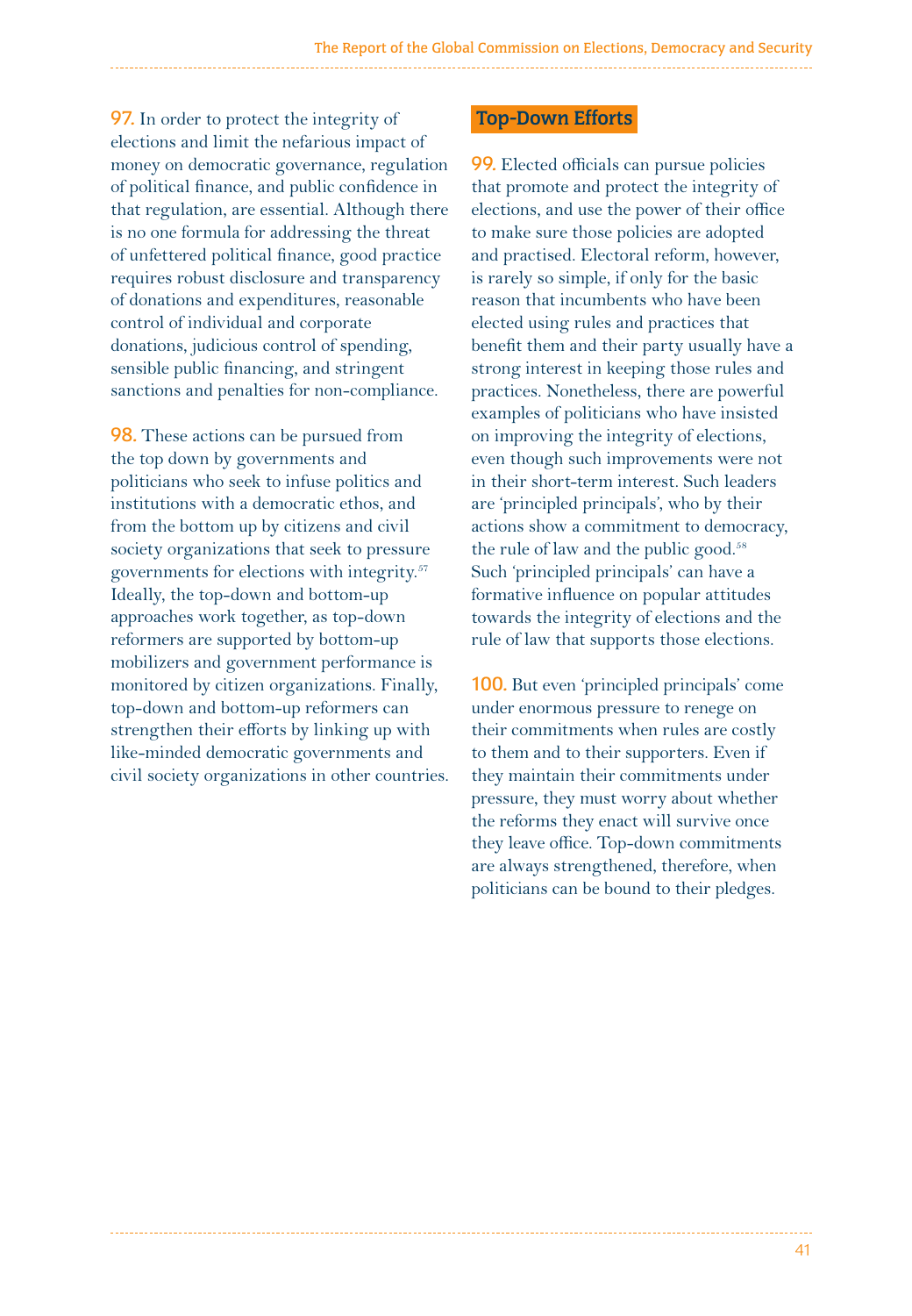# **Bottom-Up Efforts**

101. The most important force for elections with integrity is citizen pressure. When citizens demand electoral integrity, elected officials and political parties have incentives to pursue electoral reform.

102. Citizen groups have been instrumental in many countries in voter education and motivating citizens to vote, as well as monitoring the performance of politicians and parliaments in carrying out promises about and addressing citizen concerns regarding improving elections with integrity. Non-partisan citizen groups have successfully monitored elections in over 90 countries, and have made critical contributions to improving the quality of elections. Citizen groups are increasingly playing a frontline role in advocating for electoral law reform, monitoring election violence, and educating citizens about elections.

103. Alongside the development of nonpartisan election observers, bottom-up efforts require the development of a professional, independent media. Indeed, one important study of electoral malpractice points to an independent media as the single most important factor differentiating countries with elections with integrity from those that lack integrity.59

104. Voters must be appropriately informed in order to make genuine electoral choices, and that requires receiving adequate and accurate information from multiple sources. Media pluralism in ownership and voice, as well as the obligation of state-controlled and public media to provide access to political contestants and to remain free of political bias, are central to voters making informed choices. New communications media, using the Internet and mobile communications technologies, open important channels for information sharing and political expression. They can simultaneously improve electoral

integrity and create new risks of abuse. Citizen monitoring and reporting of media behaviour is another bottom-up activity that can contribute to accountability. Associations of journalists and media owners, too, can contribute significantly to developing responsible media behaviour that fosters elections with integrity.

105. Because of the media's watchdog role, journalism has become a dangerous occupation in some democratic countries. Since 1992, almost 900 journalists have been killed worldwide. The vast majority of journalists killed are local reporters (87 per cent) and in only about 10 per cent of cases are killers brought to justice. Some of the deadliest countries for journalists hold regular elections, such as the Philippines, Russia, Colombia, India, Mexico, Turkey, Sri Lanka, and Brazil. Not all of these deaths have been related to election coverage per se, but such attacks have the potential to diminish the media's role in holding candidates and incumbents accountable. Where a culture of intimidation thrives against the media, its role in upholding the integrity of elections is threatened.

106. Beyond civil society organizations and the media, political parties can be important forces for elections with integrity. Parties serve to articulate and aggregate citizens' choices and, when they win, represent those choices in government. Strong opposition parties can hold incumbents accountable, offer voters a viable alternative, and check any tendencies of their competitors to cheat. Without strong parties in opposition, experiments in democracy remain at the mercy of incumbent holders of power. When multiparty competition wanes, so does political participation.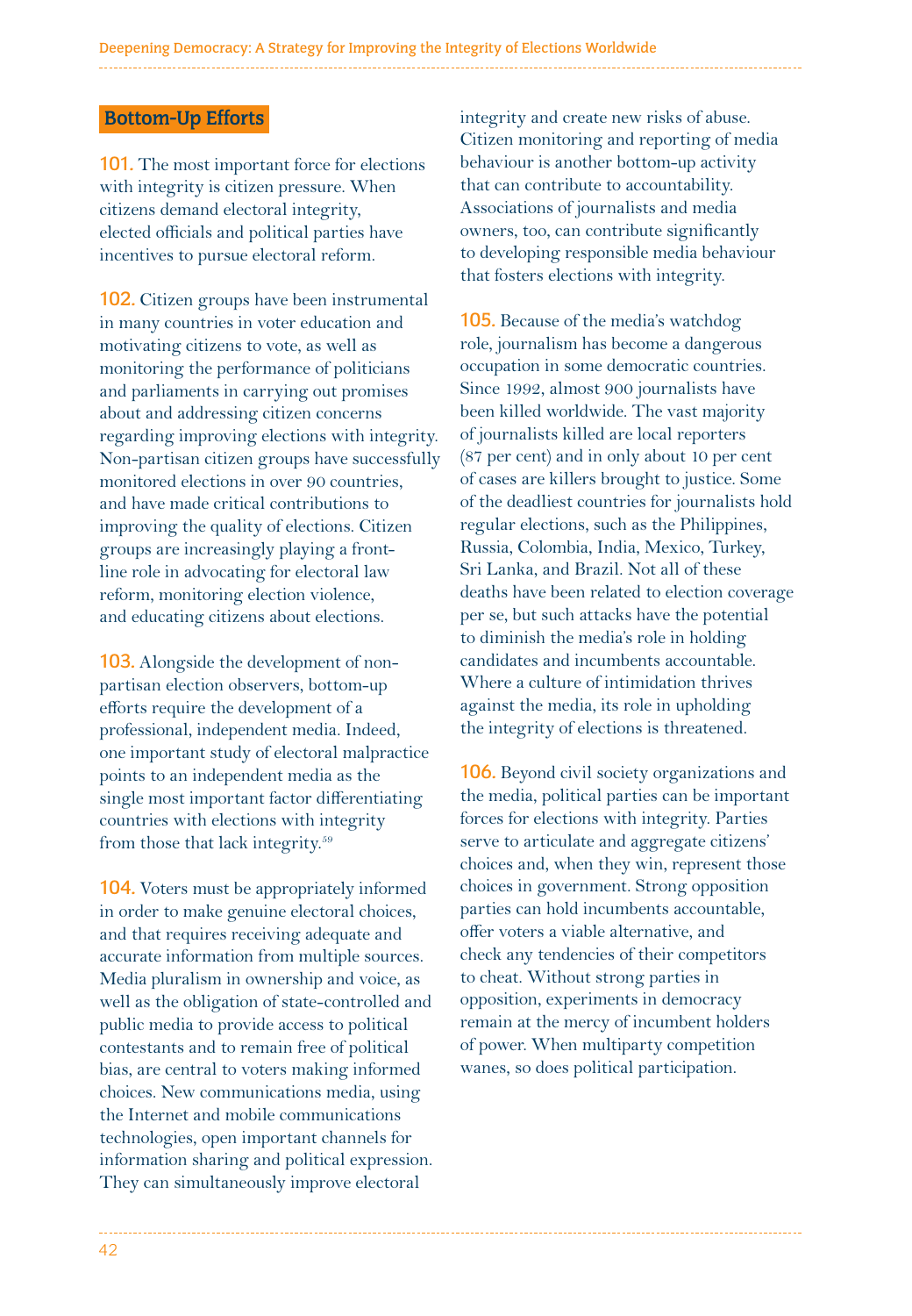# **NAMFREL in the Philippines**

One of the earliest and best-known examples of bottom-up electoral reform comes from the National Citizens Movement for Free Elections (NAMFREL) in the Philippines. Philippines President Ferdinand Marcos called snap presidential elections in 1986, just two years after parliamentary elections that were widely viewed with suspicion.<sup>60</sup> NAMFREL, a non-partisan election watchdog, had organized observers for the 1984 elections, and in 1986 it was able to build on this experience to effectively expose the electoral manipulations of the Marcos regime.

With the help of the Catholic Church, NAMFREL mobilized half a million Filipinos to observe the polling process. The centrepiece of their work was Operation Quick Count, an effort to provide a comprehensive tally of the results from all 85,000 polling stations

in the country as a check on the official count provided by the election commission. In the end, NAMFREL tabulated results from 70 per cent of polling stations, showing enough of a discrepancy from the official results to convince the Filipino public of fraud, thus helping to kick off the People Power revolution that forced Marcos from power.<sup>61</sup>

The 1986 elections in the Philippines were the first in a series of electoral revolutions over the next two decades that spanned from Chile in 1988 to Ukraine in 2004 and beyond, all of which featured domestic observation groups organized to promote electoral integrity in their own countries. These groups show the power of domestic advocacy from civil society groups and the broader public to support the cause of elections with integrity.

107. In order to act as a bottom-up force for elections with integrity, political parties must be built or reformed as open, democratic and responsive vehicles for addressing citizens' needs. Political parties must vitalize their structures, including internal education, communication and discipline, while improving public outreach to learn about citizens' views and engage citizens in the development of party positions. Civil society can call on parties to take such measures, and can monitor and report on their progress. Governments can facilitate the development and functioning of democratic political parties through the reform of political party laws, the structuring of electoral laws and the provision of public financing as incentives for parties to function democratically.

### **Enhancing National Action**

108. Concerted efforts are needed to focus attention and help galvanize commitment to create incentives for governments to improve their elections, and disincentives for those governments that continue to hold flawed elections. To increase the likelihood that incumbent politicians and governments will strengthen the integrity of national elections, synergies are needed among top-down, bottom-up, transnational, and international efforts. Reinforcing commitments and pressures can enhance the promotion and protection of elections with integrity.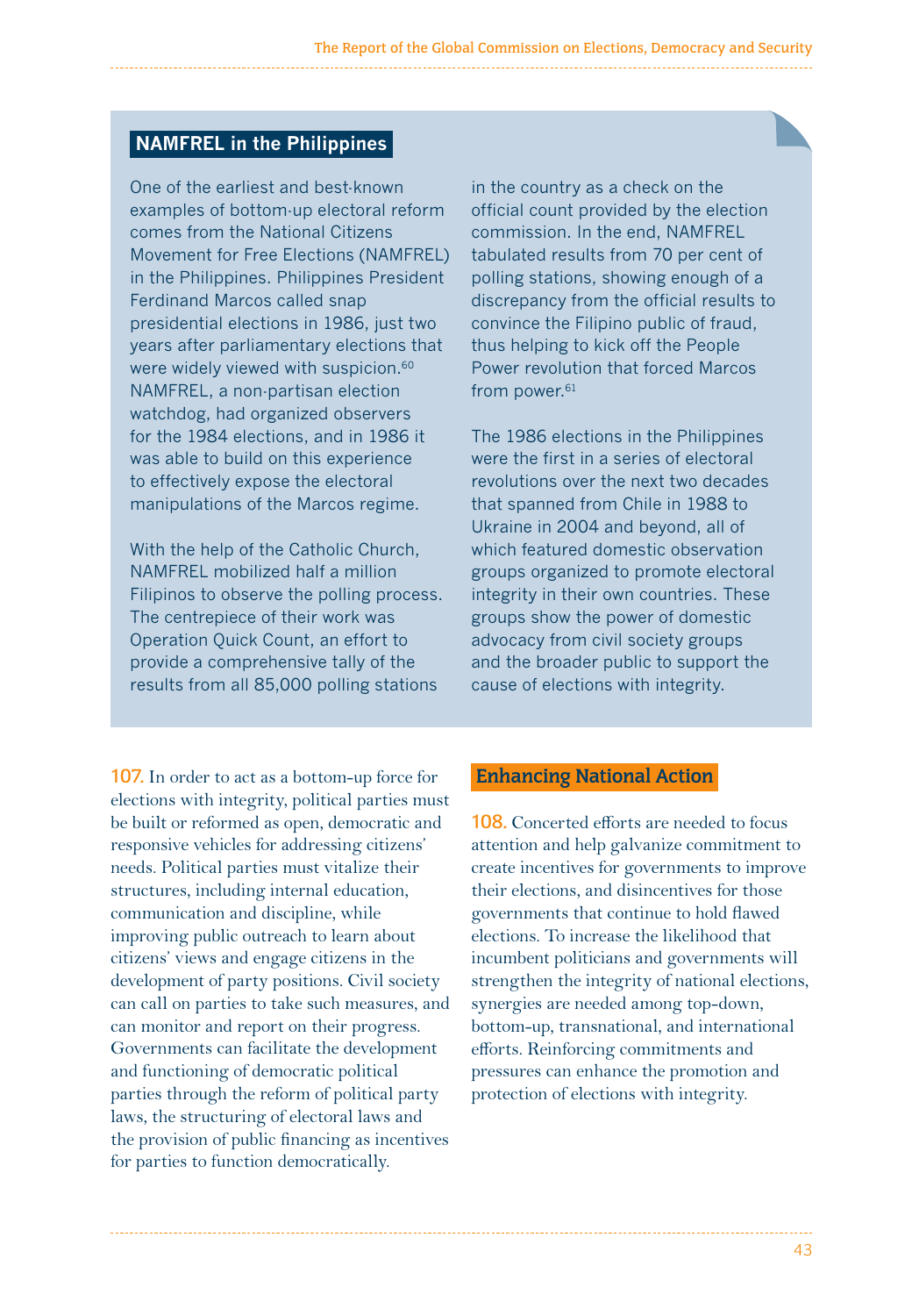109. These efforts should be advanced on several fronts. In the next chapter we address how donors and democratic governments can further this agenda. Here we focus on four cross-border initiatives that can enhance top-down and bottom-up efforts to improve elections:

# The Global Network of Domestic Election Monitors

110. Bottom-up efforts by civil society can strengthen themselves by reaching out to like-minded organizations in other countries. For example, over 150 citizen election monitoring organizations and regional monitoring networks from 65 countries started the Global Network of Domestic Election Monitors beginning in 2009. Created to integrate internationally accepted best practices into the work of citizen election monitoring organizations and to ensure greater transparency, accountability and credibility in electoral processes, the Network pioneered the setting of standards for domestic election monitors through the Declaration of Global Principles for Nonpartisan Election Observation and Monitoring by Citizen Organizations, launched at the United Nations (UN) in April 2012.

111. The Network exemplifies how national actors can help inform each other on topics such as voting technology, public outreach, and maintaining impartiality in the observation process in order to advance citizen participation and electoral integrity.

# The Open Government Partnership

112. The Open Government Partnership (OGP) is a new multilateral initiative founded by Brazil, Indonesia, Mexico, Norway, the Philippines, South Africa, the UK and the USA 'to secure concrete commitments from governments to promote transparency, empower citizens, fight corruption and harness new technologies to strengthen governance'. The OGP seeks to encourage governments who support greater transparency to work with their own civil society to develop specific, measurable goals for transparent government and then pledge simultaneously to their own citizens and to a group of like-minded governments their commitment to meeting those goals. The OGP involves new and old democracies from around the world, and includes input and advice from transnational civil society organizations such as the Open Society Foundation and Transparency International.

113. We urge principled governmental and political leaders to join with like-minded states and partner with their own civil societies through the OGP to make public commitments and take actions to promote and safeguard elections with integrity, including through opening dialogues in their countries with interested constituencies and translating action items identified in those dialogues into policies, legislation and implementation mechanisms—including action on the independence of EMBs and regulation of political finance.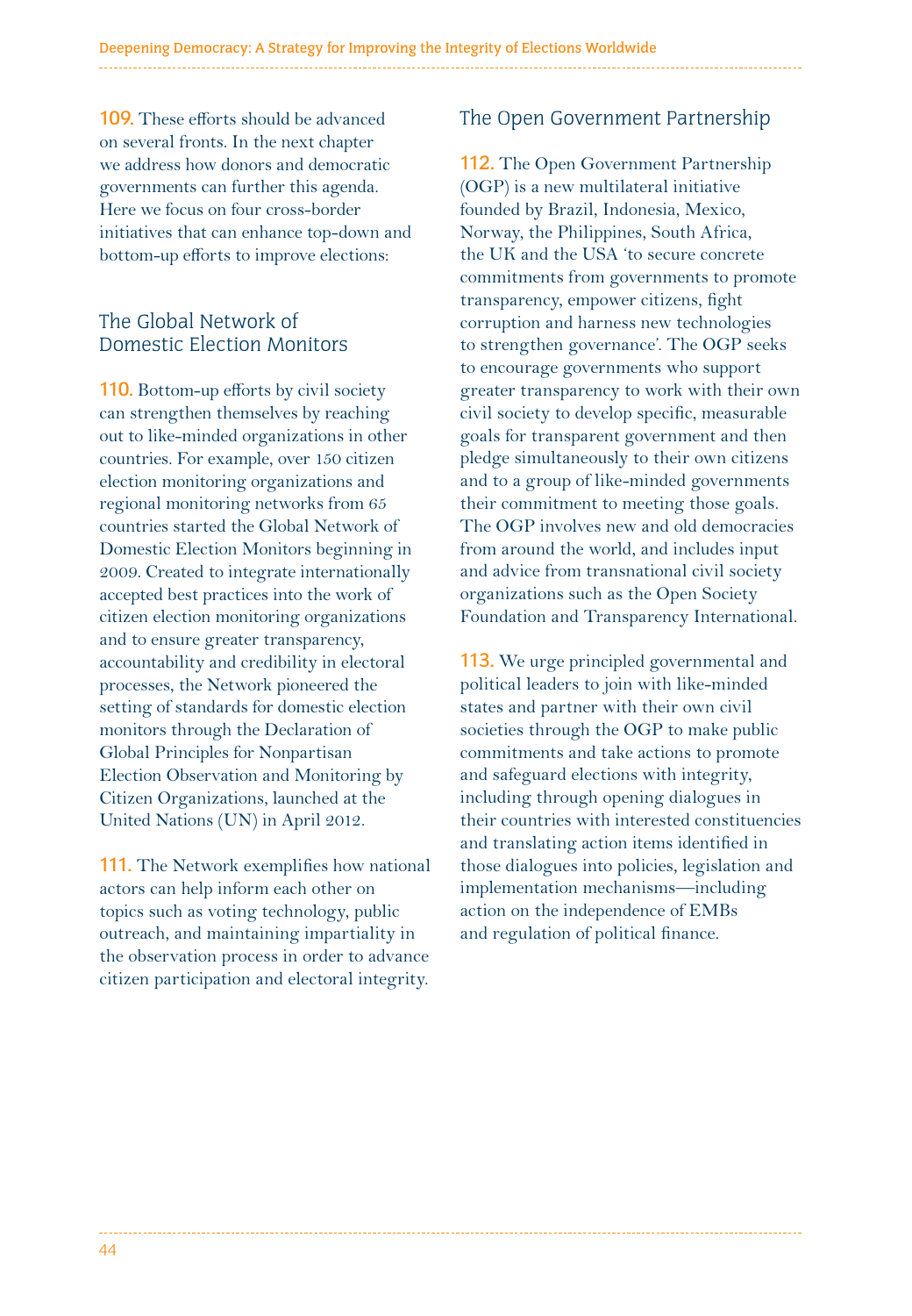114. Among these commitments and actions should be specific initiatives to promote plurality in media ownership, to require state-controlled and public media to function free of political bias, and to provide accurate and balanced information about electoral competitors. The commitments and actions should also remove any barriers to public access and use of new communications technologies, and prevent abuse of such technologies for incumbent political gain or retribution.

# Global Certification of National Electoral Management Bodies

115. As discussed in Chapter Two, ensuring the independence and professionalism of EMBs is one of the foremost challenges facing elections with integrity. To help promote the independence and professionalism of EMBs, the Commission recommends the creation of an international certification process for EMBs.<sup>62</sup>

116. EMBs from around the world should organize and create a voluntary certification process in which EMBs submit to peer review of their professionalism, independence, and competence. An important part of creating such a process requires developing a declaration of principles and a code of conduct for administering elections with integrity, which EMBs would endorse and follow.

117. Certification would create a signalling mechanism. By earning gold standard certification, an EMB signals that it values its professional reputation and, as importantly, its government signals that it values electoral integrity. In turn, governments that want a reputation for electoral integrity would need to avoid encroaching on EMB independence for fear of endangering the EMB's gold standard.

118. Certification would reinforce the selfidentity of electoral officials as members of a profession, with a set of qualifications, training, and ethics. Certification would provide EMBs with access to peer support, international professional networks, and capacity-building resources that would help them achieve this goal. Certification would also put normative pressure on EMBs that fail to meet standards of professionalism and independence, encouraging improvement even in countries where elected officials try to bend EMBs to their will.

119. Such a mechanism could take advantage of existing initiatives. Regional EMB networks exist in most parts of the world, and groups like the Global Electoral Organization and the ACE Electoral Knowledge Network already bring together election administrators and experts from around the globe.<sup>63</sup> For example, the Organization of American States holds an annual Inter-American Meeting of Electoral Management Bodies, at which electoral authorities from member states can share knowledge and best practices. In addition, in close collaboration with the International Organization for Standardization (ISO), a working group from the OAS has recently drafted the first International Standard for Electoral Assurance, ISO 17582, which will establish minimum requirements that EMBs should meet in order to guarantee the integrity of elections. This standard, which is expected to be approved by the end of 2012, could provide an important first step in establishing the process proposed above.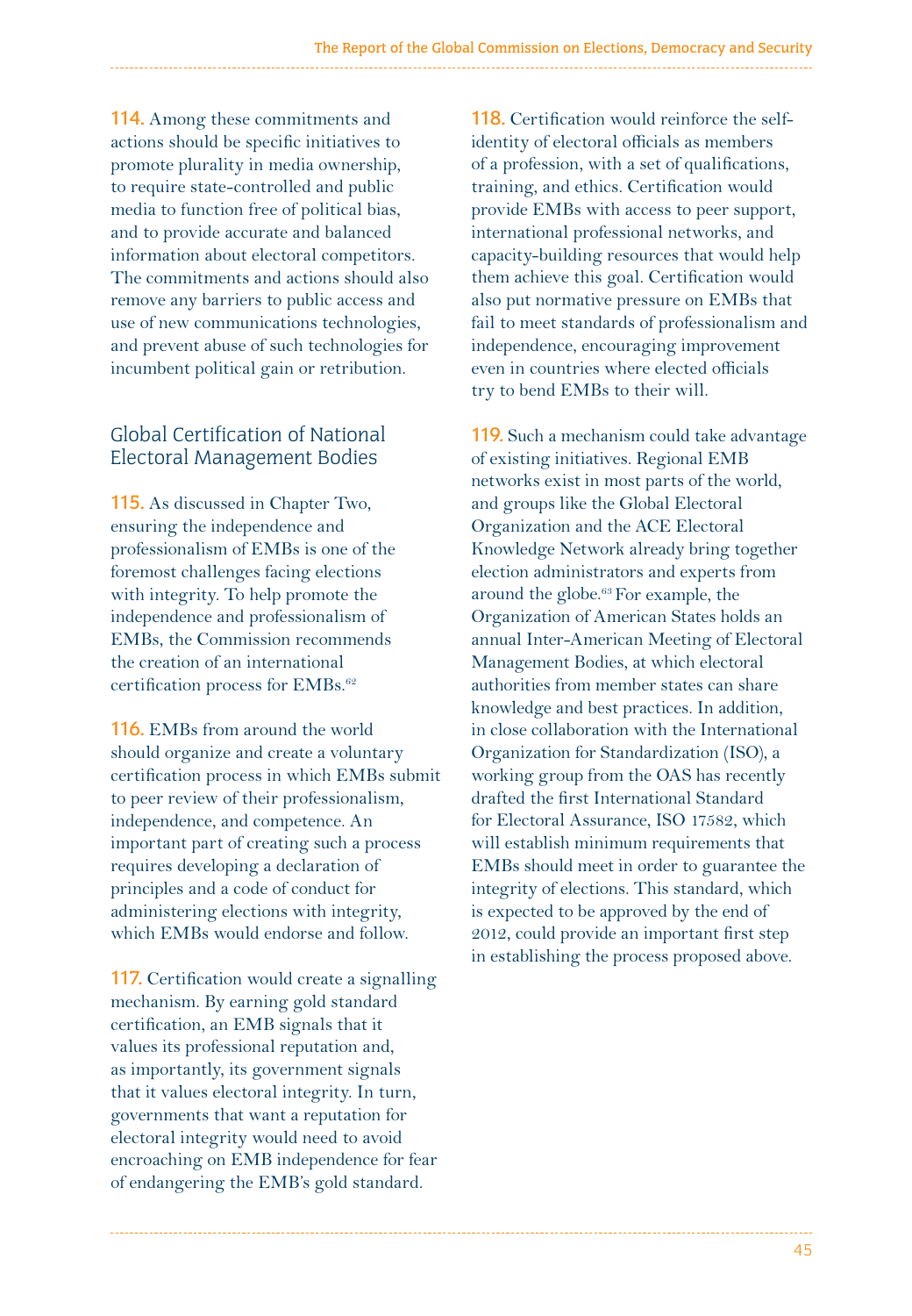# Electoral Integrity International

120. To augment and amplify the above efforts, we propose the creation of a new civil society organization—called Electoral Integrity International—that is dedicated to bringing global attention to countries that succeed or fail to organize elections with integrity. Such an organization could be to electoral malpractice what Transparency International is to corruption. It would fill a key niche in helping to promote accountability on electoral issues by providing an avenue for increasing normative pressure on governments to hold elections with integrity.

121. At present, there is no transnational organization dedicated to publicly pressuring governments to improve the quality of their elections. It is often assumed that this is the job of international election observer groups, but such groups are sometimes hesitant to publicly criticize the governments of the elections they observe, for two reasons. First, observer groups need continued access, without which they are unable to provide information on election quality on an ongoing basis. Second, many observer groups believe it is their job to report, and not to shame governments. They want elections to improve, but insist it is not their job to publicly pressure governments to improve their election quality. As we explain in the next chapter, international observers have made important contributions to improving electoral quality worldwide, and donors can make better use of observer reports to further strengthen the integrity of elections.

**122.** The job of publicly pressuring governments should fall to others—to domestic citizens foremost, but also to donor governments and transnational democratic civil society organizations. But as we discuss in the next chapter, donors, democratic governments, and international and regional organizations have not been adequately engaging on questions of electoral integrity in the run-up to elections, and they have been weak in following up on questions of electoral integrity after elections.

123. A transnational civil society organization like the proposed Electoral Integrity International would allow citizens and civil society to engage where governments fear to tread. Such an organization could compile information from noted international and domestic observers and other reliable sources, particularly for key elections projected in an upcoming two-year period, and grade the electoral environment in the countries concerned. A yearly election report on every such country would allow citizens to see how their country's elections fare against international standards and, over time, to track whether electoral integrity in their country is getting worse or better. Such information could form the basis for domestic pressure on national governments to improve the integrity of elections and on democratic governments to engage more actively in promoting and protecting electoral integrity elsewhere.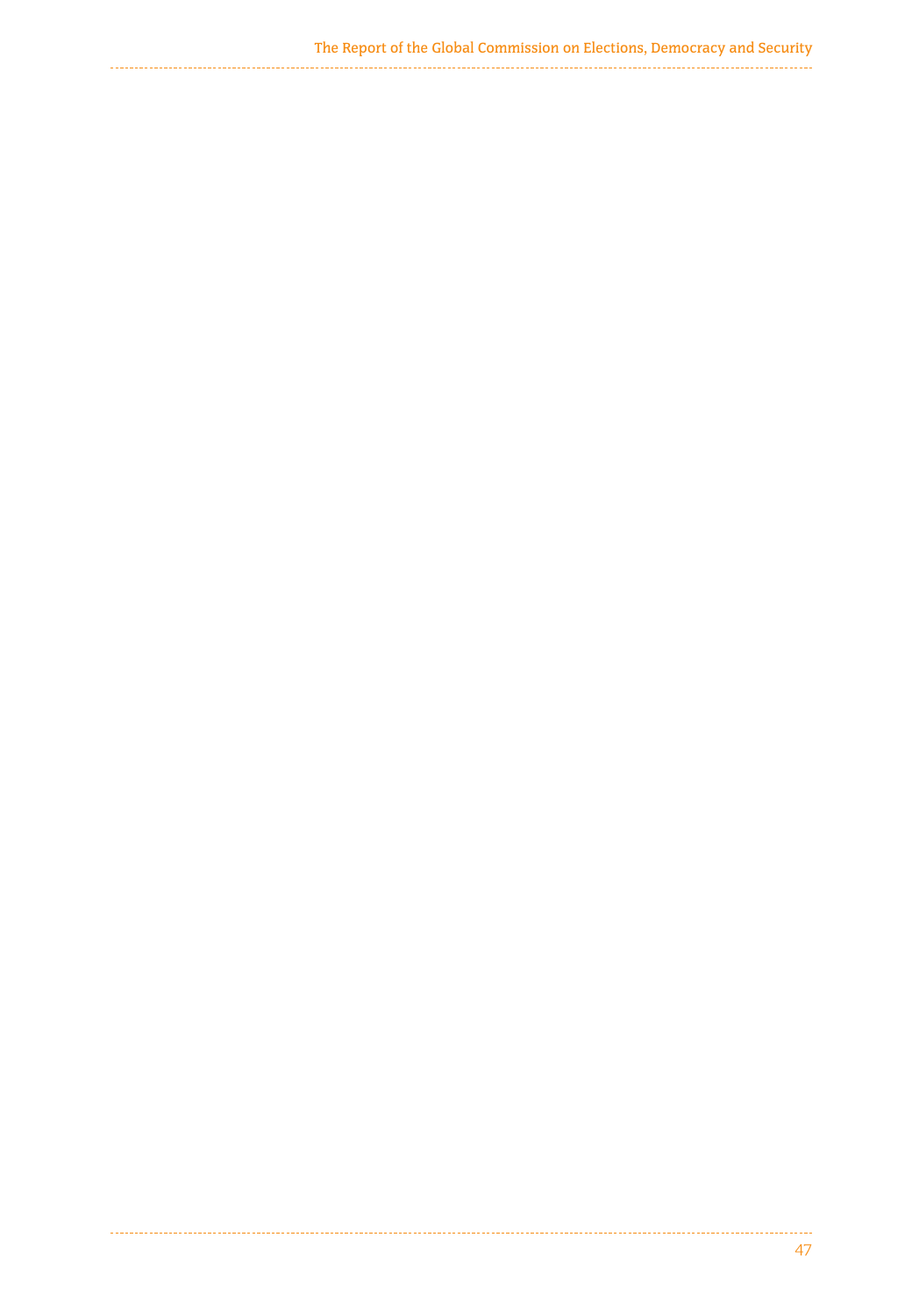We still live in a world in which states act on their strategic interests. The key lies in reminding democratic governments that their strategic interest is best served by supporting elections with integrity. 99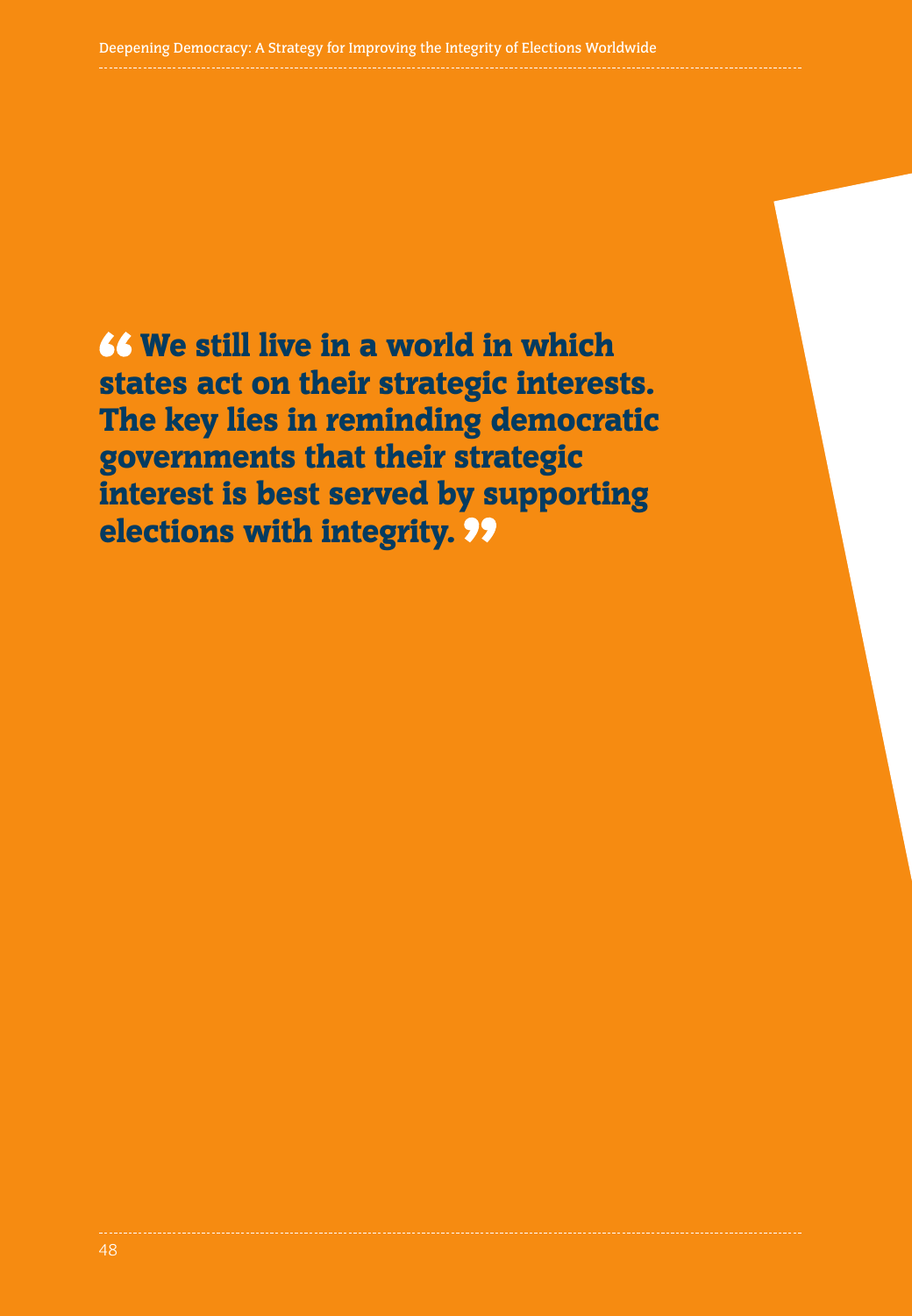Chapter 4: International Action for Elections with Integrity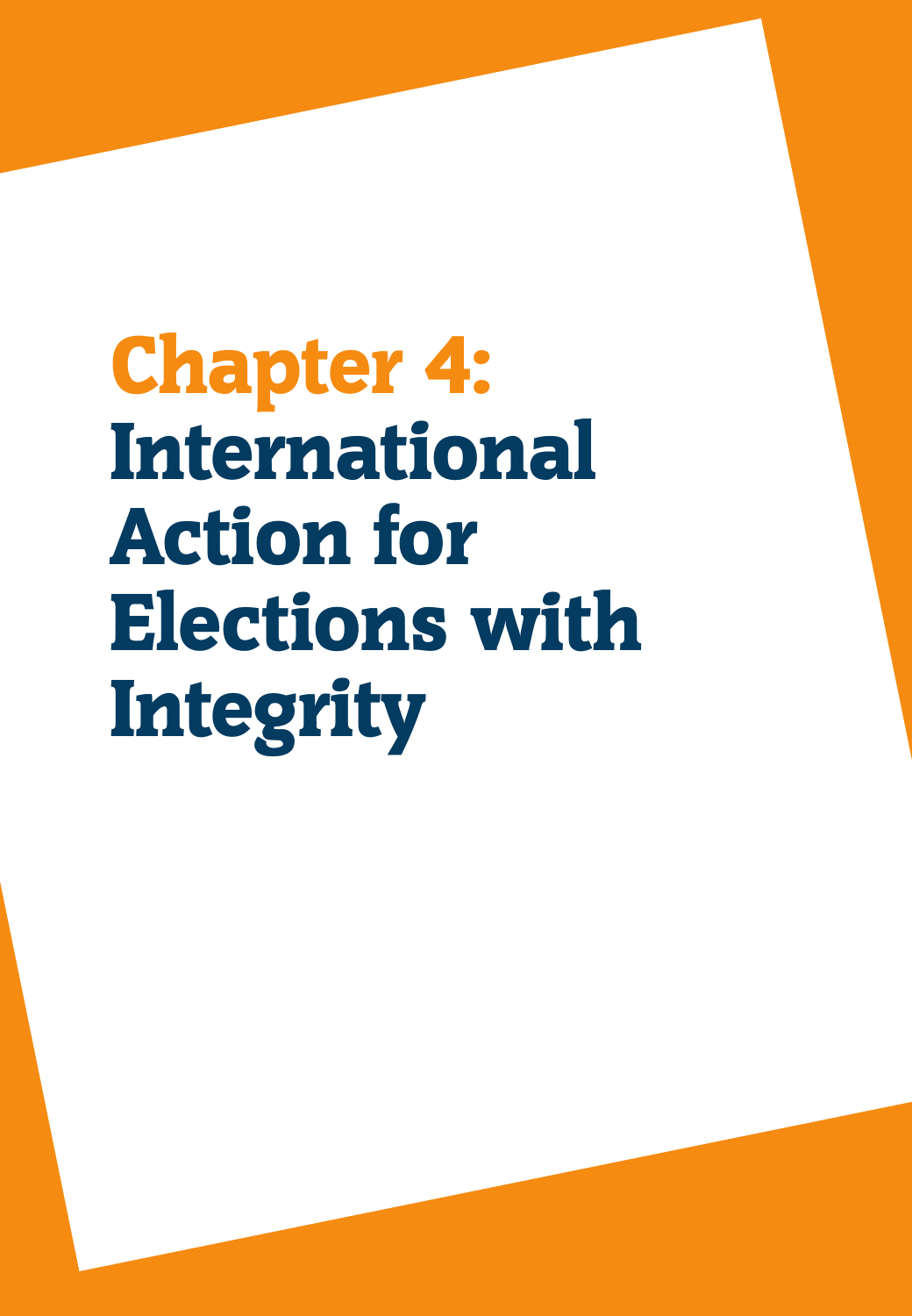124. Democracy is a universal aspiration and a transnational norm. International support for elections with integrity from citizens, civil society organizations, democratic governments, and regional and intergovernmental organizations—should be encouraged and welcomed. At the same time, international support for elections with integrity incurs responsibilities, including honouring the principle of local ownership, committing to build the local capacity and institutions necessary for democracy to be self-sustaining, and being transparent and accountable. Like international efforts at development and humanitarian action, supporters of democracy should strive to 'Do No Harm'. For democratic governments to be effective in promoting the integrity of elections in other countries, they should ensure that their own elections are conducted with integrity.

125. Different types of international actors promote and protect electoral integrity globally. A non-exhaustive list includes transnational civil society organizations that help citizens mobilize for clean elections, help political parties to be effective and constructive political competitors, assist parliaments to be more effective in representing constituents, and empower women to have a greater voice and participation in electoral politics; international organizations that help organize and manage elections and attempt to build local capacity for elections with integrity; civil society organizations and intergovernmental organizations that observe elections; international and regional organizations that mediate electoral conflicts; and democratic governments that fund governments and civil society organizations to support democracy, and which occasionally engage diplomatically to promote and protect the integrity of elections.

126. The most controversial of these international actors are democratic governments. They are controversial because their support for genuine elections too frequently tends to be haphazard and compromised by competing national interests. While their rhetorical support for elections with integrity may be constant, their record of responding to flawed elections is not. In some cases, their interest lies in bolstering a preferred candidate, not in an election with integrity per se. Too often, democratic governments have turned a blind eye to electoral malpractice by regimes and incumbents with whom they have friendly relations. Extending back to the Cold War era, the historical record includes support for coups and interventions that undermined popularly elected governments.

127. We still live in a world in which states act on their strategic interests. The key lies in reminding democratic governments that their strategic interest is best served by supporting elections with integrity. Not only do democratic governments share an interest in the spread of democracy as a bulwark for international peace, but they must also learn that their bilateral relations are strengthened when their partners have democratic legitimacy earned through genuine elections.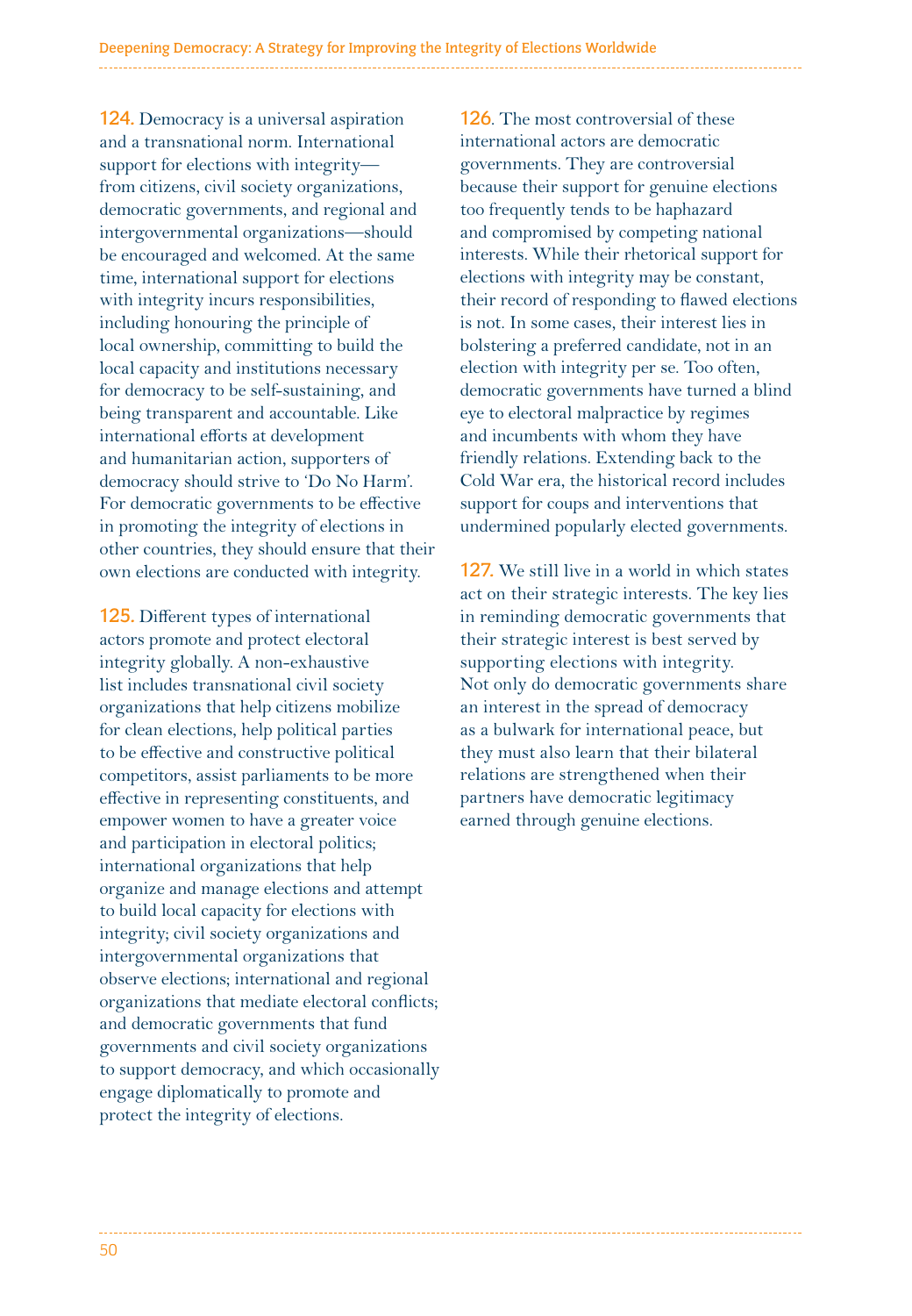#### **International Support for Democracy: Best Practice Begins at Home**

128. One of the most important roles that democracies can play in helping to support elections with integrity elsewhere is to model best practice through their own electoral behaviour. Democracies that honour the integrity of elections provide compelling examples for others. When they are older democracies, which traditionally have been donors of international assistance, it provides evidence of sincerity and commitment: they walk the walk and don't just talk the talk of elections with integrity. When they are younger, poorer democracies, they give lie to the myth that elections are a luxury that the poor cannot afford.

129. We are concerned when older democracies send harmful signals to the rest of the world regarding the integrity of elections. For example, in the USA, hundreds of millions of dollars spent on non-stop attack ads with little disclosure of who is responsible for funding is doing palpable damage to the USA's democratic reputation. Such behaviour sends the message that anything goes with regard to political finance, and that moneyed interests are more important than elections with integrity.

**130.** In Europe, economic recession and the pressure of bad debt are putting democracy under great strain. The politics of spending cuts and budget austerity, whatever their merit, are difficult for all modes of governance, democracy included, but it is striking how quickly European leaders have fallen into a technocratic trap, believing that public legitimacy is not needed to make and implement difficult economic decisions. When the European Union (EU) tells elected politicians that they have no choice but to implement radical austerity measures, it tells the people of those countries that they can 'choose governments but not policies'.64 When leaders in older democracies appear to fear their own voters, it sends a chilling message to the rest of the world about basic confidence in democratic practice.

# **International Engagement with Flawed Elections**

131. Egregiously flawed elections undermine all of the goals to which democracies and international organizations aspire. Electoral violence undermines basic security and human rights. Political instability undermines economic confidence and contributes to capital flight. When elections lack domestic legitimacy, the likelihood of political violence increases. Political violence is often perpetrated by those seeking to hold on to power by suppressing opposition support in the lead-up to polls, though it can break out on a large scale when election results themselves are not accepted as credible, and when the aggrieved sides seek to overturn the official outcome.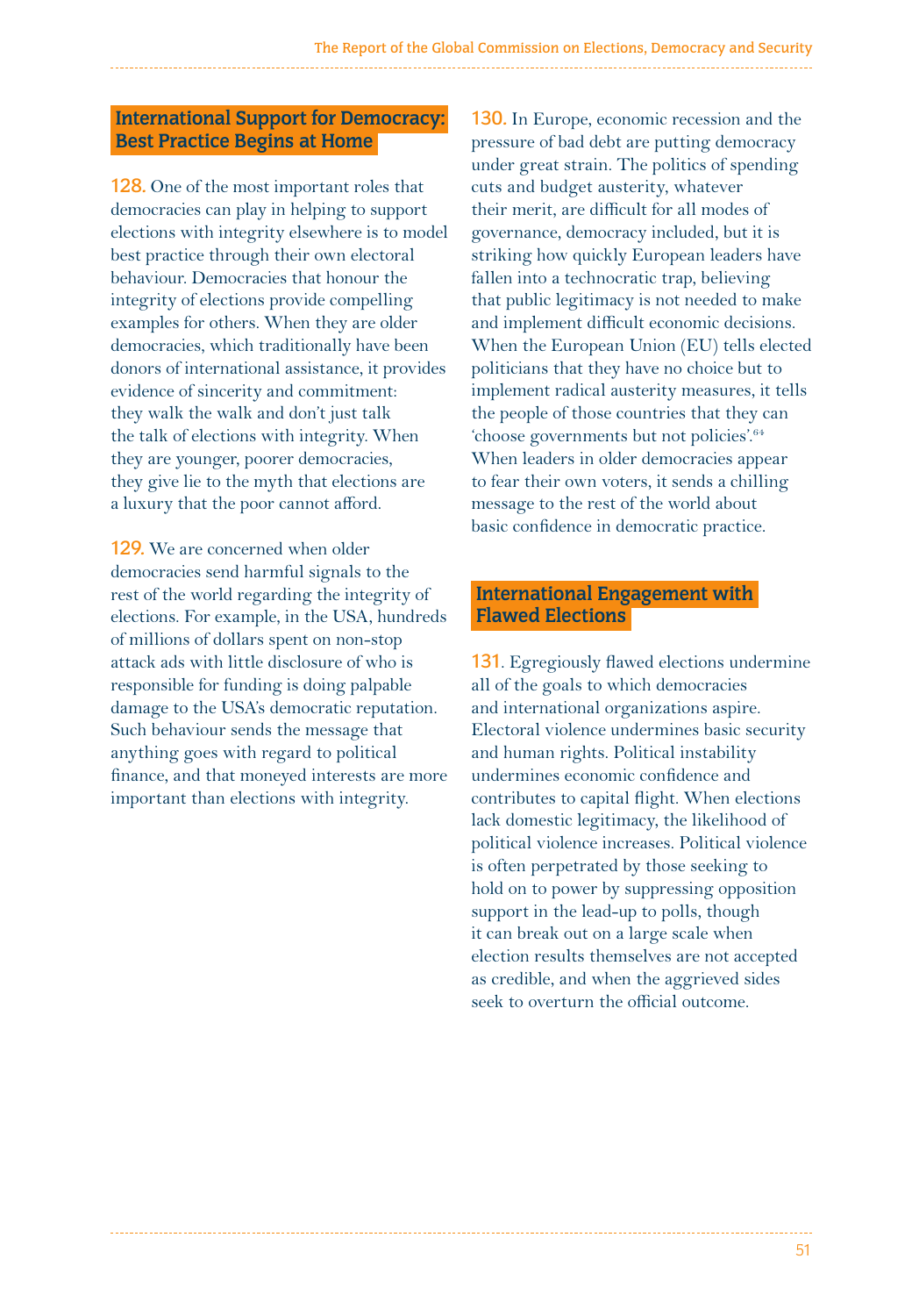**132.** When overwhelmingly flawed elections take place, governments and international organizations are far too often unwilling or not in a position to respond. Only in a small percentage of cases of flawed elections do international actors respond with either positive incentives to address the flaws or punitive action to punish electoral malpractice. The reasons are straightforward and relate to larger state considerations of vital interests, fears of stoking instability, a lack of confidence that the domestic opposition will prevail, and in some cases, uncertainty about whether flaws were the product of electoral malpractice or electoral mismanagement, though both negate the electorate's will.

133. In some cases, usually because of large-scale violence, governments or international organizations respond with mediation. Such efforts have a mixed record. When undertaken to simply end post-election violence, such mediation runs the risk of providing political opponents with the incentive to foment such violence in the first place. If politicians face the choice between losing an election and giving up power, or using violence to extort their way into a government of national unity, we will likely see more, not less, violence from post-election mediation.

## **Kenya and DRC: A Contrast in International Engagement**

Kenya's 2008 post-election violence was ended through international mediation by Kofi Annan, Benjamin Mkapa and Graça Machel, under the aegis of the African Union, with broad but coordinated international support. After 41 days of negotiations, the presidential contenders, Mwai Kibaki and Raila Odinga, signed the National Dialogue and Reconciliation Accord. The accord established a coalition government on a 50–50 basis, with Kibaki as President and Odinga as Prime Minister. It also produced a roadmap for a constitutional review process that granted Kenya a new constitution in 2010.

Synchronized international pressure was critical in bringing the principals to the table in a timely manner. The African Union Panel of Eminent Persons, composed of Kofi Annan, Graça Machel and Benjamin Mkapa, was charged with the role of facilitating negotiations. The panel was also mandated to support the

coalition government in implementing the agreements that were reached.

The Panel insisted that in order to end the cycle of violence during elections, any ceasefire agreement must include a long-term reform agenda. The Kenyan National Accord succeeded in this regard. By outlining a detailed reform agenda, it guaranteed space for the renegotiation of Kenya's institutions of governance by all interested groups.

The implementation of the National Accord has been the responsibility of the coalition government, but has also been effected through various stakeholders including religious leaders, the business community, civil society, the media and Kenya's development partners. All sectors of Kenyan society are now vested in the implementation process, which provides an invaluable check on Parliament and the coalition government. International actors continue to work with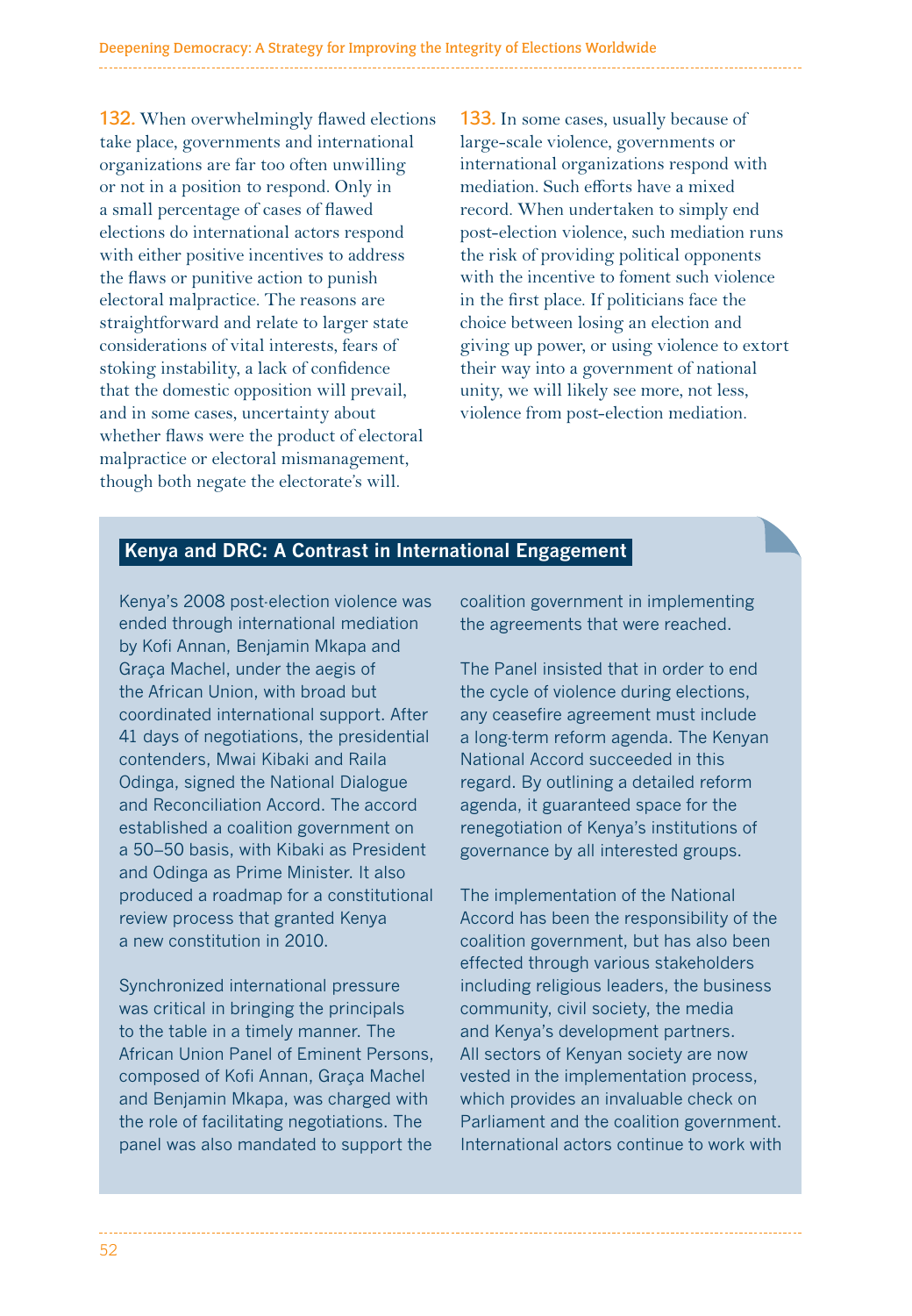the government and these stakeholder groups. The Panel's engagement still continues in anticipation of next year's elections in Kenya.

The Kenyan model—sustained international engagement with empowered local ownership—stands in dramatic contrast to approaches to electoral malpractice in the Democratic Republic of Congo (DRC) during roughly the same period.

In the Democratic Republic of Congo, the 2006 presidential elections were also clouded in controversy. Despite massive international support, these elections were also accompanied by violence, but not at the levels of Kenya in 2008. Nonetheless, the conduct of the elections threw the country into an extended crisis that lasted nearly six months.

While there was much international involvement and assistance to the DRC in the run-up to the 2006 election, little follow-up occurred in its aftermath. International and domestic actors quickly returned to business as usual, and little thought was given to how the

DRC could assure that its next elections in 2011 would be peaceful and win public confidence and legitimacy.

Over a year before the November 2011 election, national and international democratic organizations and human rights groups warned that President Joseph Kabila was manipulating election rules and institutions. Such alarms went unheeded.

The 2011 polls in the DRC were abysmally run, prompting local groups to cry fraud and opposition politicians to claim that the election had once again been stolen by Kabila. International observers reported that it was impossible to ascertain who had won. Violence broke out throughout the DRC, prompting thousands of citizens to flee their homes.

Despite it being an egregiously flawed election, little diplomatic attention and energy was spent to try to manage the conflict. There continues to be no concerted effort to ensure that the next elections in the DRC are not a repetition of 2006 or 2011.

134. Research for the Commission suggests that if international actors have not engaged with a country during the run-up to a flawed election, they are extremely unlikely to engage once such an election takes place.65 And when international actors wait until egregiously flawed elections take place, their choice of instruments tends to narrow: they can rely on punitive measures and sanctions, risking that there will be little short-term effect on the election results, or they can engage in mediation that risks abrogating the legitimacy of an election by producing an outcome that does not reflect the people's will.

**135.** The same research shows that when international actors engage before potentially flawed elections and use positive incentives or mixed positive/punitive strategies, the quality of the elections often improves on voting day. Early international engagement does not turn egregiously flawed elections into exemplars of electoral integrity. But we do see evidence of positive change in election quality that can be built upon. And it suggests that if there is follow-up, if there is long-term attention, and if election observation reports are used as part of a long-term dedicated process of improving electoral integrity, then we will see even greater positive change.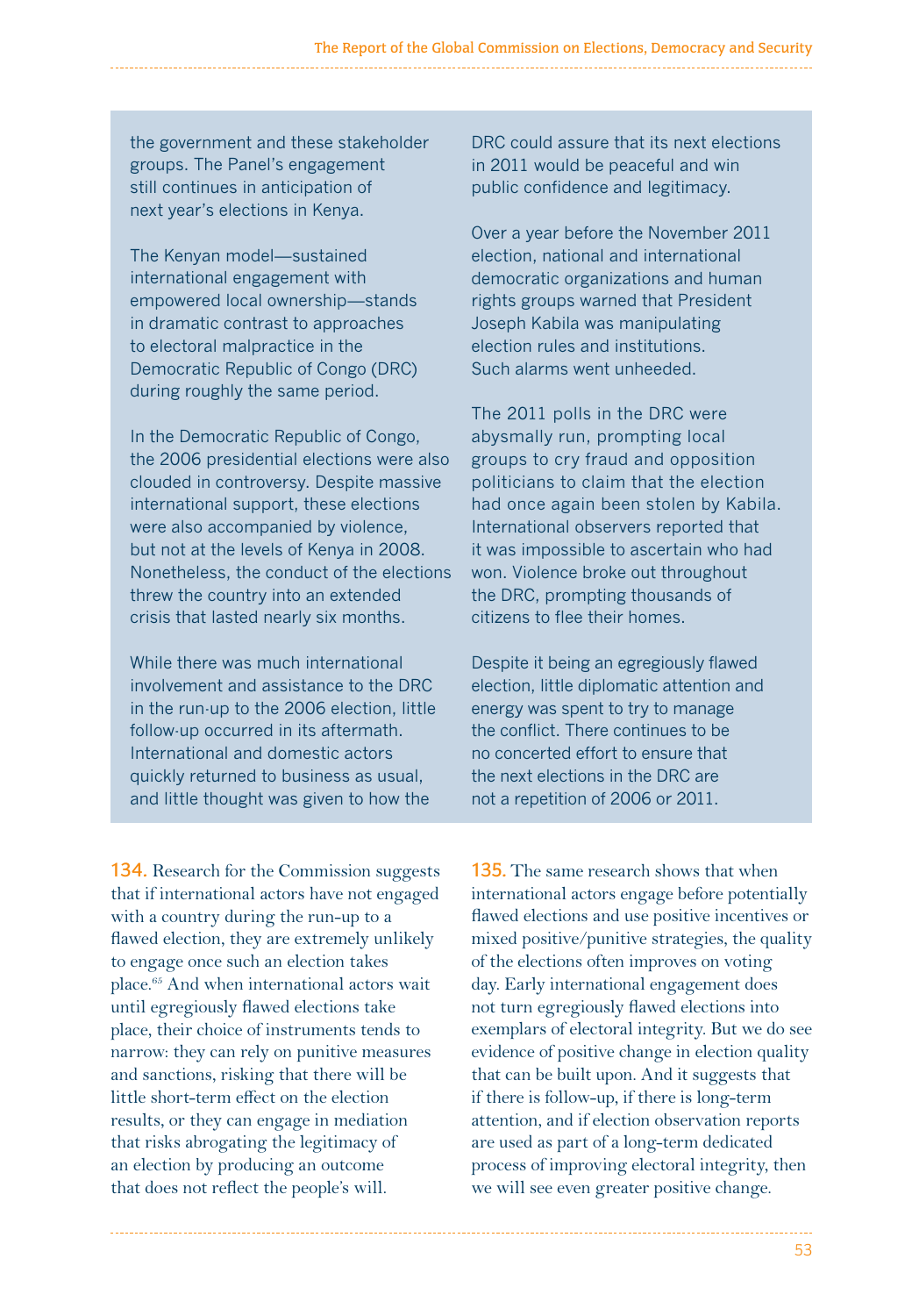# **The International Community Must Have Red Lines**

**136.** An international programme to promote and protect the integrity of elections should include 'red lines', a standard that can compel a more unified international and regional response to address the most egregious examples of electoral malpractice. One possible 'red line' is electoral malpractice that rises to the level of unlawful constitutional seizure of power. Several regional organizations, such as the AU, the OAS, and the Commonwealth, pledge to respond forcefully to military coups. Regional organizations should extend that pledge to include cases in which losing incumbents refuse to stand down and relinquish power, as recognized in the African Charter on Democracy, Elections and Governance (Art. 24.4.) and should institute mechanisms to hold accountable those responsible for cases involving the intentional use of political violence to disenfranchise voters and suppress opposition or otherwise negate elections with integrity.

137. Here again, preparedness is the key. International actors must be attentive to problems well before voting day. They must be clear in terms of expectations throughout the electoral cycle. Early signs of electoral malpractice should prompt high-level political engagement. If elections then still cross red lines, international actors must react promptly and forcefully in condemnation.

## **International Election Observation**

138. Election observation is a critical tool for promoting and protecting the integrity of elections. International donors and democratic governments, however, have not used the tool to its greatest effect. In particular, they have not fully taken advantage of pre-election observation reports to do more to prevent egregiously flawed elections and the political use of violence during elections. Nor have donors and democratic governments done enough to use observer reports after elections to strengthen political processes of electoral integrity and democratic change throughout the electoral cycle in advance of the next election. Finally, donors and governments have not done enough to build up domestic electoral observation capacity.

139. Election observation has been a potent tool for democratic change in three ways: first, it has assisted democratic transitions in authoritarian countries; second, it has improved the quality of elections over time; and third, it has aided diplomacy that seeks to remedy flawed elections, either preventively before voting takes place or during voting and post-election counting.<sup>66</sup>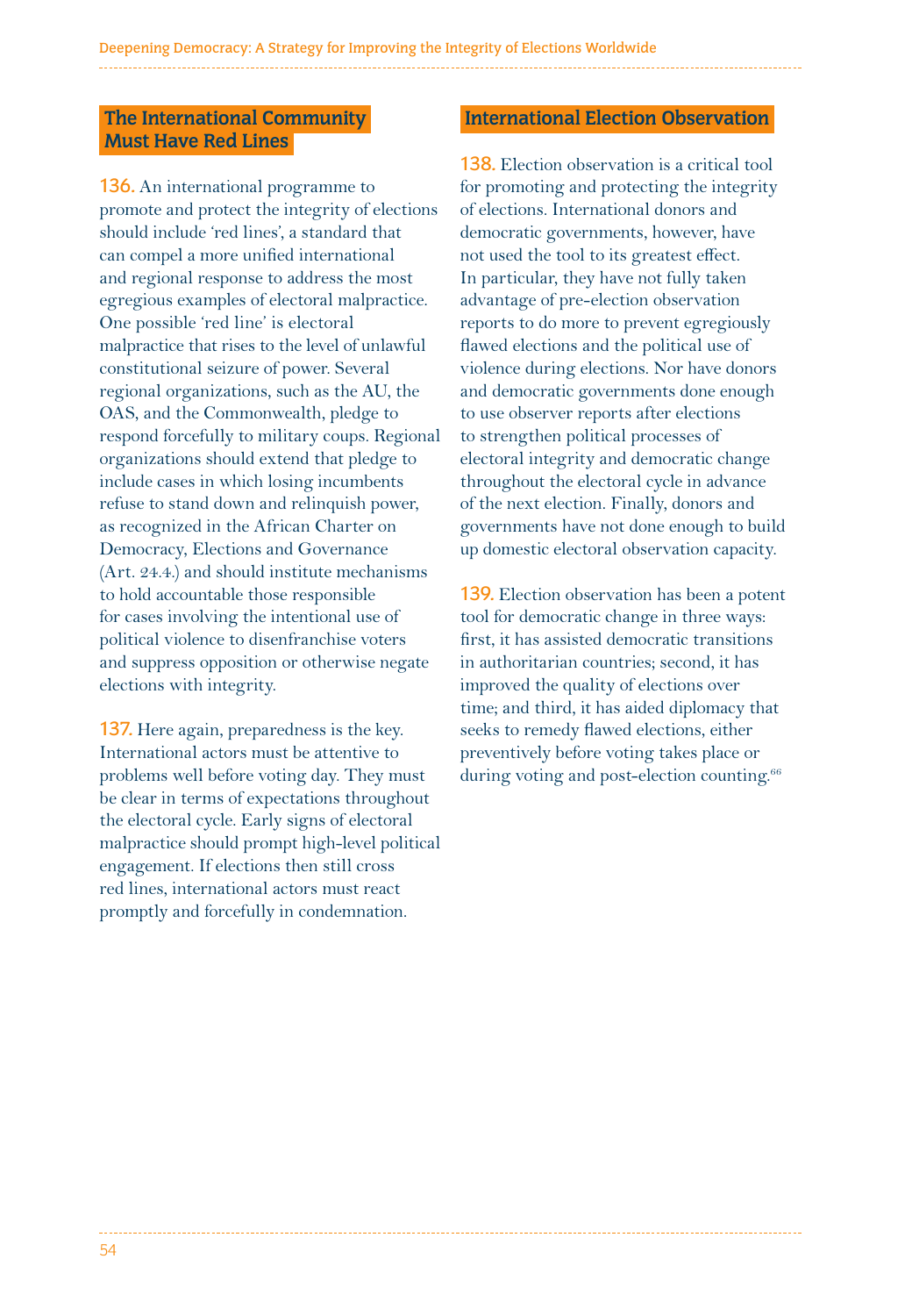140. Between 1990 and 2005 international election observation become a global norm, and the numbers of observation missions expanded dramatically. Given this expansion, if observation was an effective tool for expanding democracy, one would expect that all things being equal, observation would make it more difficult for authoritarian incumbents to be re-elected. And indeed, the data bear this out. In that period of electoral observation, the percentage of authoritarian incumbents who were re-elected declined by almost 40 per cent.<sup>67</sup> In certain parts of the world, most notably Africa, the decline was even greater. Obviously, many factors contribute to transition elections, and electoral observation is only one. Nonetheless the results over time and across regions are strikingly consistent with the hypothesis that electoral observation promotes democratic change. The fact that elections that are observed lead to greater incumbent turnover than elections that are not observed is again consistent with the idea that electoral observation helps to produce democratic change.

141. Many observation groups aspire to assist the long-term improvement of elections in countries that claim to desire democratic change. Here the results are mixed, with one scholar reporting that where observation missions repeatedly deploy to a country over time, the quality of elections tends to improve; for another scholar, this result holds for Central and Eastern Europe but not elsewhere.<sup>68</sup>

142. For the most professional and experienced observation groups, the old stereotype of observers parachuting into a country a week before elections, and focusing solely on malpractice on voting day, is simply wrong. The best observers have learned that electoral fraud and malpractice often take place months and sometimes years before an election, and that election observation must be engaged much earlier in the electoral cycle. Empirical evidence shows that even as early as 2005, the most experienced observer missions were much longer than they were in the early 1990s. Key observer organizations endorsed the 2005 Declaration of Principles for International Election Observation and its code of conduct, which harmonized the standards for observation. The net result is that observers now regularly produce information that would enable democratic governments, international organizations, and regional organizations to engage more knowingly (and earlier) on more fundamental processes of electoral integrity.

143. As we noted previously, early action and attention, when tied to positive incentives, often improve election quality. Such early action should be the norm, not the exception. And beyond the use of pre-election reports for early action, longterm donor assistance should be explicitly linked to recommendations by electoral observer reports in order to achieve greater synergy of efforts at building self-sustaining, local democratic governance. It should become common practice that there is in-country, post-election dialogue among international observer groups, domestic observer groups, electoral authorities and political actors in countries in which elections have been observed. Such dialogue should identify areas for reform efforts, consider potential international assistance for such reforms, and enhance the joint preparedness for the next elections.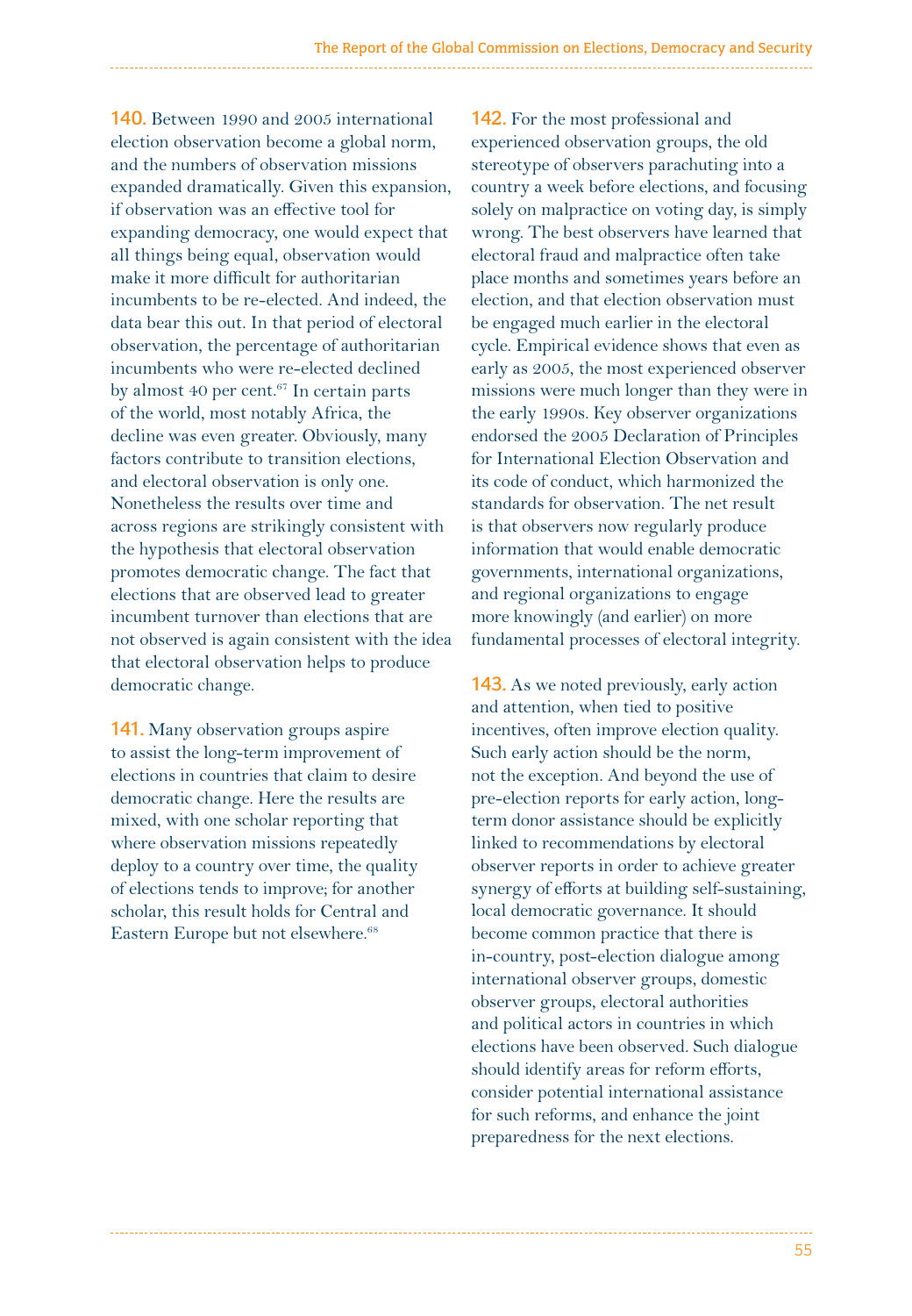144. These changes should be matched by a large investment in building the capacity and credibility of domestic election observation. In the long run, domestic actors are the critical constituency for elections with integrity. As we stated in Chapter Three, non-partisan citizen groups have successfully monitored elections in over 90 countries, often making critical contributions to elections with integrity. In turn, these citizen groups now form a promising global network of domestic monitors that routinely share best practice and discuss strategies for best achieving results.

# **Capacity Building for Democratic Governance**

145. Democracy must be locally owned. There must be an energetic and mobilized constituency for democratic change. And there must be domestic institutions that respect democratic norms and have the capacity to deliver services.

146. International donors invest several billion dollars every year to build local capacity for democratic governance. Despite the size of this investment, it is difficult to evaluate whether the assistance is effective in building such capacity. While some of the difficulty lies in the nature of the task, some fault lies with donors, aid providers, and project developers and managers who have not prioritized evaluation and have not incorporated best evaluation practice into the design of their projects. All too often, projects are evaluated by output, rather than outcome. All too often, projects are aimed at improvement of public administration and have little or no connection to democratic governance and the political process that is required for it to function.

147. Capacity for democratic governance involves both technical advice and political incentives. International assistance is often bemoaned as supplying technical fixes for political problems, but technical advice, resources, and innovation can be key ingredients for improving electoral integrity. To give two important examples, the technique of parallel vote tabulation by independent civil society organizations and political parties can improve confidence in results and diminish post-election volatility. Community-based anti-violence campaigns, development of systematic violence monitoring and early warning networks, and use of citizen reporting through hotlines and websites in combination with verified information from trained observers can deter and limit the impact of electoral violence.

148. Where international assistance falls short is in addressing the political aspects of democratic capacity building. Often projects underachieve, not because of the failures of project designers, but because national governments and local leaders see few incentives to go beyond cosmetic changes and fully embrace the democratic ethos behind projects. Just as frequently, donor governments do not provide political support, encouragement and incentives for national governments to implement them. That is to say, donors often fail to provide the political stewardship that facilitates successful implementation. International assistance must go beyond technical advice and create political incentives for implementation.

149. Assistance must also adapt to new challenges facing democratic governance. For example, international donors need to consider what EMBs require to respond to new challenges such as oversight of public and private funding of parties and campaigns, regulation of political media and advertising, and ensuring the transparency and accountability of technological innovations.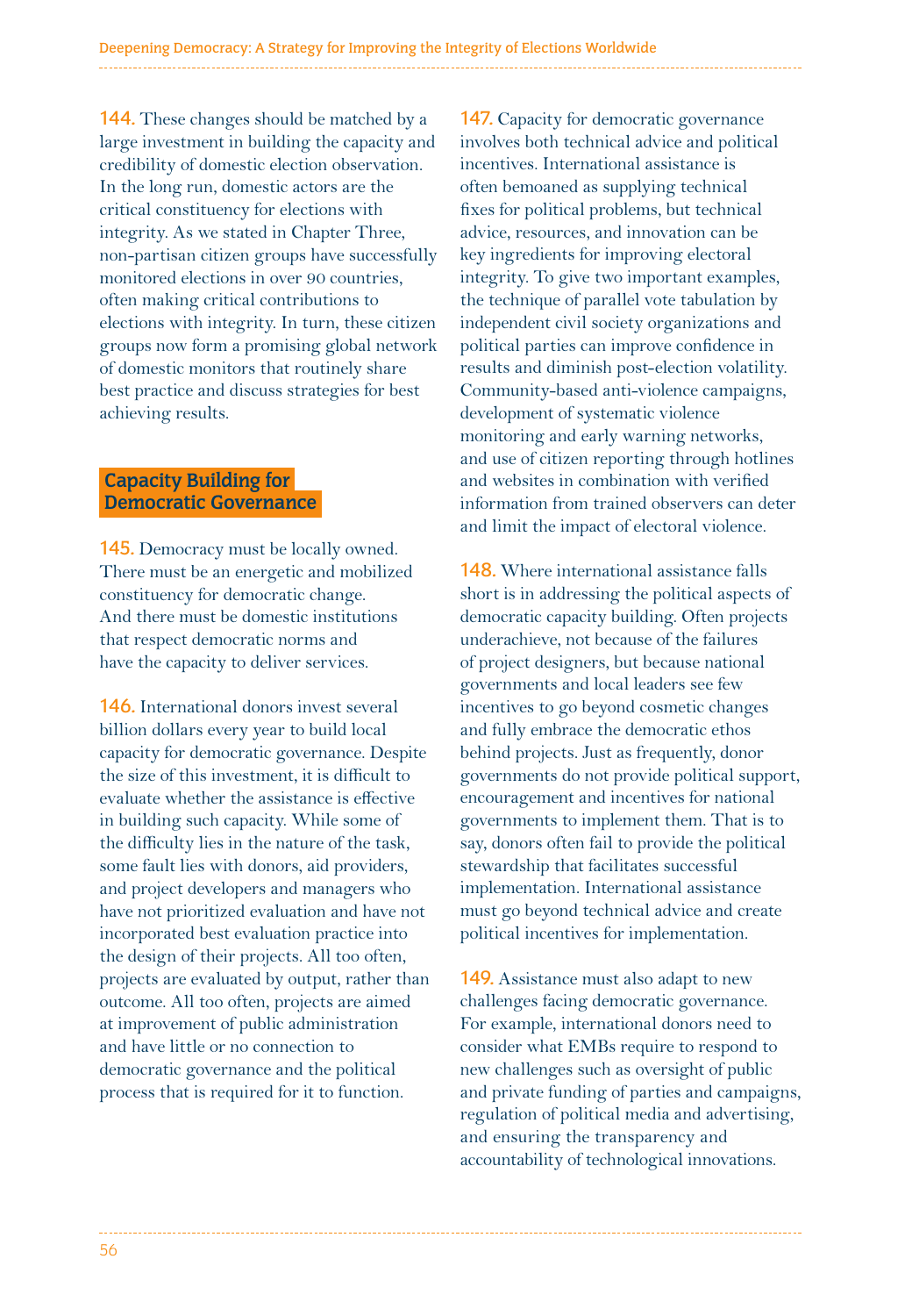# **The Egypt-Indonesia Dialogue on Democratic Transition**

In 2008, Indonesia inaugurated the Bali Democracy Forum (BDF), bringing together representatives from both within and outside the region to foster dialogue and generate ideas on democracy in Asia. As an intergovernmental forum, the BDF has grown from 42 countries in its first year to include more than 80 in 2011, in addition to groups like ASEAN, the EU and the UN. The BDF has come to signal a real commitment by Indonesia to promoting democratic values in Asia.

One concrete manifestation of this commitment is the Egypt-Indonesia Dialogue on Democratic Transition, a series of workshops organized through the Bali-based Institute for Peace and

Democracy to share experiences from Indonesia's transition to democracy with Egyptian activists and leaders. These workshops provided a forum for discussion on issues like media freedom, electoral management, transitional justice, the role of the military in democratic politics and the role of Islam in democracy.<sup>69</sup>

The BDF is just one example of the growing potential for a new kind of international engagement to promote electoral integrity and democracy. Emerging and consolidating democracies like Indonesia can take a more prominent role in this area, and increasingly they are.

150. Another worrying trend of international capacity building is encouraging the adoption of electoral technologies that are more expensive than their countries are likely to be able to afford over the long run, which results in dependency on international vendors to operate and control critical technologies and processes. Much assistance for capacity building misses the point that if you build local capacity, there will be less need for reliance on international assistance. All assistance should have national ownership and sustainability as its goals. Democracy assistance, although it is a long-term effort, should not result in dependency on international intervention and supervision. Assistance must be cost effective, sustainable, and technologically appropriate, with attention given to benchmarks for ending international assistance.

# **Overcoming Strategic Incoherence in Democracy Assistance**

151. Democracy assistance, as designed and delivered today, suffers from two types of incoherence. First, international supporters of democracy disagree on priorities and strategies for assisting democracy and promoting elections with integrity. Second, democracy assistance is usually an afterthought in development and security assistance. The former incoherence prevents the best use of limited resources, and the latter means that other donor agendas and interests often trump democracy assistance.

152. A strategy of promoting and protecting the integrity of elections can overcome both of these problems. Such a strategy has several dimensions: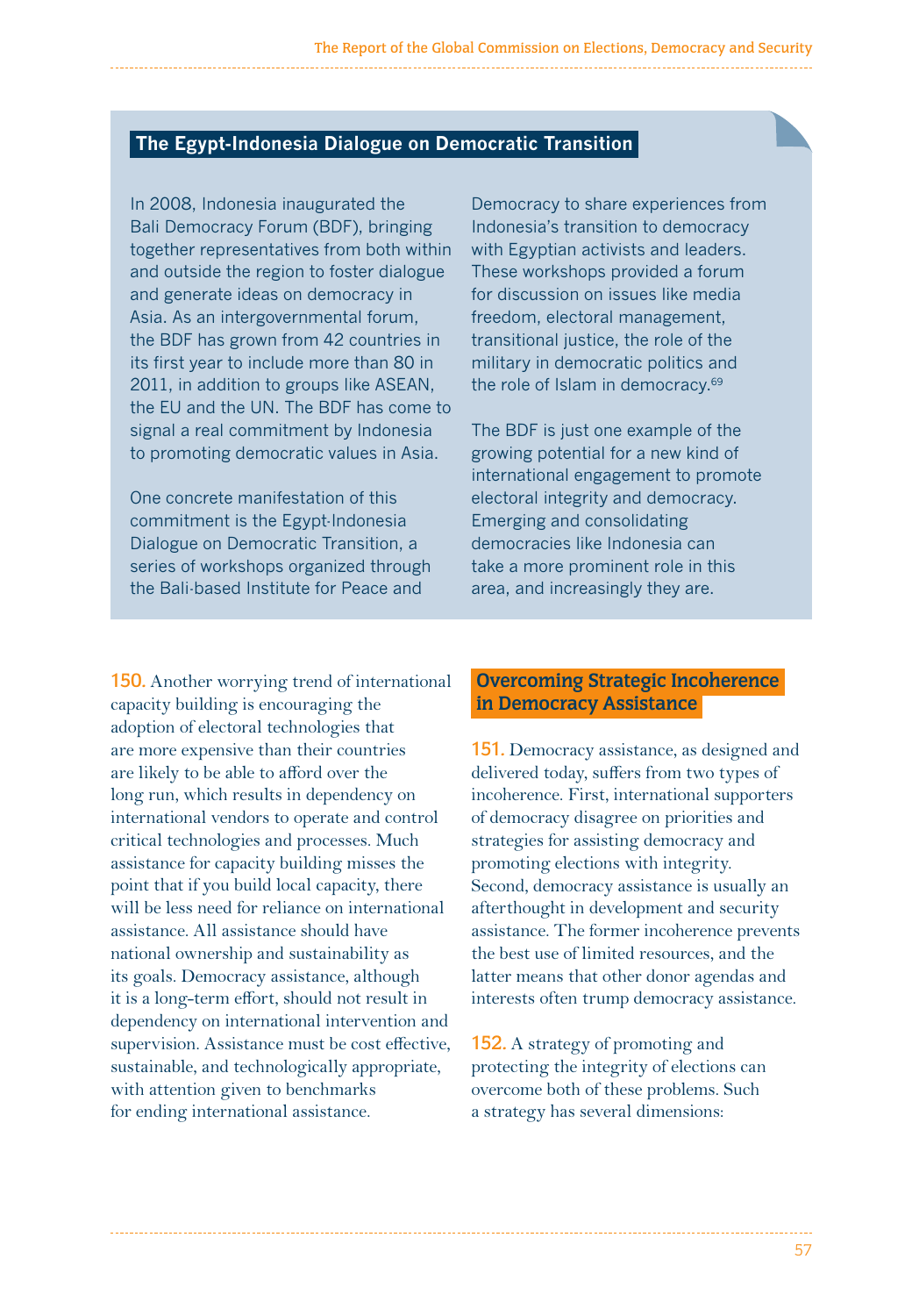153. *First*, donors should prioritize helping governments and citizens overcome the five basic challenges to the integrity of elections described in this report: building the rule of law; creating professional, capable, and independent EMBs that conduct transparent elections that merit public confidence; building democracy as a mutual security system by diminishing winner-take-all stakes and supporting political opposition and parties; removing barriers to equal participation; and controlling political finance.

154. *Second*, donors must help build the capacity of local citizens to monitor, report, and assess their own elections. For democracy to be self-sustaining, domestic election observation must complement—and ultimately supplant international election observation.

155. *Third*, there must be much better strategic use of election observer reports, both international and domestic, to improve the long-term integrity of elections. Donor governments should use observer preelection reports to engage with governments and civil society before troubled elections take place. In the aftermath of elections, it should be standard procedure for international and domestic observers, civil society, donors, and governments to assess their performance and set benchmarks and priorities for greater integrity of elections in anticipation of the next polls.

156. *Fourth*, in order for this approach to work, donors will have to change their approach to funding election activities, which tends to boom and bust—vast amounts spent near election day, and little spent before or after. The approach put forward here requires that donors spend more outside election years to strengthen EMBs, voter education, electoral reform and other long-term activities that can level the electoral playing field, and less on elections themselves.

157. *Fifth*, donors will need to understand the critical truth that elections are part of the broader political process and fabric of a society that must be scrutinized and held to account. Without a democratic political process leading to and beyond elections, there will be neither elections with integrity nor a democratic relationship between citizens and their government. While there is a role for technical assistance in promoting and protecting the integrity of elections, it is not a substitute for political attention and engagement. Technology for democracy must be accompanied by diplomacy for democracy. This need not be heavy handed; indeed, it is best done with a soft touch. Some of the most important assistance in building democratic governance capacity is through dialogue and sharing of experiences. One of the most important developments in this regard is the willingness of newer democracies—many of which face challenges that the traditional democracies do not, such as poverty, societal divisions, religious and ethnic polarization, and military interference in politics—to share lessons with one another while making it clear that the integrity of elections is necessary for democratic legitimacy.

158. *Sixth*, donors must strive to overcome their own assistance incoherence, in which democracy assistance, development assistance, and security cooperation are treated as separate activities. Democracy, security, and development are linked. International security and development policies profoundly affect the opportunities for strengthening electoral integrity and other aspects of democracy. All too often, development and security assistance take forms that undermine democratic processes.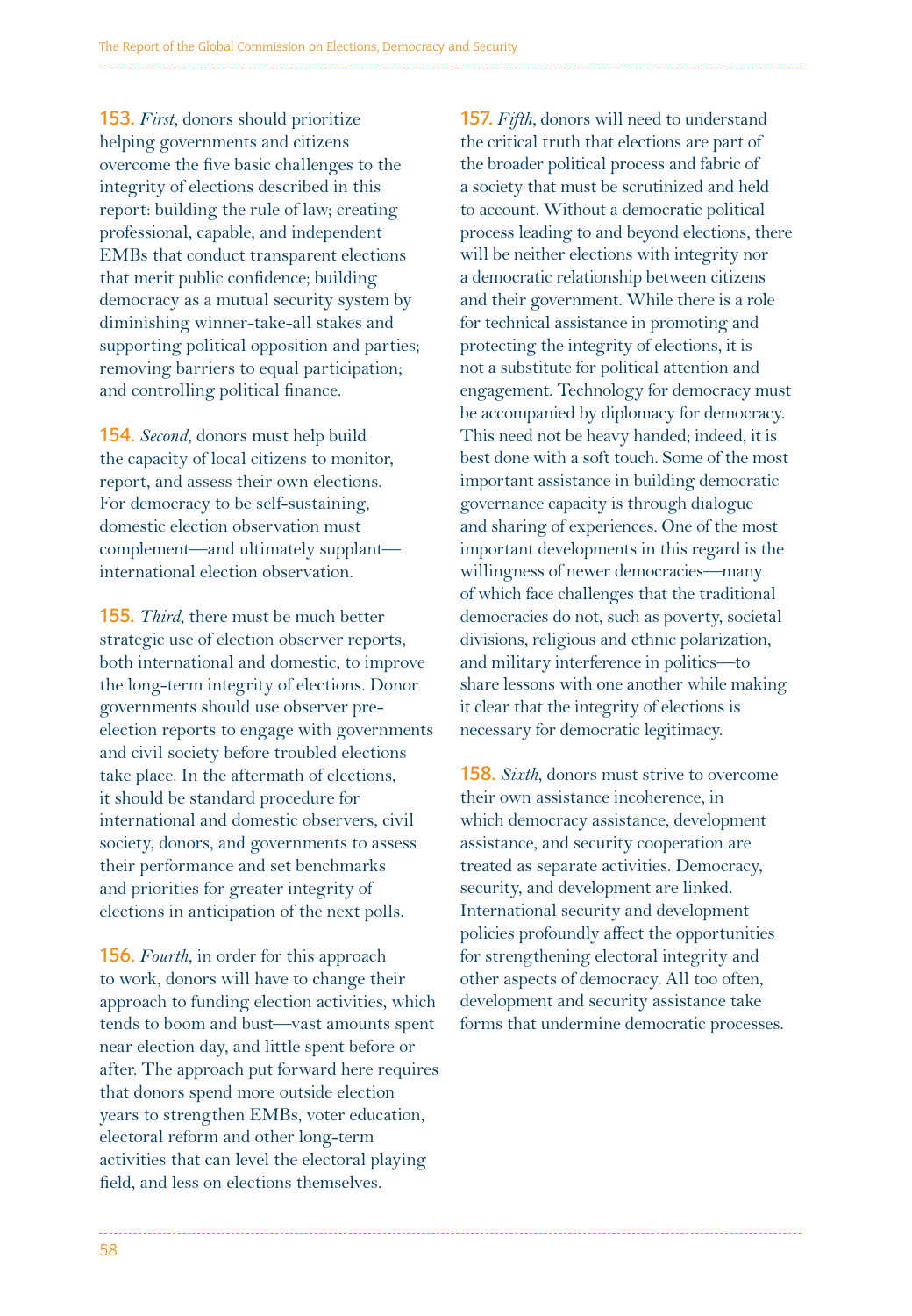159. *Seventh*, changes are needed in international development assistance and security cooperation; in particular, support for elections with integrity, and the capacity and institutions that make such elections possible, should be treated as integral to development and security assistance. This will require a framework in which development is concerned with basic freedoms, political rights, and citizen empowerment—and security is best guaranteed through democratic governance.

160. *Eighth*, in such a framework, development should contribute to building political pluralism as well as modes of democratic governance and political culture that lower the stakes of elections. Much of today's international development assistance effectively favours the executive branch of government. Even civil society support, if it is not sensitive to political and economic inequalities in societies, can exacerbate political imbalances in the democratic process. Donors and partner countries should give priority to strengthening the full range of political actors involved in a country's democratic process, including parliaments, political parties in opposition, and government, independent media and independent EMBs.

161. *Ninth*, international security cooperation needs to give far greater consideration to policies and programmes that bolster the integrity of elections. Security assistance and partnerships should value and foster the political pluralism and rule of law that sustain stability and democracy in the long run. Fraudulent elections are associated with civil violence and instability, and put human security at risk. If the political events of 2011–2012 have demonstrated anything, it is that security partnerships with leaders who maintain power through sham elections are built on sand. True security is best established on the bedrock of democratic legitimacy.

162. Post-conflict countries require special attention in this regard. International organizations and donor governments should approach peace building as a longterm process that requires open political competition in order to structure societal conflict and its resolution. Democratic competition should not be sacrificed on the altar of short-term stability. This requires international custodians of peace agreements to take seriously the task of building democracy as a mutual security system, and the need to craft agreements among former warring parties that diminish winner-take-all politics.

# **Democracy and Elections with Integrity and the Post-2015 Development Framework**

163. As we finish our work, governments and civil society have begun to consider the post-2015 development framework, when the deadline that was set for meeting the MDGs will expire. We urge that the new framework acknowledge that freedom and political equality are essential to development, and emphasize the need for people everywhere to participate in the political decisions that affect them. Important work has already been done on this by newer democracies, led by Mongolia, which felt that the original eight MDGs ignored the centrality of democracy in development and created a ninth MDG that focused on human rights, democratic governance and anti-corruption.

164. In this new framework, elections with integrity are both benchmarks and instruments. Elections with integrity best guarantee freedom, political equality, and democratic accountability. A programme for delivering elections with integrity—with its emphasis on inclusion, transparency, and accountability—can be catalytic for better governance, more substantiated rights, greater security and human development.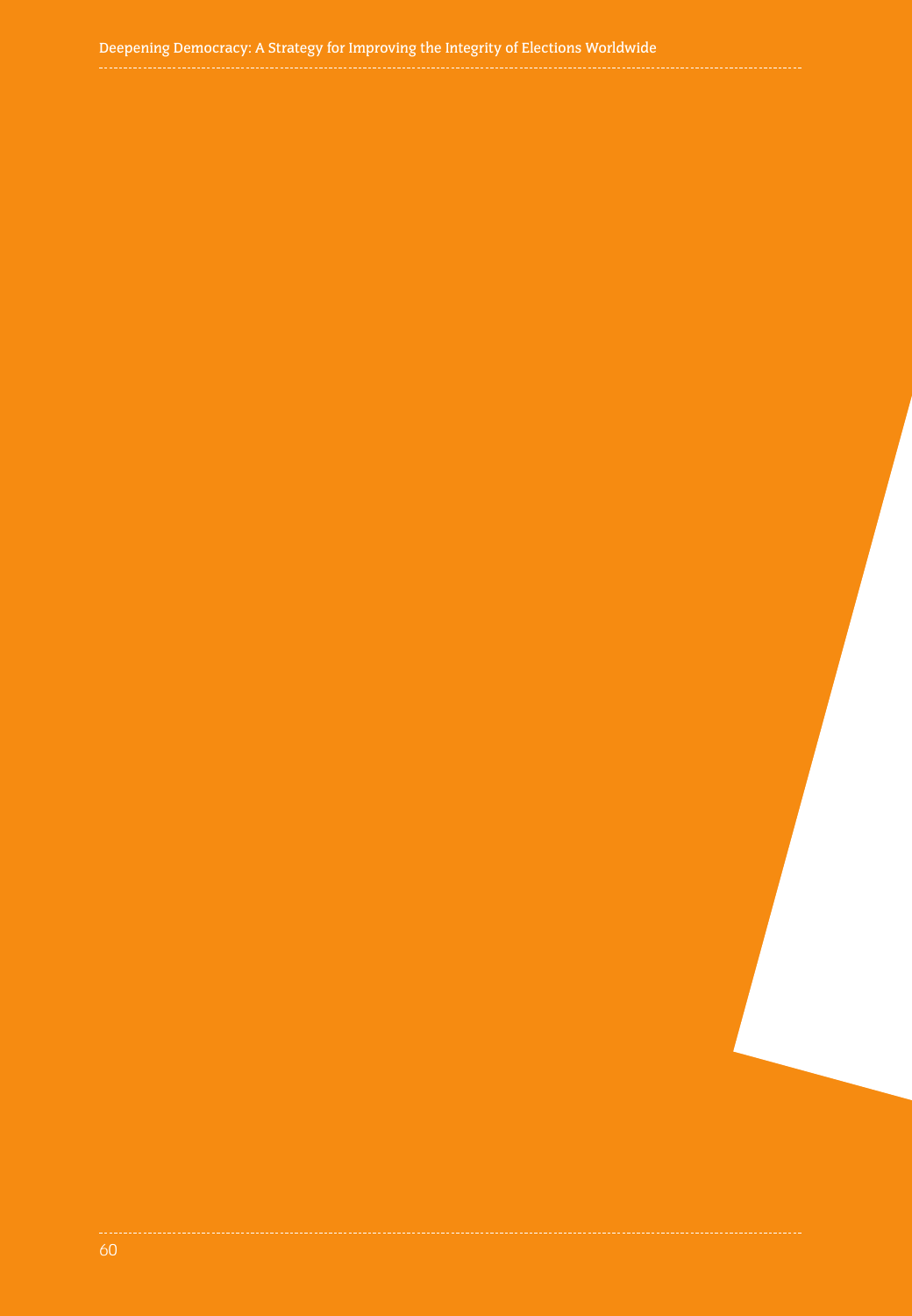# Chapter 5: Recommendations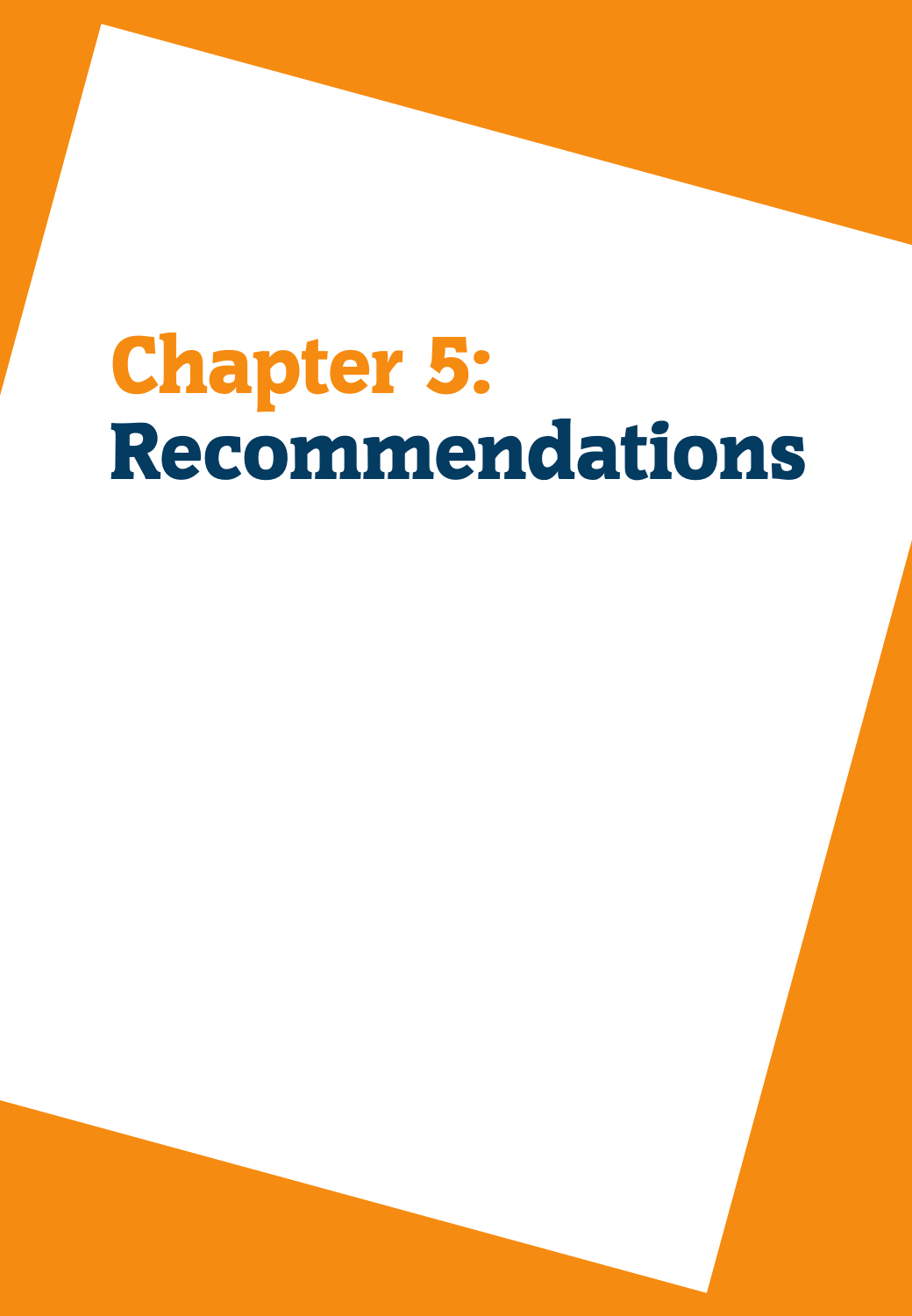#### **Recommendations at the National Level**

- 1. To promote and protect the integrity of elections, governments should:
- build the rule of law in order to ensure that citizens, including political competitors and opposition, have legal redress to exercise their election-related rights;
- create independent, professional and competent EMBs with full independence of action, including the assurance of timely access to the necessary finances to conduct elections and mandates to organize transparent elections that merit public confidence;
- develop institutions, processes, and networks that deter election-related violence and, should deterrence fail, hold perpetrators accountable;
- **•**  reform and design electoral systems and pursue policies to diminish winner-take-all politics;
- remove barriers to the participation of women, youth, minorities, people with disabilities and other traditionally marginalized groups, and take affirmative steps to promote the leadership and broad participation of women, including through the judicious use of quotas; and
- **•**  control political finance by regulating donations and expenditures, public financing of political campaigns, disclosure and transparency of donations and expenditures, and sanctions and penalties for non-compliance.
- 2. Citizen organizations should monitor government performance in meeting the challenges of electoral integrity through impartial and systematic election monitoring, in accordance with international principles; through civic action to prevent electoral violence; through monitoring media accountability, diversity, and independence; and through demanding that political parties are responsive to citizen needs.

# **Recommendations to Enhance National Action Through Citizen Empowerment and Transnational Partnerships**

- 3. Citizen election observers should commit to global standards for domestic election monitoring with the Global Network of Domestic Election Monitors and adhere to its Declaration of Global Principles and code of conduct. Donors should invest in building the capacity and credibility of domestic election observation and support the Global Network and its members.
- 4. Governments should join with like-minded states and partner with their own civil society organizations to embrace specific commitments on electoral integrity, the financing of elections, and the protection of free media through the OGP, an international initiative that encourages governments to improve their performance on transparency, accountability, and inclusion.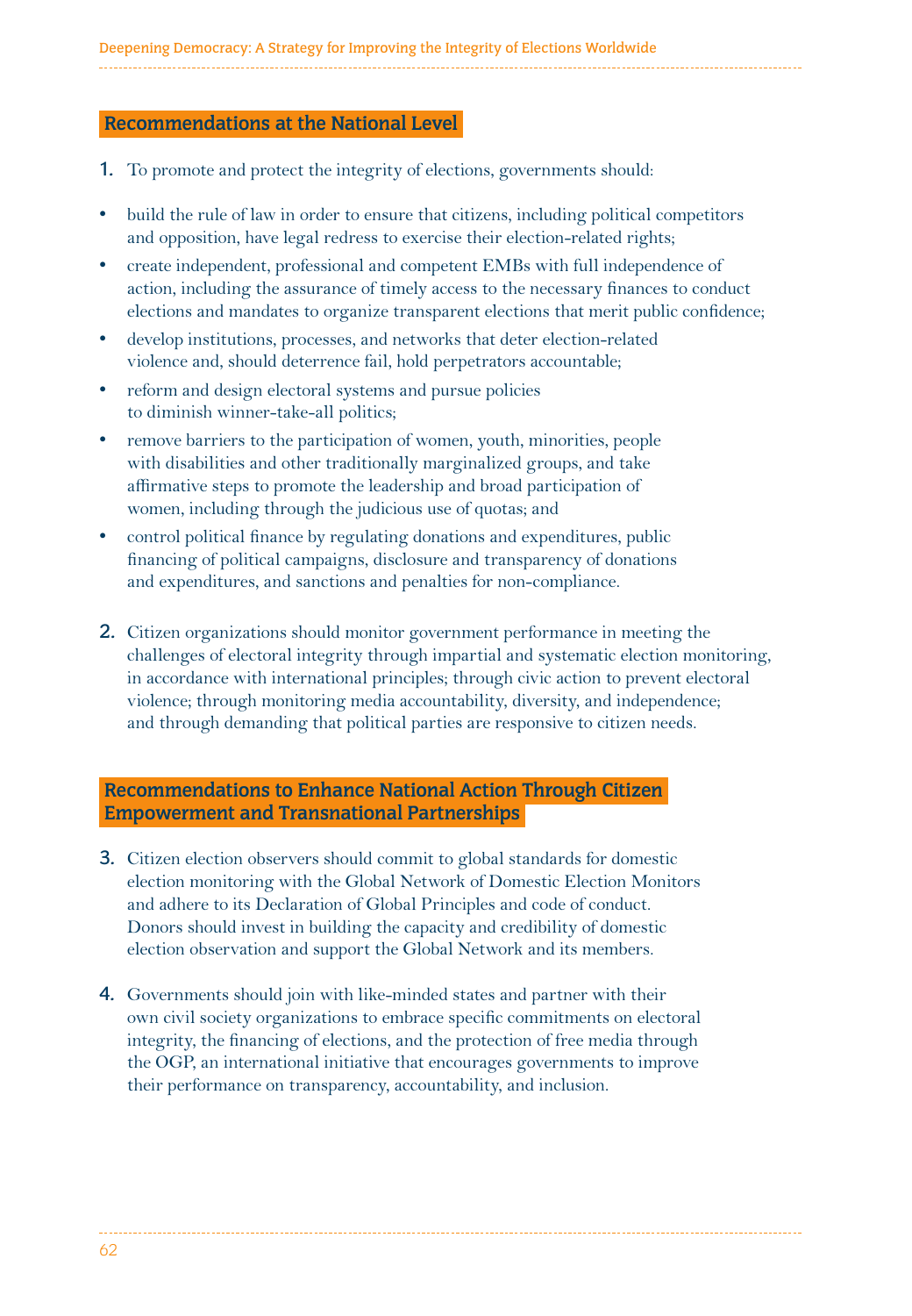- 5. National EMBs should organize and create a global certification process with which to evaluate and grade EMBs on their professionalism, independence, and competence—including developing a voluntary declaration of principles and a code of conduct for administering elections with integrity.
- 6. Foundations and democratic shareholders should create and fund a new transnational civil society organization—called Electoral Integrity International—that is dedicated to bringing global attention to countries that succeed or fail in organizing elections with integrity. Such an organization could be to electoral malpractice what Transparency International is to corruption. It would fill a key niche in helping to promote accountability on electoral issues by providing information, analysis, and other avenues for increasing normative pressure on governments that fall short of elections with integrity.

# **Recommendations at the International Level**

- 7. Donors should prioritize funding of the activities to promote and protect elections with integrity that we have highlighted in this report, with priority given to helping countries overcome the challenges of holding elections with integrity, and investing in building the capacity and effectiveness of domestic election observation.
- 8. High-level international and regional attention should be directed and appropriate measures taken to address the growing threat to democracy that is posed by the financing of political campaigns, parties and candidates by transnational organized crime.
- 9. Democratic governments, regional organizations, and international organizations should stand up for electoral integrity before elections take place. To do so, they must be more proactive and engaged throughout the electoral cycle of countries with problematic elections. If mediation is needed, it should be undertaken well before voting takes place, and aim to ensure that in divided societies elections do not yield winner-take-all results. Follow-up should not focus solely on technical improvements to elections, but should seek to open the dialogue and citizen participation required for the democratic political process that elections with integrity both need and serve to create.
- 10. Regional organizations should create and clearly communicate their 'red lines'—prohibitions of egregious electoral malpractice that, if violated, would trigger multilateral condemnation and sanction. These organizations must then take action if these lines are crossed.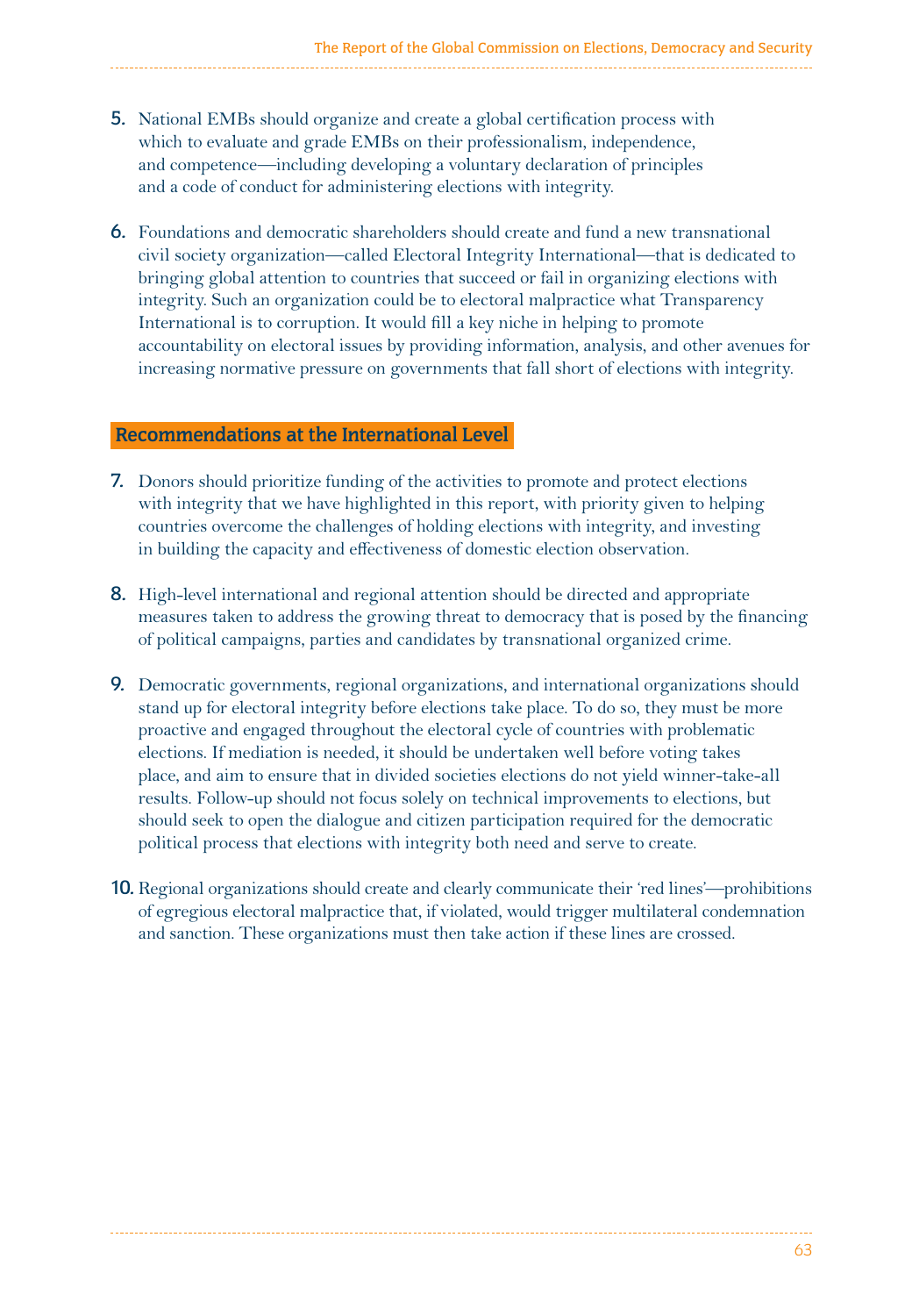- 11. Long-term donor assistance should be explicitly linked to recommendations by election observers, starting at the beginning of the electoral cycle rather than shortly before new elections. It should become common practice that there is in-country, post-election dialogue among international and domestic observer groups, electoral authorities and political actors to identify areas for reform efforts, consider potential international assistance for such reforms, and enhance preparedness for the next elections. Subsequent electoral observation and revised recommendations can then form the basis for changes in assistance strategies to ensure that the fundamental principles of electoral integrity are being respected.
- 12. Donors should better integrate democracy and the integrity of elections with development and security assistance. Development should contribute to building political pluralism, as well as modes of democratic governance and political culture that lower the stakes of elections in insecure environments. Donors and partner countries should give priority to strengthening the full range of political actors involved in a country's democratic process, including parliaments, political parties in opposition and government, independent media and independent EMBs. International security cooperation needs to adapt to give far greater consideration to policies and programmes that foster political pluralism and competition to sustain stability and democracy in the long run.
- **13.** As governments, international organizations, and civil society consider the post-2015 development framework, greater priority should be given to political freedom as a building block of development and the need to provide much greater scope and capacity for people everywhere to participate in the political decisions that affect them. The post-2015 framework should include specific programmes and goals for delivering elections with integrity, with an emphasis on inclusion, transparency, and accountability.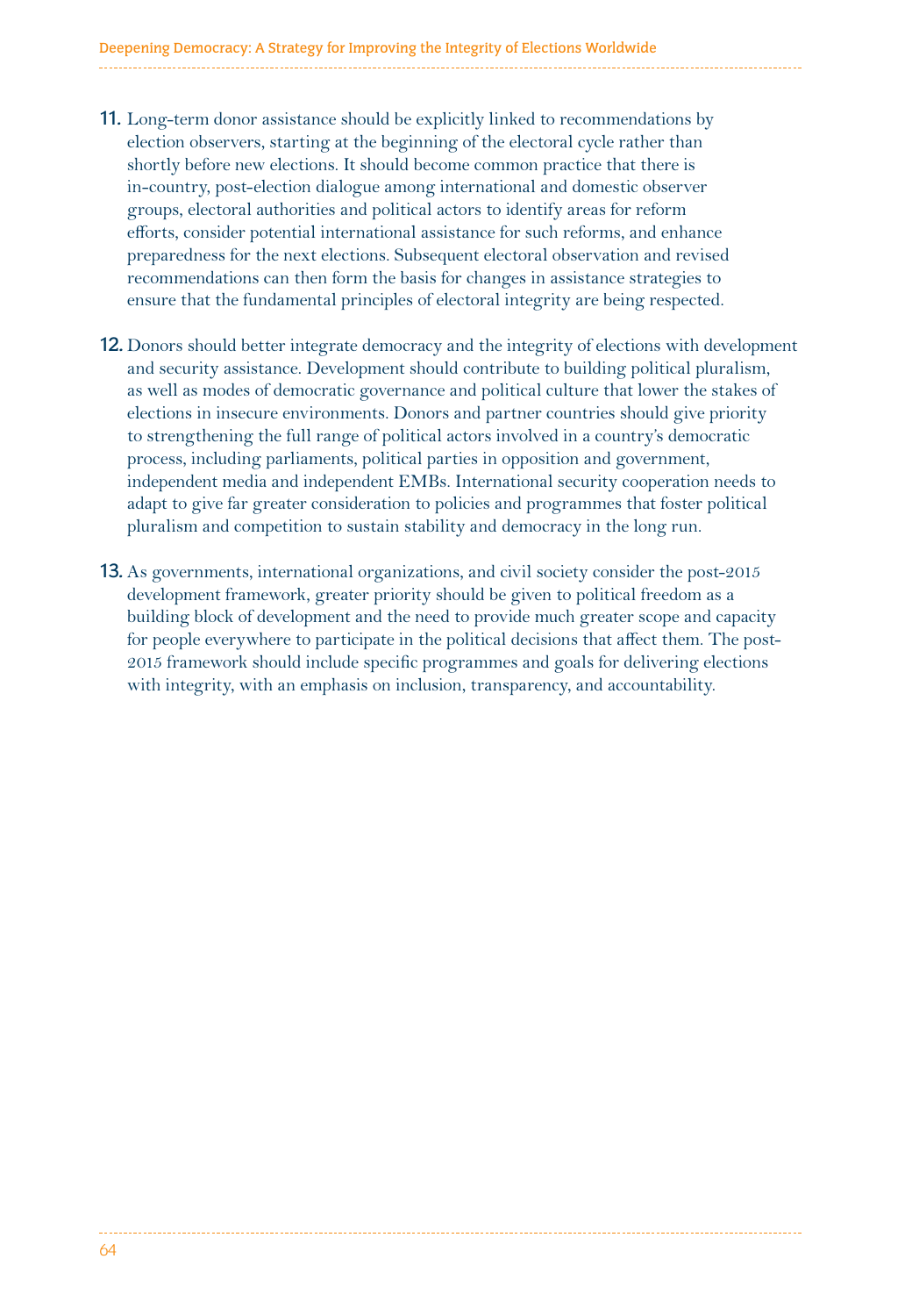# Endnotes

- 1 Monty G. Marshall and Benjamin R. Cole, *Global Report 2011: Conflict, Governance, and State Fragility* (Vienna, VA: Center for Systemic Peace, 2011). The report is an annual publication of scholars closely associated with the Polity project, which scores regimes on a 20-point scale, from authoritarianism to democracy.
- 2 Susan Hyde, *The Pseudo-Democrat's Dilemma: Why Elections Became an International Norm* (Ithaca, NY: Cornell University Press, 2011).
- 3 All of the definitions of integrity are drawn from *Webster's New World Dictionary*.
- 4 Carolien van Ham, 'Clean Elections, Good Governments? Electoral Fraud and Accountability in Third Wave Regimes', Paper presented at the Workshop on Challenges of Electoral Integrity, International Political Science Association World Congress. Madrid, 7 July 2012.
- 5 Claudio Ferraz and Frederico Finan, 'Electoral Accountability and Corruption: Evidence from the Audits of Local Governments', *American Economic Review*, 101 (June 2011), pp. 1274–1311.
- 6 Thomas Fujiwara, 'Voting Technology, Political Responsiveness, and Infant Health', Unpublished paper (November 2010).
- Benjamin A. Olken, 'Direct Democracy and Local Public Goods: Evidence from a Field Experiment in Indonesia', *American Political Science Review*, 104 (2010), pp. 243–67.
- 8 Aila M. Matanock, *International Insurance: Why Militant Groups and Governments Compete with Ballots Instead of Bullets*, Doctoral Dissertation, Stanford University (2012).
- 9 Robert Dahl, *Polyarchy* (New Haven: Yale University Press, 1971).
- 10 Jack Knight and James Johnson, *The Priority of Democracy* (Princeton: Princeton University Press, 2011).
- 11 Jean-Marie Baland, Karl Ove Moene and James A. Robinson, 'Governance and Development', in Dani Rodrik and Mark Rosenzweig (eds), *Handbook of Development Economics*, Vol. 5, (2010), pp. 4597–656. See also Daron Acemoglu and James Robinson, *Why Nations Fail: The Origins of Power, Prosperity, and Poverty* (New York, NY: Crown Publishers, 2012).
- 12 Amy Alexander, Ronald F. Inglehart and Christian Weltzel, 'Measuring Effective Democracy: A Defense', *International Political Science Review*, 33/1 (2012), pp. 41–62.
- 13 See Patrick Merloe, 'Human Rights: the Basis for Inclusiveness, Transparency, Accountability and Public Confidence in Elections', in John Hardin Young (ed.), *International Election Principles: Democracy and the Rule of Law* (Chicago, Ill: American Bar Association, 2009), pp. 3–39.
- 14 Margaret Levi and Brad Epperly, 'Principled Principals in the Founding Moments of the Rule of Law', in James Heckman, Robert L. Nelson and Lee Cabatingan (eds), *Global Perspectives on the Rule of Law* (London: Routledge, 2010), pp. 192–209.
- 15 Independent Review Commission, *Report of the Independent Review Commission on the General Elections held in Kenya on 27 December, 2007* (Nairobi: Independent Review Commission, 17 September 2008).
- 16 Ibid.
- 17 Lucas Issacharoff, 'Keeping the Peace in a Tense Election: Ghana, 2008', *Innovations for Successful Societies*, Princeton University (January 2010).
- 18 Susan Hyde and Nicholay Marinov, 'Which Elections Can Be Lost?' Manuscript, Yale University (2011). The NELDA dataset is available at http://hyde.research. yale.edu/nelda/. Also see Leonardo Arriola and Chelsea Johnson, 'Election Violence in Democratizing States', Paper presented at the American Political Science Association annual conference. Seattle, WA, September 2011. The NELDA dataset, as well as Arriola and Johnson, use different measures of violence over different time periods (1960–2006 and 1985–2005, respectively) but both find that around 20 per cent of elections experience violence. In addition, a 2010 United Nations study found that 20 per cent of elections held worldwide during 2008 involved electoral violence that resulted in death. See Philip Alston, *Report of the Special Rapporteur on Extrajudicial, Summary or Arbitrary Executions: Addendum on Election-Related Violence and Killings*, submitted to the United Nations Human Rights Council, Fourteenth Session, Agenda Item 3 (21 May 2010).
- See Shola Omotola, 'Explaining Electoral Violence in Africa's "New" Democracies', *African Journal of Conflict Resolution*, 10/3 (2008), pp. 51–73; deaths estimated by Human Rights Watch, 'Post-Election Violence Killed 800,' 17 May 2011, available at: http://www.hrw.org/news/2011/05/16/ nigeria-post-election-violence-killed-800.
- 20 See Sylvester Odion Akhaine, 'Nigeria's 2011 Elections: The "Crippled Giant" Learns to Walk?' *African Affairs*, 110/441 (2011), pp. 649–55.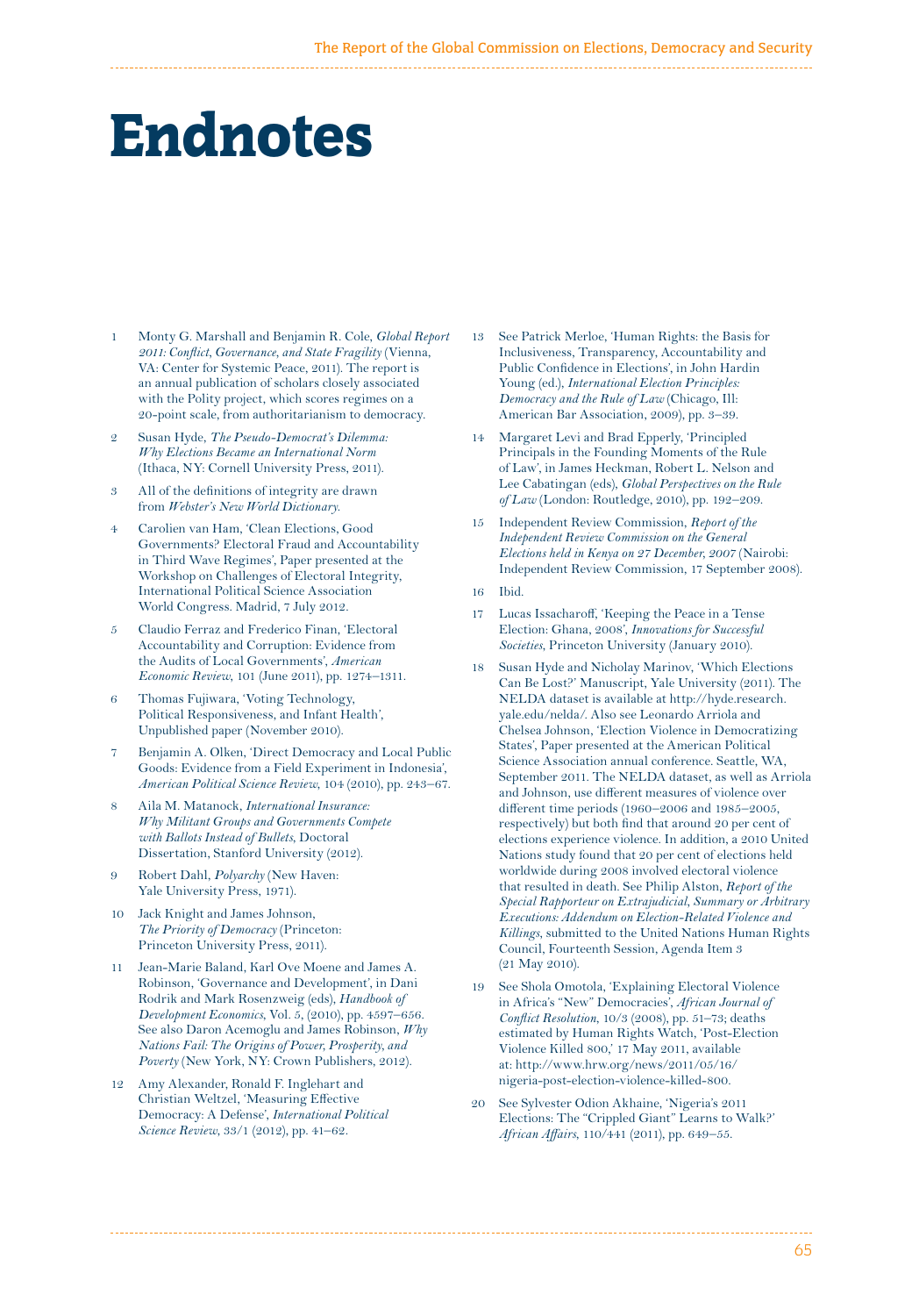- 21 See Akhaine and Human Rights Watch.
- 22 See Human Rights Watch and International Crisis Group, 'Lessons from Nigeria's 2011 Elections', Africa Briefing No. 81, 15 September 2011, available at: http://www.crisisgroup.org/en/regions/ africa/west-africa/nigeria/B81%20Lessons%20 from%20Nigerias%202011%20Elections.aspx.
- 23 Elisabeth J. Wood, 'Challenges to Political Democracy in El Salvador', Paper prepared for the Conference of the Latin American Studies Association. Washington, D.C., 5–8 September 2001, p. 5.
- 24 Kristine Hoglund, Anna K. Jarstad and Mimmi Soderberg Kovacs, 'The Predicament of Elections in War-Torn Societies', *Democratization*, 16/3 (2009), pp. 530–57.
- 25 Benjamin Reilly, 'Post-War Elections: Uncertain Turning Points of Transition', in Anna K. Jarstad and Timothy D. Sisk (eds), *From War to Democracy: Dilemmas of Peacebuilding* (Cambridge: Cambridge University Press, 2008).
- 26 Barbara F. Walter, 'Designing Transitions from Civil War: Demobilization, Democratization, and Commitments to Peace', *International Security,* 24/1 (1999), pp. 127–55.
- 27 'Elections in Post-Conflict Situations,' Background Paper for the Global Commission, available on the Commission's website.
- 28 Rikhil Bhavnani, 'Do Electoral Quotas Work after they are Withdrawn? Evidence From a Natural Experiment in India', *American Political Science Review*, 103/1 (2009), pp. 23–35.
- 29 Raghabendra Chattopadhyay and Esther Duflo, 'Women as Policy Makers: Evidence From a Randomized Policy Experiment in India', *Econometrica*, 72/5 (2004), pp. 1409–43.
- 30 The Sentencing Project, *Felony Disenfranchisement: An Annotated Bibliography* (Washington, D.C., March 2012).
- 31 NAACP Legal Defense and Education Fund, *Defending Democracy: Confronting Modern Barriers to Voting Rights in America* (New York: NAACP, December 2011).
- 32 Wendy Weiser and Lawrence Norden, *Voting Law Changes in 2012* (Brennan Center for Justice, New York University School of Law, 2011).
- 33 A.S. Belenky and R.C. Larson, 'Voting Queues', *Analytics* (Spring 2008).
- 34 Spencer Overton, 'Voter Identification', *Michigan Law Review*, 105 (2006–2007), pp. 631–82.
- 35 The Inter-Parliamentary Union, *Is Parliament Open to Women? An Appraisal* (Geneva: Inter-Parliamentary Union, September 2009), available at: http://www. ipu.org/PDF/publications/wmn09-e.pdf.
- 36 Data compiled from International IDEA and UN Women, *In Pursuit of Justice: Progress of the World's Women* (2011).
- 37 Based on data from International IDEA and UN Women.
- 38 Cass Sunstein, quoted in Knight and Johnson, *The Priority of Democracy*, p. 244.
- 39 Rikhil Bhavnani, 'Do Electoral Quotas Work after They Are Withdrawn? Evidence from a Natural Experiment in India', *American Political Science Review,* 103/1 (2009), pp. 23–35; Maria De Paola, Vincenzo Scoppa and Rosetta Lombardo, 'Can Gender Quotas Break Down Negative Stereotypes? Evidence From Changes in Electoral Rules', *Journal of Public Economics*, 94/5–6 (2010), pp. 344–53. See Lakshmi Iyer et al., 'The Power of Political Voice: Women's Political Representation and Crime in India', Working paper (2011), available at: http://www.hbs.edu/research/pdf/11-092.pdf.
- 40 Drude Dahlerup, 'Electoral Gender Quotas: Between Equality of Opportunity and Equality of Results', *Representation*, 43/2 (2007).
- 41 Henry Brady, Sydney Verba and Kay Schlozman, 'Beyond SES: A Resource Model of Political Participation', *American Political Science Review*, 89/2 (1995), pp. 271–94.
- 42 World Health Organization and the World Bank, *World Report on Disability* (Geneva: World Health Organization, 2011), available at: http://www.who. int/disabilities/world\_report/2011/en/index.html.
- 43 'The Bill of Electoral Rights for Citizens with Disabilities' (Stockholm: International IDEA, 16 September 2002), available at: http://www.idea. int/elections/upload/Final\_Bill\_of\_Rights.pdf.
- 44 Kevin Casas Zamora, *Paying for Democracy: Political Finance and State Funding for Parties* (ECPR Press, 2005).
- 45 Sierra Leone Truth and Reconciliation Commission, *Witness to Truth: Report of the Sierra Leone Truth and Reconciliation Committee, Appendix 5: Amputations in the Sierra Leone Conflict* (2004).
- 46 IFES, 'An Action Plan For Electoral Participation of People with Disabilities: Sierra Leone Case Study', Volume II, Paper IV (July 2001), available at: http://www.electionaccess.org/publications/ briefings/01\_06\_SierraLeone.htm.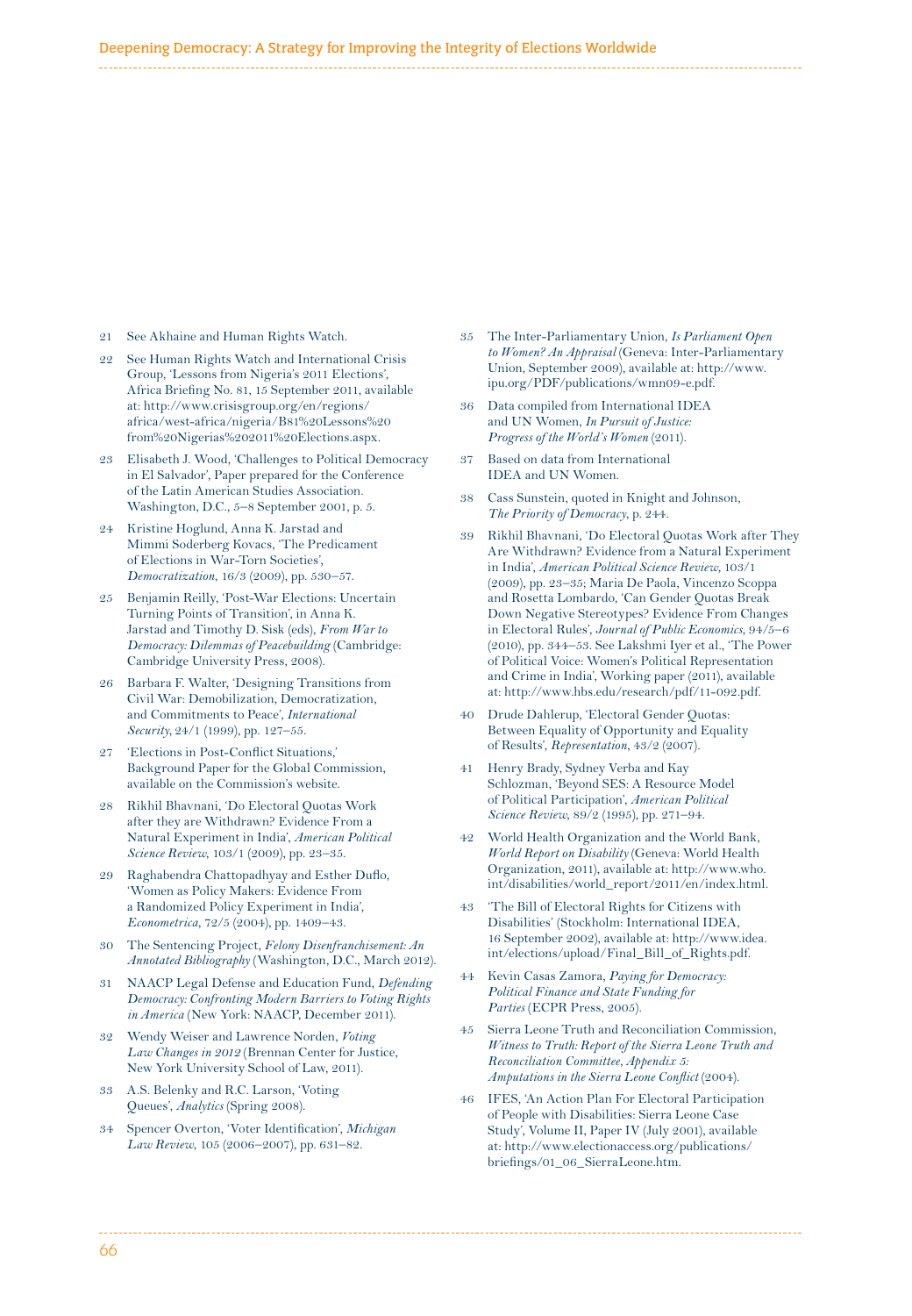- 47 Kevin Casas Zamora, 'Dirty Money', *Americas Quarterly* (Spring 2010).
- 48 James Cockayne, 'Transnational Threats: The Criminalization of West Africa and the Sahel', *Policy Brief* (Washington, D.C.: Center on Global Counterterrorism Cooperation, December 2011).
- 49 Brennan Center for Justice, 'National Survey: Super PACs, Corruption, and Democracy', available at: http:// brennan.3cdn.net/5d2ff3bdfc12b2eb27\_pym6b9cdv.pdf.
- 50 Ibid.
- 51 Ibid.
- 52 *Harper v. Canada* (Attorney General), [2004] 1 S.C.R. 827, 2004 SCC 33.
- 53 Lawrence Lessig, *Republic Lost: How Money Corrupts Congress—And a Plan to Stop It* (NY and Boston: Twelve, 2011).
- 54 Magnus Ohman, 'Global Trends in the Regulation of Political Finance', Paper prepared for the IPSA-ECPR Joint Conference. University of Sao Paulo, Brazil, 2011.
- 55 Worldwide, the most common ban on political donations relates to government resources (excluding the provision of regulated public funding). Source: International IDEA, Political Finance Database (2012), available at: http://www.idea.int/political-finance/index.cfm.
- 56 Ibid.
- 57 Sarah Birch, *Electoral Malpractice* (Oxford: Oxford University Press, 2011).
- 58 Levi and Epperly, 'Principled Principals'.
- 59 Birch, *Electoral Malpractice*.
- 60 Melissa Estok, Neil Nevitte and Glenn Cowan, *The Quick Count and Election Observation: An NDI Handbook for Civic Organizations and Political Parties* (Washington, D.C.: National Democratic Institute, 2002).
- 61 Eric Bjornlund, *Beyond Free and Fair: Monitoring Elections and Building Democracy* (Washington, D.C.: Woodrow Wilson Center Press; Baltimore and London: The John Hopkins University Press, 2004).
- 62 An analogous process already exists for certification of national human rights bodies based on the Paris Principles for National Human Rights Institutions. The Paris Principles established a set of standards for national human rights bodies, and compliance with these principles is the central requirement of the accreditation process that regulates access to the United Nations Human Rights Council and other bodies. The Paris Principles were defined at the first International Workshop on National Institutions for the Promotion and Protection of Human Rights held in Paris on 7–9 October 1991. They were adopted by the United Nations Human Rights Commission by Resolution 1992/54 of 1992, and by the UN General Assembly in its Resolution 48/134 of 1993. Compliance with the Paris Principles is the central requirement of the accreditation process that regulates National Human Rights Institution (NHRI) access to the United Nations Human Rights Council and other bodies. This is a peer review system operated by a subcommittee of the International Coordinating Committee of NHRIs.
- 63 Alan Wall, Sara Staino, Joram Rukambe, Andrew Ellis, Ayman Ayoub and Carl Dundas, *Electoral Management Design: The International IDEA Handbook* (Stockholm: International IDEA, 2006).
- Mark Leonard, 'The Dark Flip Side of European Technocracy', 31 May 2012, available at: http:// blogs.reuters.com/great-debate/2012/05/31/ the-dark-flip-side-of-european-technocracy/.
- 65 This section draws from 'International Responses to Flawed Elections', Background Paper for the Global Commission, available on the Commission's website.
- The most sophisticated evaluations of election observation are based on a comprehensive data set of all elections between 1960 and 2005. Although the data ends in 2005, when many international observer organizations attempted to codify best practice to professionalize observation, the data has important findings both for performance of observation and trends that preceded the codification effort. See Hyde, *The Pseudo-Democrat's Dilemma* and Judith Kelley, *Monitoring Democracy* (Princeton: Princeton University Press, 2012).
- 'International Election Monitoring and Credible Elections', Background Document for the Global Commission, available on the Commission's website.
- 68 Kelley, *Monitoring Democracy*; Birch, *Electoral Malpractice*.
- 69 Hassan Wirajuda, 'Seeds of Democracy in Egypt: Sharing is Caring', *Strategic Review,* 1/1 (August 2011), pp. 147–58.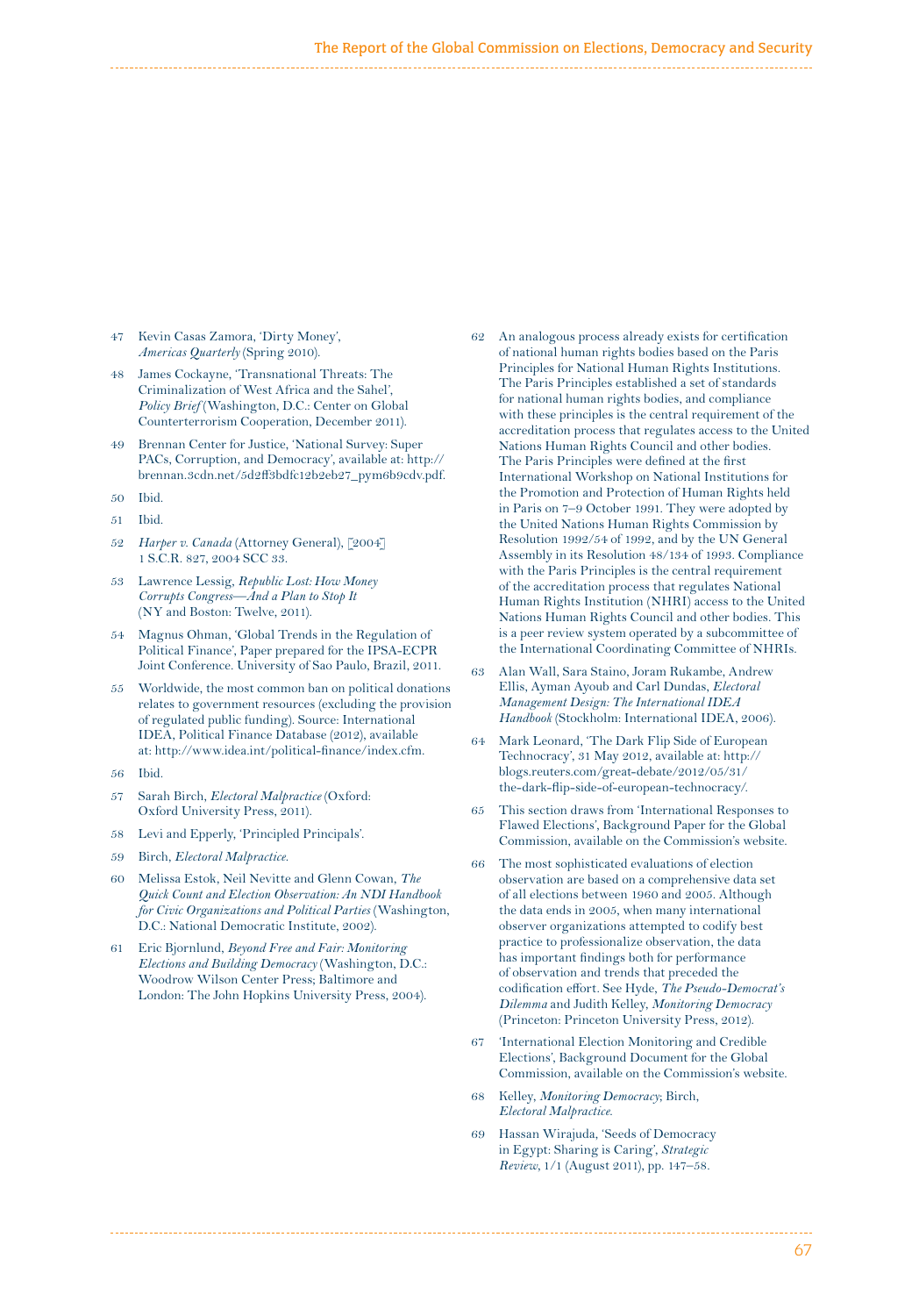# Abbreviations

| <b>ASEAN</b>   | Association of Southeast Asian Nations                           |
|----------------|------------------------------------------------------------------|
| AU             | African Union                                                    |
| <b>BDF</b>     | <b>Bali Democracy Forum</b>                                      |
| <b>DRC</b>     | Democratic Republic of Congo                                     |
| <b>ECK</b>     | Electoral Commission of Kenya                                    |
| <b>EMB</b>     | electoral management body                                        |
| EU             | European Union                                                   |
| <b>FMLN</b>    | Frente Farabundo Martí para la Liberación Nacional (El Salvador) |
| <b>IDP</b>     | internally displaced person                                      |
| <b>INEC</b>    | Independent National Electoral Commission (Nigeria)              |
| <b>ISO</b>     | International Organization for Standardization                   |
| <b>MDG</b>     | Millennium Development Goal                                      |
| <b>NAMFREL</b> | National Citizens Movement for Free Elections (the Philippines)  |
| <b>OAS</b>     | Organization of American States                                  |
| <b>OGP</b>     | Open Government Partnership                                      |
| <b>PAC</b>     | Political Action Committee (USA)                                 |
| <b>UN</b>      | <b>United Nations</b>                                            |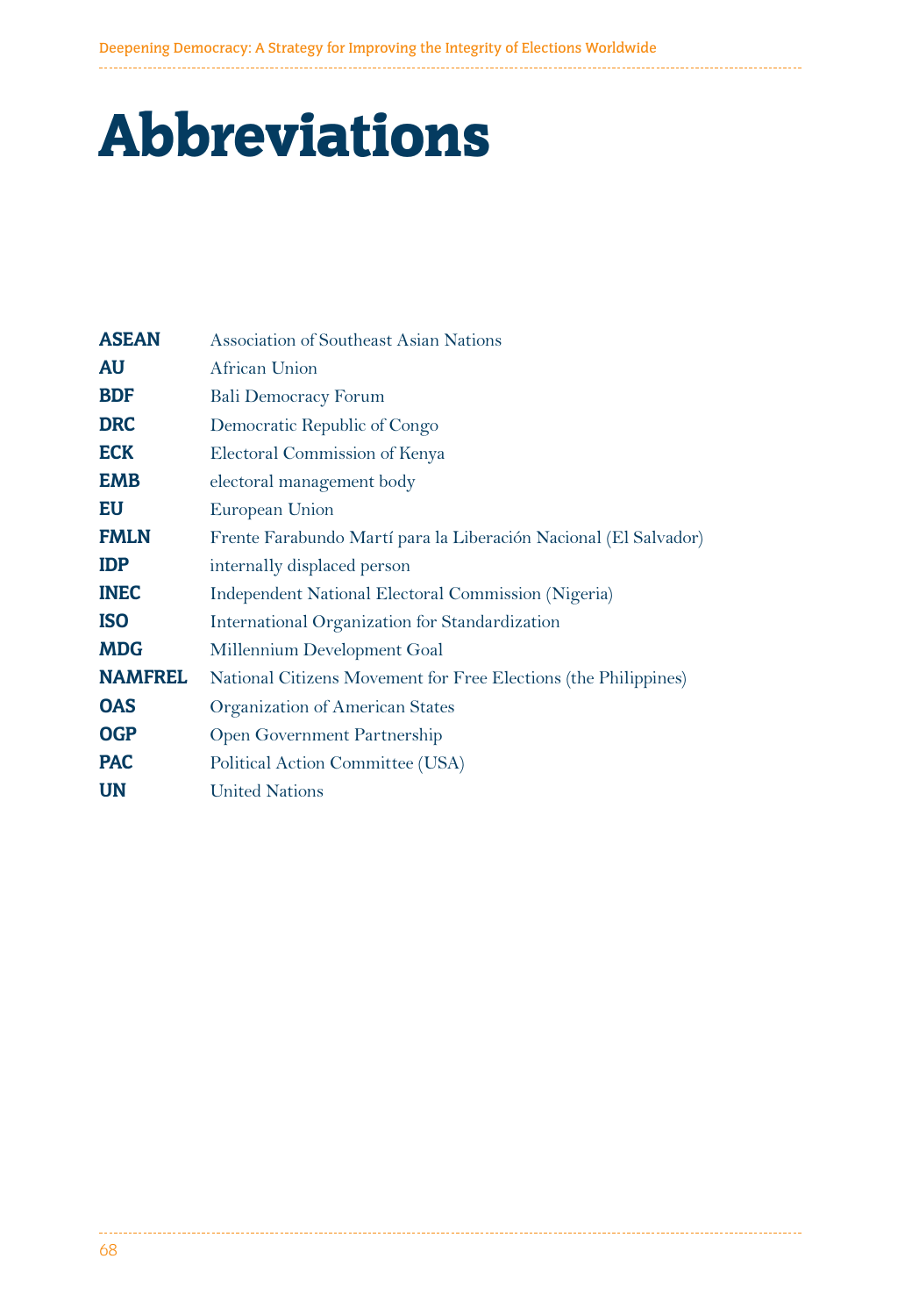# Acknowledgements

Many individuals and institutions contributed to the Global Commission's work over the course of their deliberations. Their support and contributions are gratefully acknowledged. The 27 Member States of International IDEA provided important political and financial support for the Commission's activities, for which the Commission is extremely grateful. Additional financial support was received from the Governments of Australia, the Netherlands and Norway. Funding from Mr. Harushisa Handa, Chairman of the Worldwide Support for Development, and the Kofi Annan Foundation also contributed to this initiative.

Substantive research for the Commission was led by its Director, Stephen Stedman, Freeman Spogli Senior Fellow at the Center on Democracy, Development, and the Rule of Law at Stanford University. A research team based at Stanford University contributed to important aspects of the Commission's research agenda: Andrea Abel, Kathryn Aubrey-Horvath, Kara Downey, Lexie Frosh, William Gallery, Kerry Kraemer, Melissa Lee, Samantha Maskey, Kennedy Opalo, Brenna Powell, and Lauren Prather.

A Secretariat was hosted by International IDEA to support all aspects of the Global Commission's work. The Secretariat was led by Zachary Alpern and included Therese Arnewing, Alberto Guevara Castro, Rosinah Ismail-Clarke, and Valeria Virzí. The Director and Secretariat worked in close coordination with the Office of the Chair: Ruth McCoy, Carlos Oliver Cruz and Kathryn Kirk.

Members of the Global Commission benefited from briefings by Brigalia Bam, Judith Kelley, and Richard Youngs. The research team benefited from the comments and assistance of researchers and practitioners in the fields of elections, democracy and security: Leonardo Arriola, Sarah Birch, Dawn Brancuti, Michelle Brown, Sarah Bush, Michael Callen, Daniella Donno, Thad Dunning, Andrew Ellis, James Fearon, Elin Falguera, Susan Hyde, Adrienne LeBas, Steven Levitsky, Nikolay Marinov, Patrick Molutsi, Edward Mortimer, Pippa Norris, Susan Rose-Ackerman, Alberto Simpser, Jack Snyder, Susan Stokes, Haynie Wheeler, and Daniel Zovatto.

Vibrant and productive discussions amongst the Director and an Advisory Group informed the report. This group, chaired by Vidar Helgesen and comprised of practitioners who served in their individual capacities included Richard Atwood, Brigalia Bam, Manuel Carrillo, David Carroll, Geraldine Fraser-Moleketi, Pablo Gutiérrez, Craig Jenness, Ed Killesteyn, Bernhard Knoll, Janez Lenarčič, Beata Martin-Rozumilowicz, Charlotte McDowell, Patrick Merloe, Georges Nakseu-Nguefang, S.Y. Quraishi, Hugo Sada, Mark Stevens, Michael Svetlik, William Sweeney, and Malgorzata Wasilewska.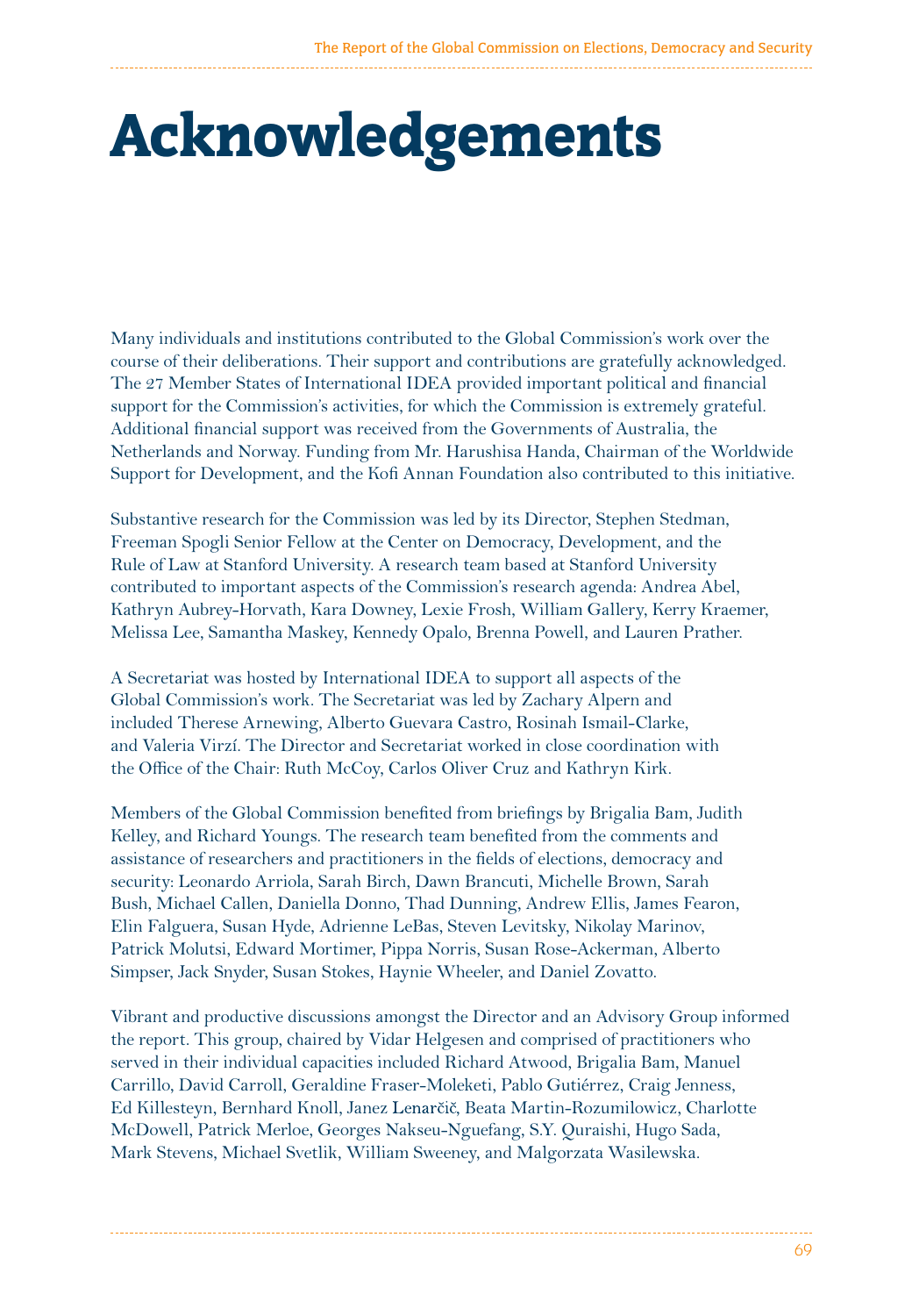© International Institute for Democracy and Electoral Assistance 2012

© Kofi Annan Foundation 2012

Views expressed in this publication do not necessarily represent the view of International IDEA, the Kofi Annan Foundation, or their respective executive boards, governing bodies, and/  $\,$ or member states. This report is independent of specific national or political interests.

Applications for permission to reproduce or translate all or any part of this publication should be made to:

Kofi Annan Foundation, P.O. Box 157, 1202 Geneva 20, Switzerland

International IDEA, Strömsborg, SE - 103 34 Stockholm, Sweden

Design by Provokateur: www.provokateur.com